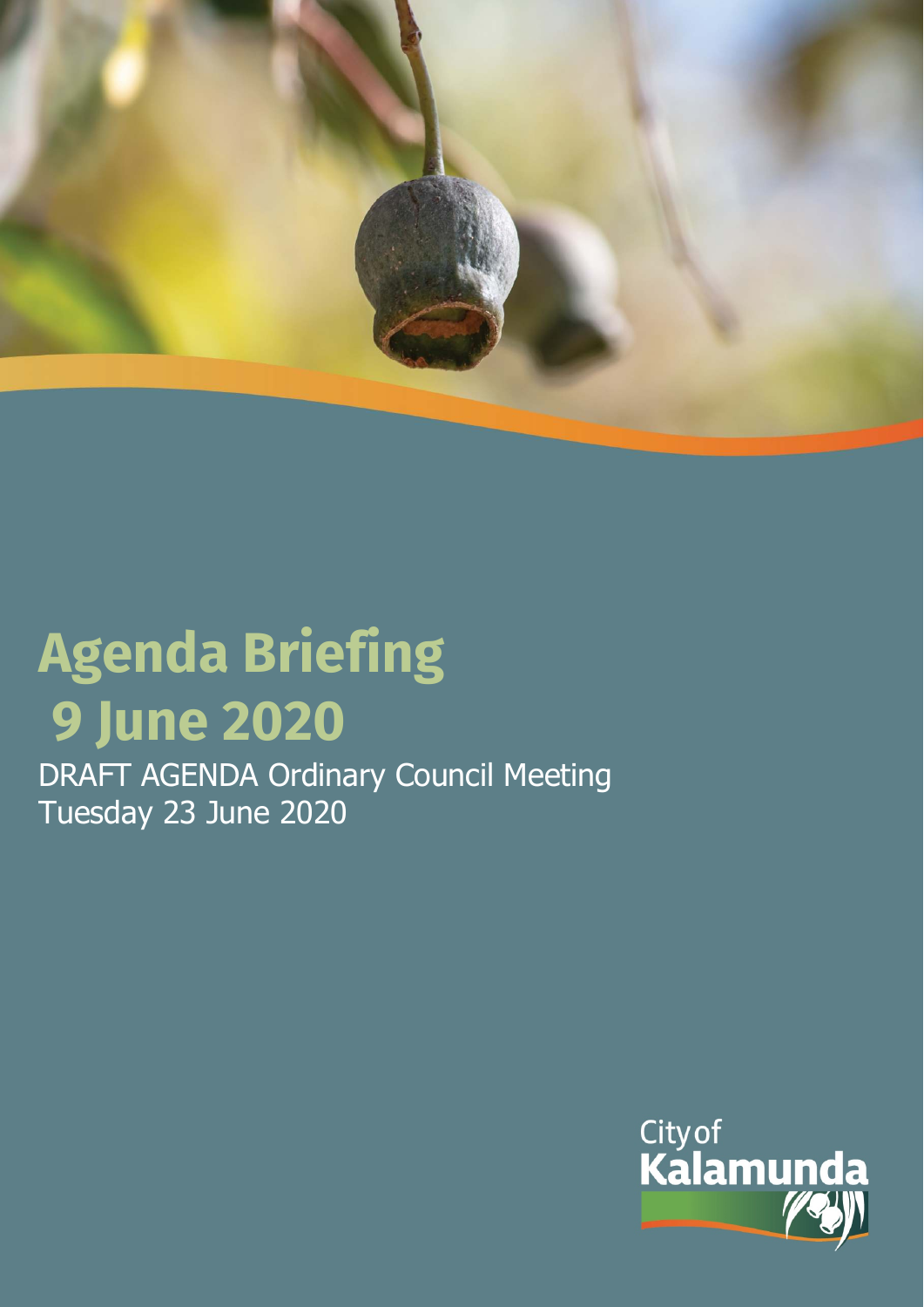# **Our Vision**



# **Connected Communities, Valuing Nature** and Creating our Future Together

# **Core Values**

Service We deliver excellent service by actively engaging and listening to each other.

Respect We trust and respect each other by valuing our differences, communicating openly and showing integrity in all we do.

Diversity We challenge ourselves by keeping our minds open and looking for all possibilities and opportunities.

Ethics We provide honest, open, equitable and responsive leadership by demonstrating high standards of ethical behaviour.

# **Aspirational Values**

**Creativity** We create and innovate to improve all we do.

Courage We make brave decisions and take calculated risks to lead us to a bold and bright future.

Prosperity We will ensure our District has a robust economy through a mixture of industrial, commercial, service and home based enterprises.

Harmony We will retain our natural assets in balance with our built environment.

Our simple guiding principle will be to ensure everything we do will make Kalamunda socially, environmentally and economically sustainable

kalamunda.wa.gov.au

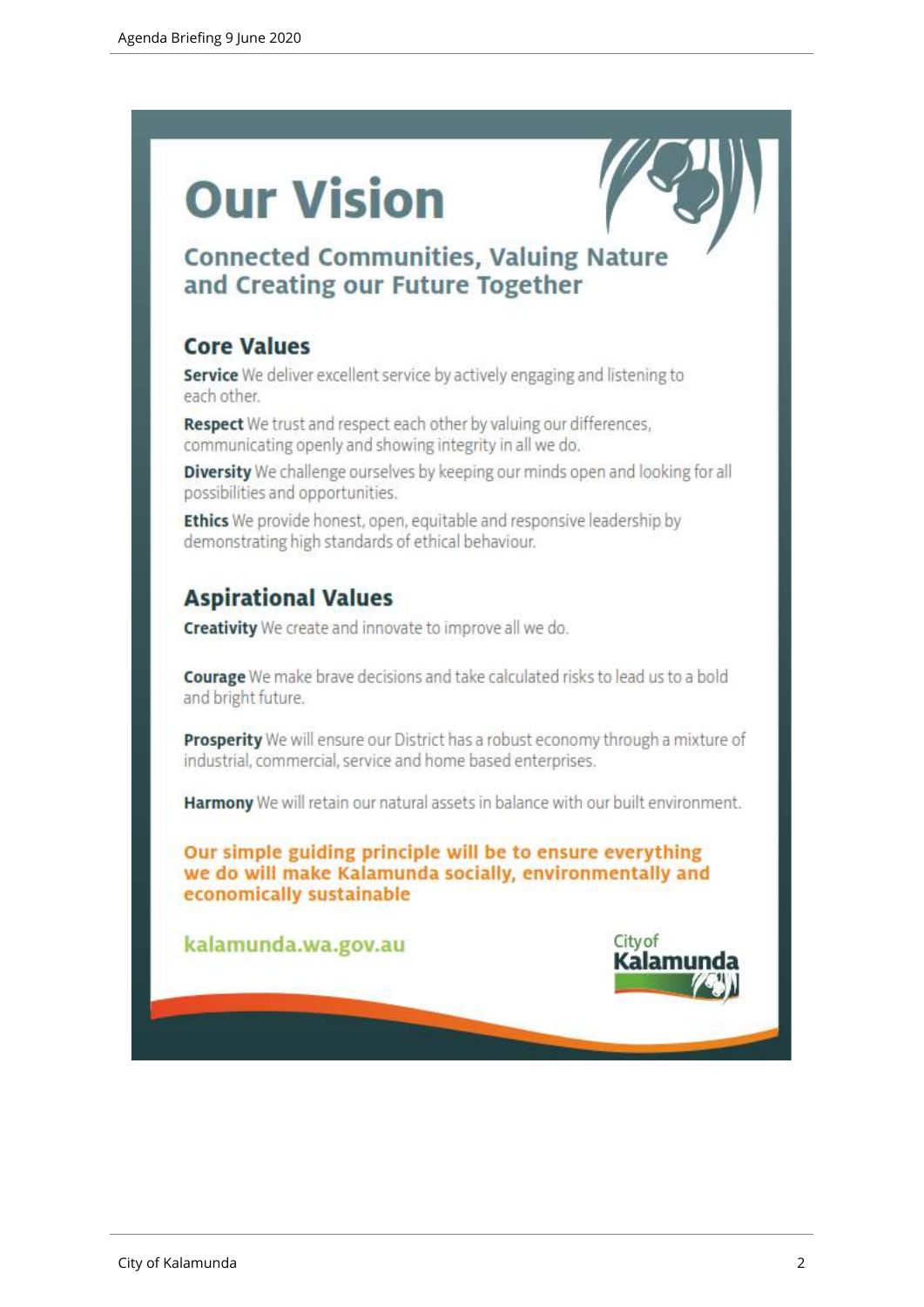# INFORMATION FOR AGENDA BRIEFING

# The Briefing Session is currently not open to the Public due to COVID-19 restrictions.

An Agenda Briefing Session will provide the opportunity for Elected Members to be equally informed and seek additional information on matters prior to the presentation of such matters to the next Ordinary Council Meeting for formal consideration and decision.

#### **Acknowledgement of Traditional Owners**

We wish to acknowledge the traditional custodians of the land we are meeting on, the Whadjuk Noongar people. We wish to acknowledge their Elders' past, present and future and respect their continuing culture and the contribution they make to the life of this City and this Region.

#### **Emergency Procedures**

**Please view the position of the Exits, Fire Extinguishers and Outdoor Assembly Area as displayed on the wall of Council Chambers.** 

**In case of an emergency follow the instructions given by City Personnel.** 

**We ask that you do not move your vehicle as this could potentially block access for emergency services vehicles.** 

**Please remain at the assembly point until advised it is safe to leave.**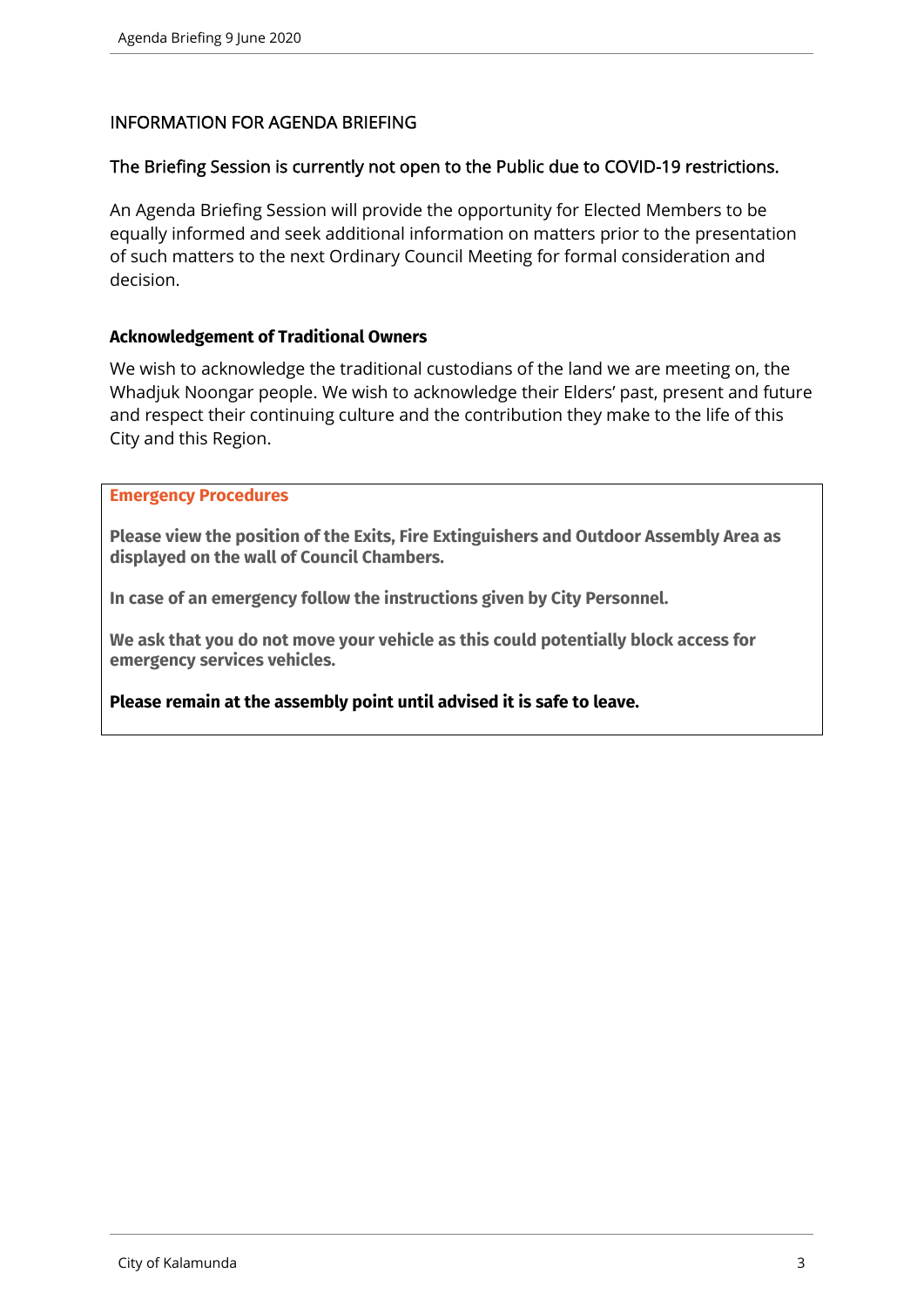# **INDEX**

| 1. |                                                                                            |  |
|----|--------------------------------------------------------------------------------------------|--|
| 2. |                                                                                            |  |
| 3. |                                                                                            |  |
| 4. |                                                                                            |  |
| 5. |                                                                                            |  |
| 6. |                                                                                            |  |
| 7. |                                                                                            |  |
| 8. |                                                                                            |  |
| 9. |                                                                                            |  |
|    |                                                                                            |  |
|    |                                                                                            |  |
|    |                                                                                            |  |
|    | 10.1.2. City of Kalamunda - Community Health and Wellbeing Plan Review of 2019 Actions     |  |
|    |                                                                                            |  |
|    | 10.1.3. Draft Local Planning Policy No.28 - Delivery of State and Local Strategies Through |  |
|    |                                                                                            |  |
|    |                                                                                            |  |
|    |                                                                                            |  |
|    |                                                                                            |  |
|    |                                                                                            |  |
|    |                                                                                            |  |
|    |                                                                                            |  |
|    |                                                                                            |  |
|    |                                                                                            |  |
|    | 10.4.1. Draft Scott Reserve Master Plan - Results of Public Comment Period 61              |  |
|    |                                                                                            |  |
|    | 10.4.3. Delegations from Council to the Chief Executive Officer - 2020 Review 76           |  |
|    |                                                                                            |  |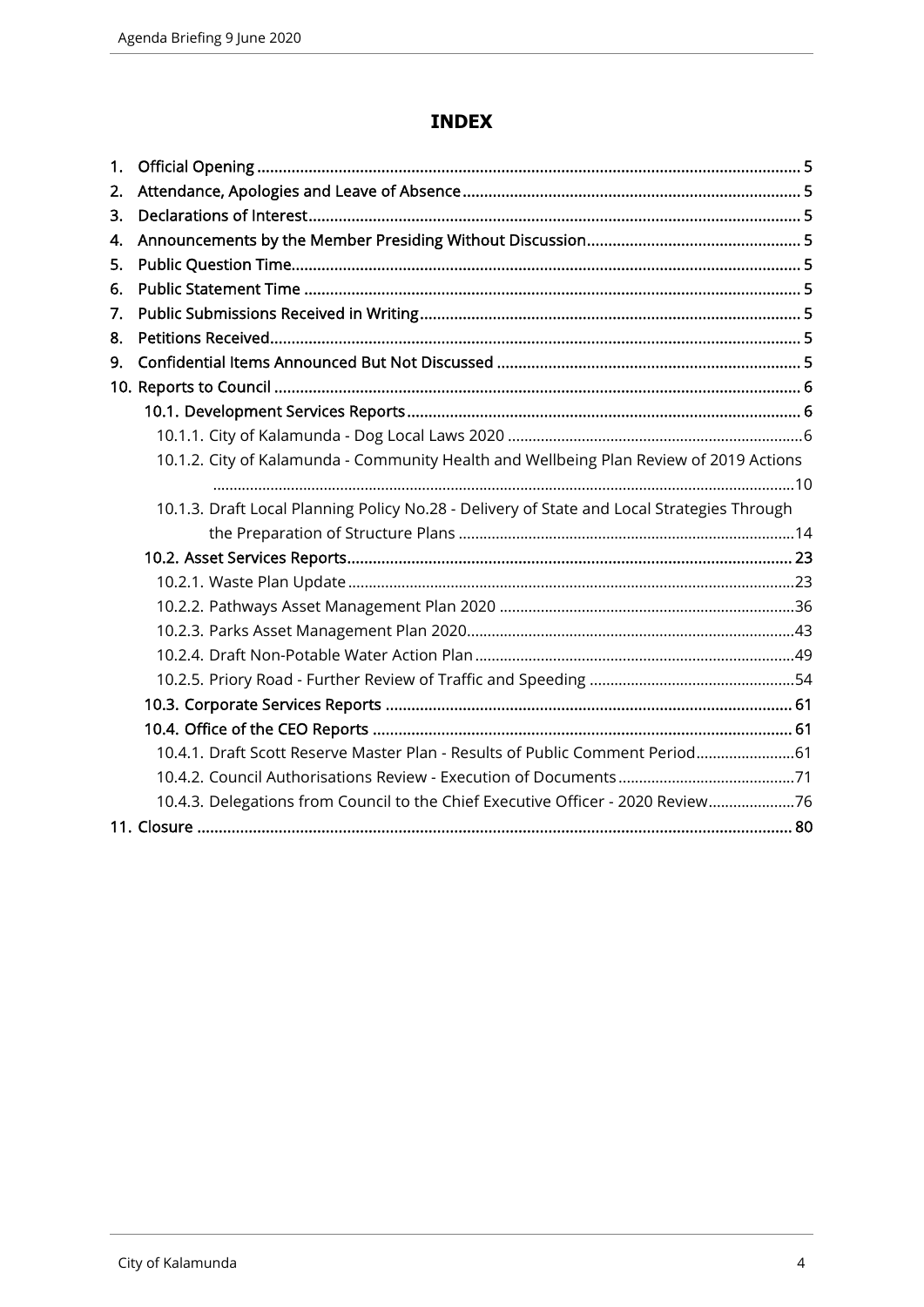# **1. Official Opening**

# **2. Attendance, Apologies and Leave of Absence**

#### **3. Declarations of Interest**

# **3.1. Disclosure of Financial and Proximity Interests**

- a. Members must disclose the nature of their interest in matter to be discussed at the meeting. (Section 5.56 of the *Local Government Act 1995*.)
- b. Employees must disclose the nature of their interest in reports or advice when giving the report or advice to the meeting. (Section 5.70 of the Local Government Act 1995.)

#### **3.2. Disclosure of Interest Affecting Impartiality**

a. Members and staff must disclose their interest in matters to be discussed at the meeting in respect of which the member or employee had given or will give advice.

#### **4. Announcements by the Member Presiding Without Discussion**

**5. Public Question Time**

Not Applicable.

# **6. Public Statement Time**

Not Applicable

- **7. Public Submissions Received in Writing**
- **8. Petitions Received**

#### **9. Confidential Items Announced But Not Discussed**

9.1.1 Item 10.4.1 Draft Scott Reserve Master Plan - Results of Public Comment Period - CONFIDENTIAL ATTACHMENT - Draft Scott Reserve Masterplan - Results of Public Comments Reason for Confidentiality: Local Government Act 1995 (WA) Section 5.23 (2) (b) -"the personal affairs of any person."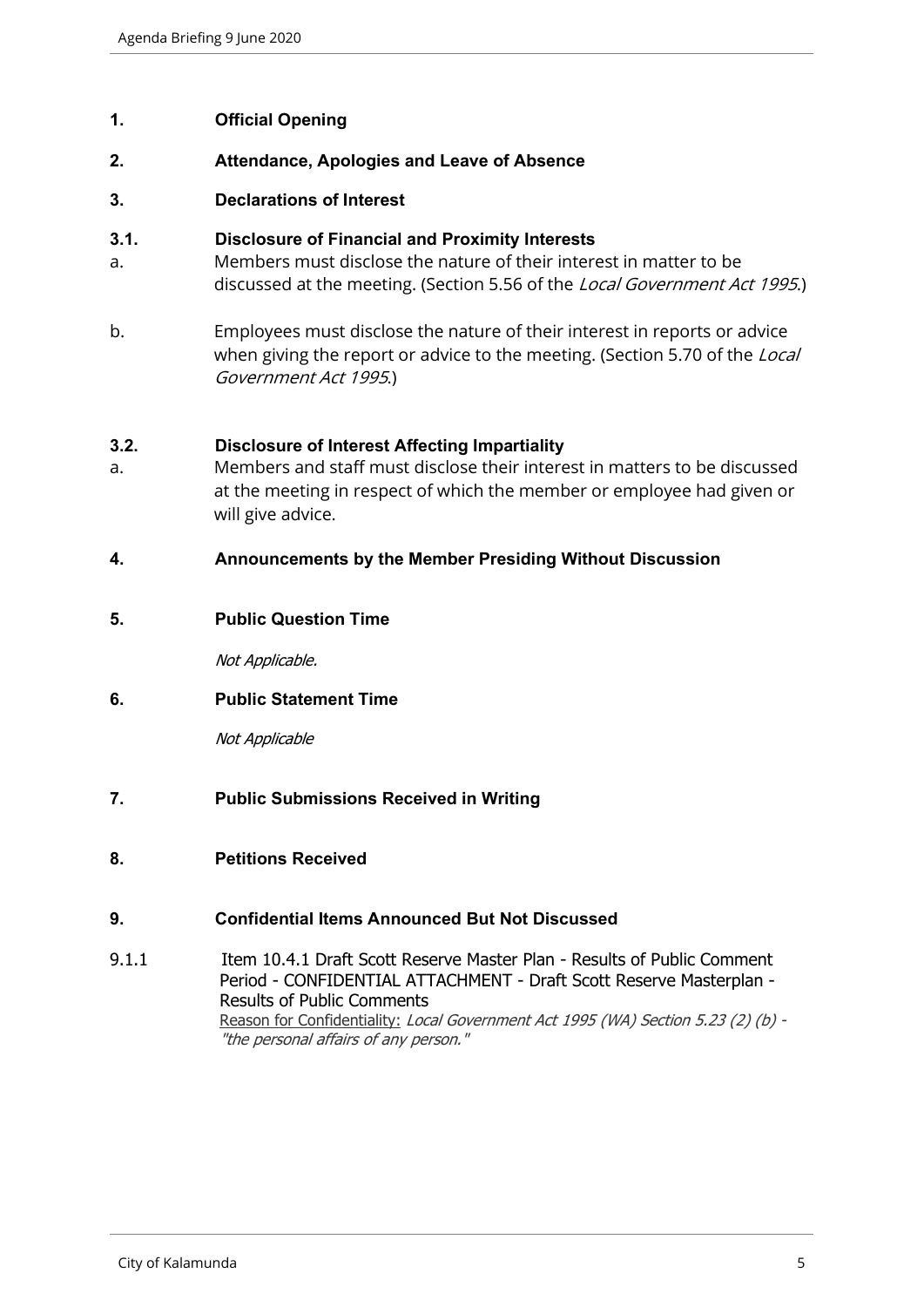#### **10. Reports to Council**

#### **10.1. Development Services Reports**

#### **10.1.1. City of Kalamunda - Dog Local Laws 2020**

#### **Declaration of financial / conflict of interests to be recorded prior to dealing with each item.**

| Previous             | OCM 50/2010                                                                                    |
|----------------------|------------------------------------------------------------------------------------------------|
| Items                |                                                                                                |
| Directorate          | Development Services                                                                           |
| <b>Business Unit</b> | Environmental Health and Community Safety Services                                             |
| File Reference       | Nil                                                                                            |
| Applicant            | N/A                                                                                            |
| Owner                | City of Kalamunda                                                                              |
| Attachments          | City of Kalamunda Dog Local Law 2020 [10.1.1.1 - 23<br>pages]                                  |
|                      | Summary of Changes to Dogs Local Law 2010<br>2.<br>$\lceil 10.1.1.2 - 11 \text{ pages} \rceil$ |

# TYPE OF REPORT

|   | Advocacy    | When Council is advocating on behalf of the community to<br>another level of government/body/agency                                                                                                                                                                                                                                                                                                                                |
|---|-------------|------------------------------------------------------------------------------------------------------------------------------------------------------------------------------------------------------------------------------------------------------------------------------------------------------------------------------------------------------------------------------------------------------------------------------------|
|   | Executive   | When Council is undertaking its substantive role of direction<br>setting and oversight (e.g. accepting tenders, adopting plans<br>and budgets                                                                                                                                                                                                                                                                                      |
|   | Information | For Council to note                                                                                                                                                                                                                                                                                                                                                                                                                |
| ⊠ | Legislative | Includes adopting Local Laws, Town Planning Schemes and<br>Policies. When Council determines a matter that directly<br>impacts a person's rights and interests where the principles of<br>natural justice apply. Examples include town planning<br>applications, building licences, other permits or licences<br>issued under other Legislation or matters that could be<br>subject to appeal to the State Administrative Tribunal |

#### STRATEGIC PLANNING ALIGNMENT

Kalamunda Advancing Strategic Community Plan to 2027

#### **Priority 4: Kalamunda Leads**

**Objective 4.1** - To provide leadership through transparent governance. **Strategy 4.1.1** - Provide good governance.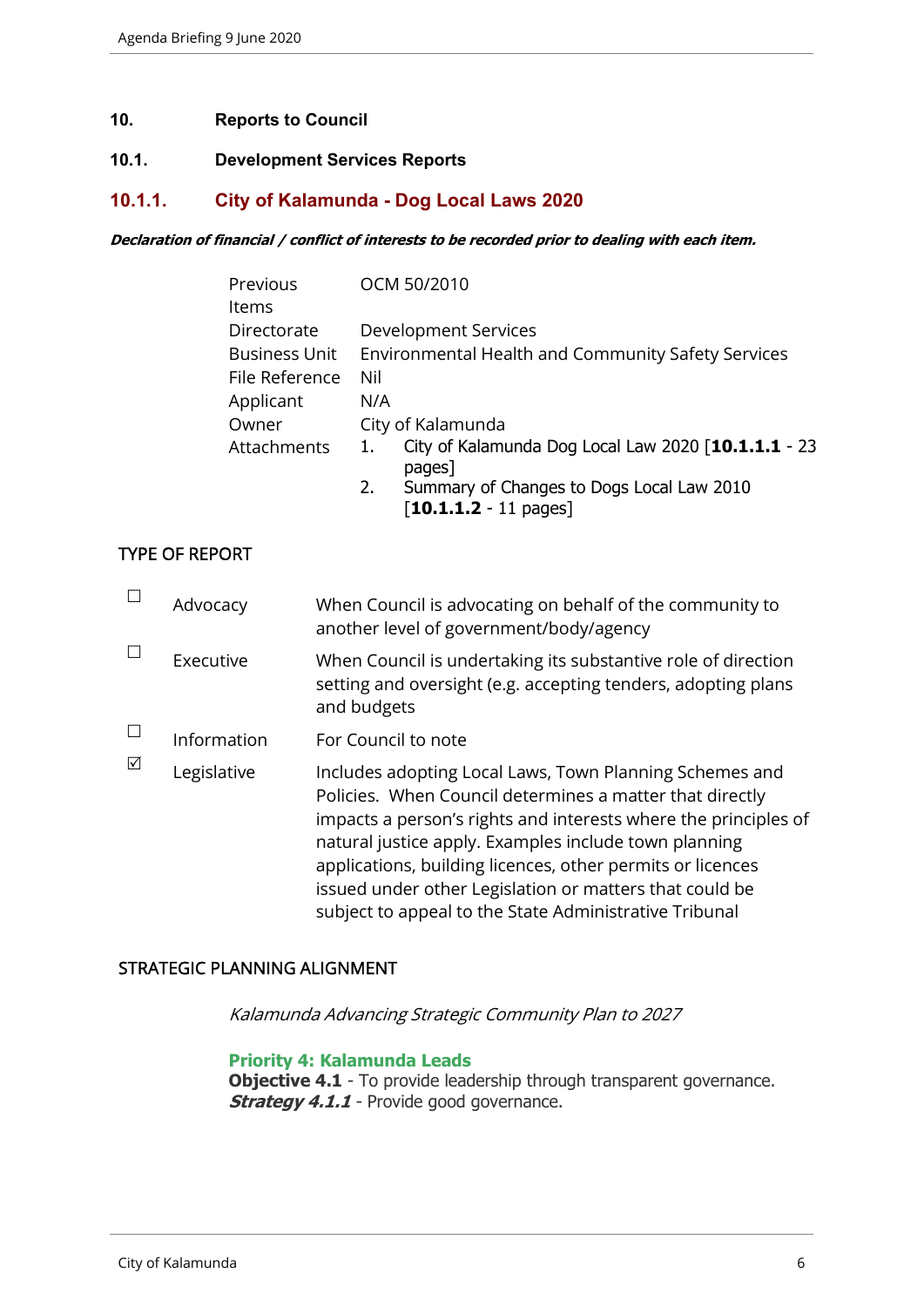# EXECUTIVE SUMMARY

- 1. The purpose of this report is for Council to consider proposed new City of Kalamunda (The City) Dogs Local Laws.
- 2. The provisions of the Local Government Act 1995 (the Act) require local governments to review local laws every eight (8) years. The current local laws were gazetted in 2010 and are due for review.
- 3. It is recommended the draft City of Kalamunda Dogs Local Law 2020 be adopted for the purpose of seeking public comment.

# BACKGROUND

- 4. The review has been undertaken to ensure compliance with the requirements of Section 3.16 of the Act to review local laws every eight years.
- 5. The City's review has identified amendments to improve the local law.

# DETAILS AND ANALYSIS

- 6. The draft local law has been updated to reflect a more modern approach and current local government standards that align with recent amendments made to the Dog Act 1976.
- 7. Key changes to the current local law are:
	- a) Additional definitions and all definitions consolidated into clause 1.5.
	- b) Added five additional clauses to Part 3 to provide clarity with respect to applications for the keeping of additional dogs.
	- c) Amended clauses 5.1 and 5.2 to reflect changes to the Dog Act 1976 that now provides local government can designate Dog Exercise Areas and Prohibited areas by resolution of the Council.
	- d) Updated Prescribed Offences and Modified Penalties to reflect current practice.
	- e) General wording changes to update and modernise the local law.
- 8. A complete summary of the changes is detailed in Attachment 2.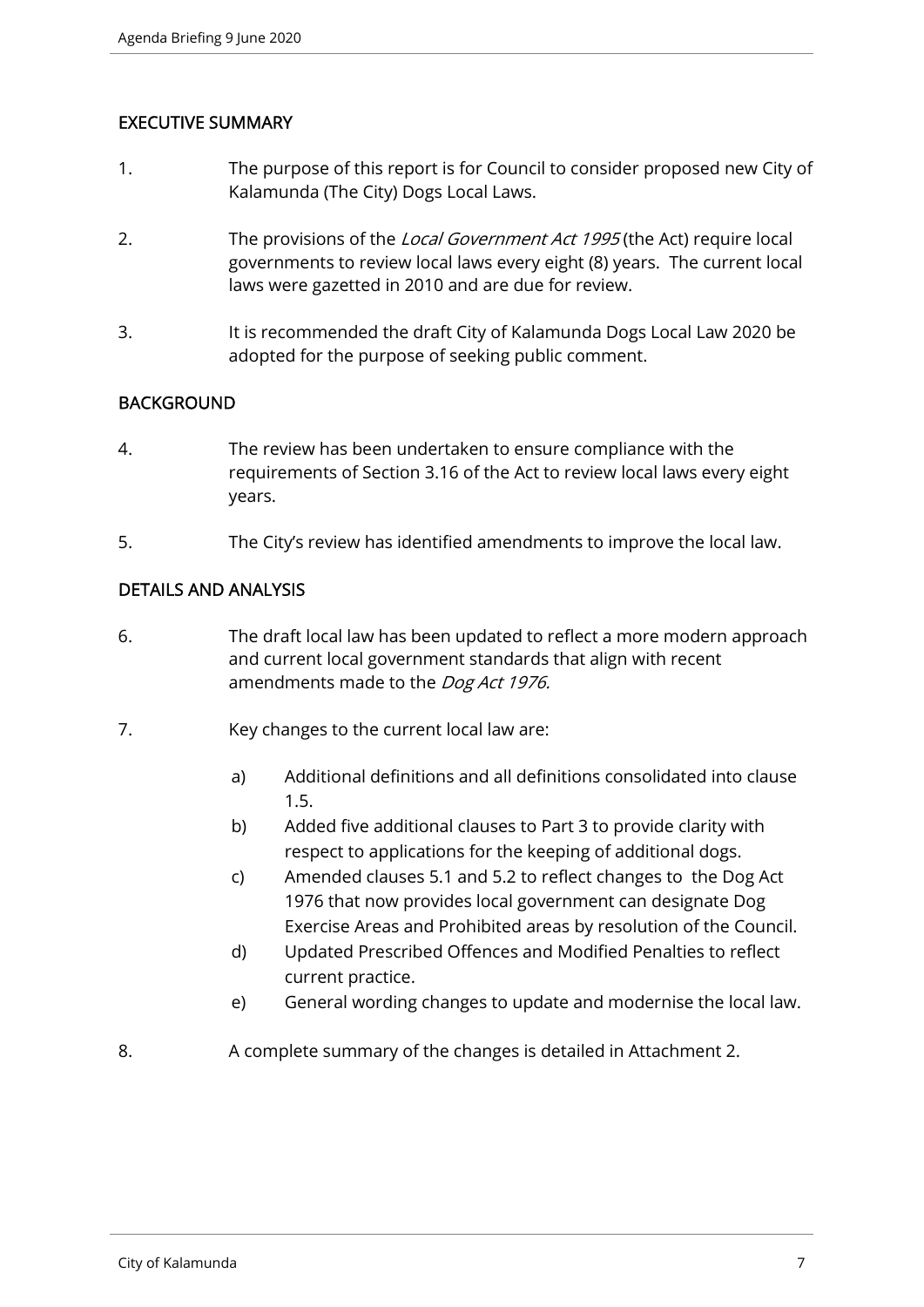# APPLICABLE LAW

9. Dog Act 1976 and Local Government Act 1995

# APPLICABLE POLICY

10. None.

# STAKEHOLDER ENGAGEMENT

- 11. The proposed new local law has been considered by the relevant Business Units and endorsed.
- 12. Community consultation will be undertaken through seeking public submissions of the proposed local law as required by the Act.

# FINANCIAL CONSIDERATIONS

13. The cost for advertising will be met from the current operating budget.

# **SUSTAINABILITY**

14. Nil

#### RISK MANAGEMENT

| 15. | Risk:<br>frames, the City may be non-compliant.                                           | If the proposed local law is not reviewed within the required time |        |  |
|-----|-------------------------------------------------------------------------------------------|--------------------------------------------------------------------|--------|--|
|     | Compliance risk if the proposed local law is not reviewed within<br>required time frames. |                                                                    |        |  |
|     | Consequence                                                                               | Likelihood                                                         | Rating |  |
|     | Moderate                                                                                  | Unlikely                                                           | Medium |  |
|     | <b>Action/Strategy</b>                                                                    |                                                                    |        |  |
|     | Ensure Council is aware that the legislation requires a review of local                   |                                                                    |        |  |
|     | laws every eight years.                                                                   |                                                                    |        |  |

# **CONCLUSION**

16. The draft local law incorporates provisions to reflect changes to the *Dog* Act 1976 and meet the current operational requirements of the City.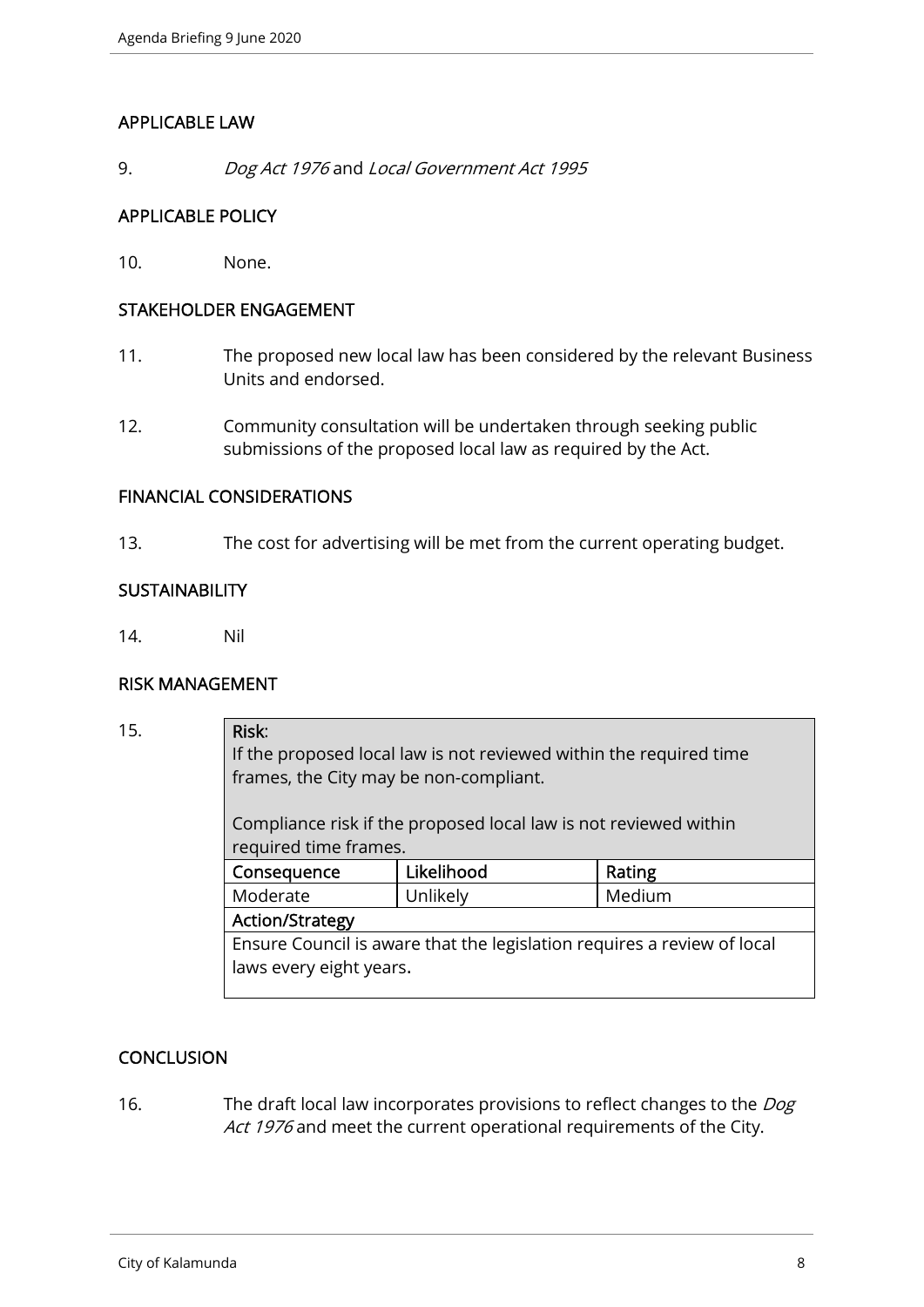# Voting Requirements: **Simple Majority**

# RECOMMENDATION

That Council:

- 1. GIVE local public notification that Council proposes to make a new local law, the City of Kalamunda Dogs Local Law 2020 (Attachment 1).
- 2. NOTE that:
	- (a) The purpose of the proposed local law is to make provisions about the impounding of dogs, to control the number of dogs that can be kept on premises and the manner of keeping those dogs and to prescribe areas in which dogs are prohibited and dog exercise areas. and
	- (b) The effect of the proposed local law is to extend the controls over dogs which exist under the Dog Act 1976.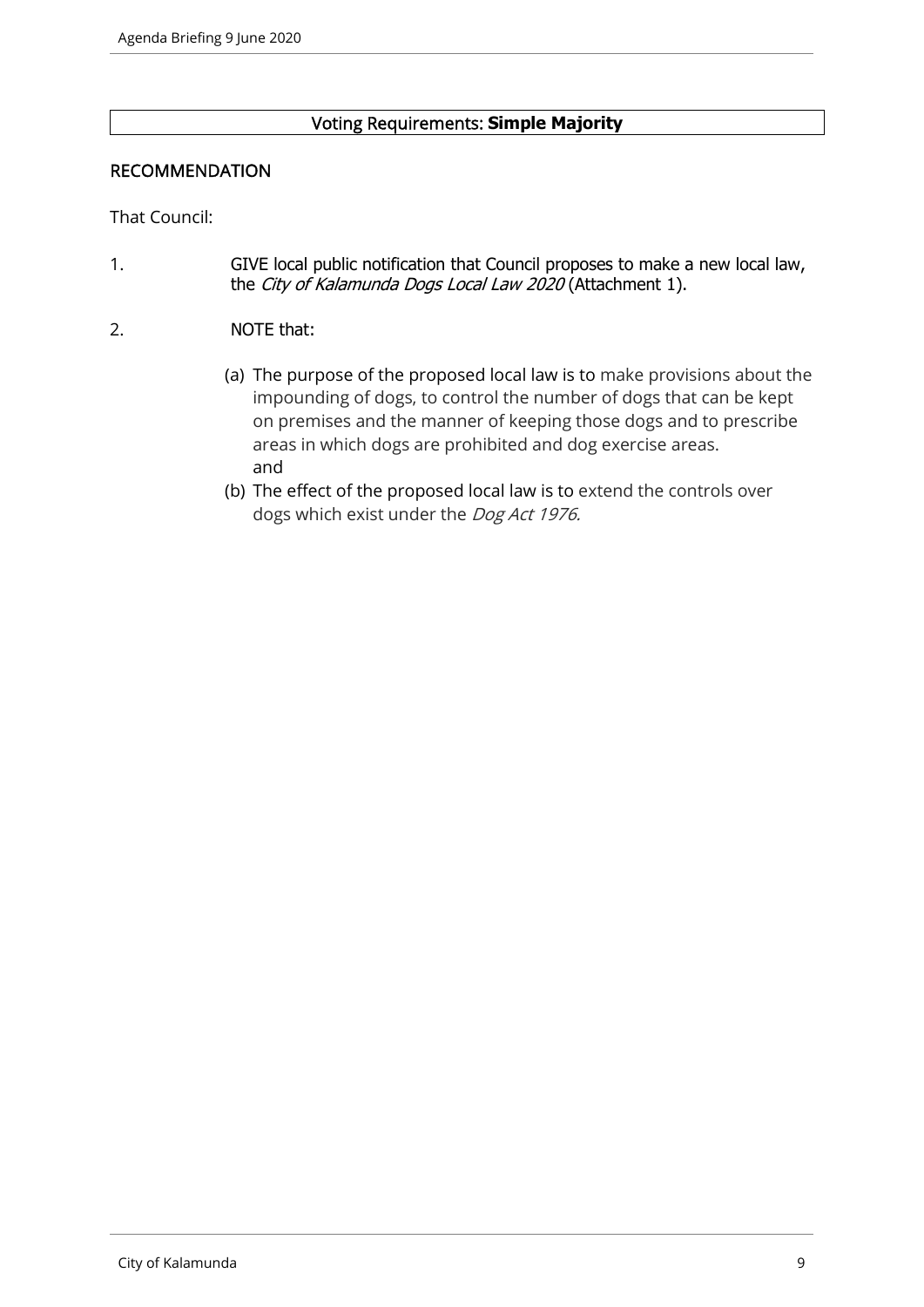# **10.1.2. City of Kalamunda - Community Health and Wellbeing Plan Review of 2019 Actions**

Declaration of financial / conflict of interests to be recorded prior to dealing with each item.

| Previous             |                                                                                                                 |
|----------------------|-----------------------------------------------------------------------------------------------------------------|
| Items                |                                                                                                                 |
| Directorate          | Development Services                                                                                            |
| <b>Business Unit</b> | <b>Environmental Health</b>                                                                                     |
| File Reference       |                                                                                                                 |
| Applicant            | N/A                                                                                                             |
| Owner                | N/A                                                                                                             |
| Attachments          | City of Kalamunda Community Health and Wellbeing<br>1.                                                          |
|                      | Plan Review of 2019 Actions [10.1.2.1 - 27 pages]<br>$C$ ity of Kalamunda - Community Hoalth and Wollboing<br>ר |

2. City of Kalamunda - Community Health and Wellbeing Plan 2018-2022 [**10.1.2.2** - 24 pages]

# TYPE OF REPORT

|   | Advocacy    | When Council is advocating on behalf of the community to<br>another level of government/body/agency                                                                                                                                                                                                                                                                                                                                |
|---|-------------|------------------------------------------------------------------------------------------------------------------------------------------------------------------------------------------------------------------------------------------------------------------------------------------------------------------------------------------------------------------------------------------------------------------------------------|
|   | Executive   | When Council is undertaking is substantive role of direction<br>setting and oversight (e.g. accepting tenders, adopting plans<br>and budgets                                                                                                                                                                                                                                                                                       |
| ☑ | Information | For Council to note                                                                                                                                                                                                                                                                                                                                                                                                                |
|   | Legislative | Includes adopting Local Laws, Town Planning Schemes and<br>Policies. When Council determines a matter that directly<br>impacts a person's rights and interests where the principles of<br>natural justice apply. Examples include town planning<br>applications, building licences, other permits or licences<br>issued under other Legislation or matters that could be<br>subject to appeal to the State Administrative Tribunal |

# STRATEGIC PLANNING ALIGNMENT

Kalamunda Advancing Strategic Community Plan to 2027

#### Priority 1: Kalamunda Cares and Interacts

Objective 1.2 - To provide a safe and healthy environment for community to enjoy.

**Strategy 1.2.2** - Advocate and promote healthy lifestyle choices by encouraging the community to become more physically active. Strategy - 1.2.1 Facilitate a safe community environment.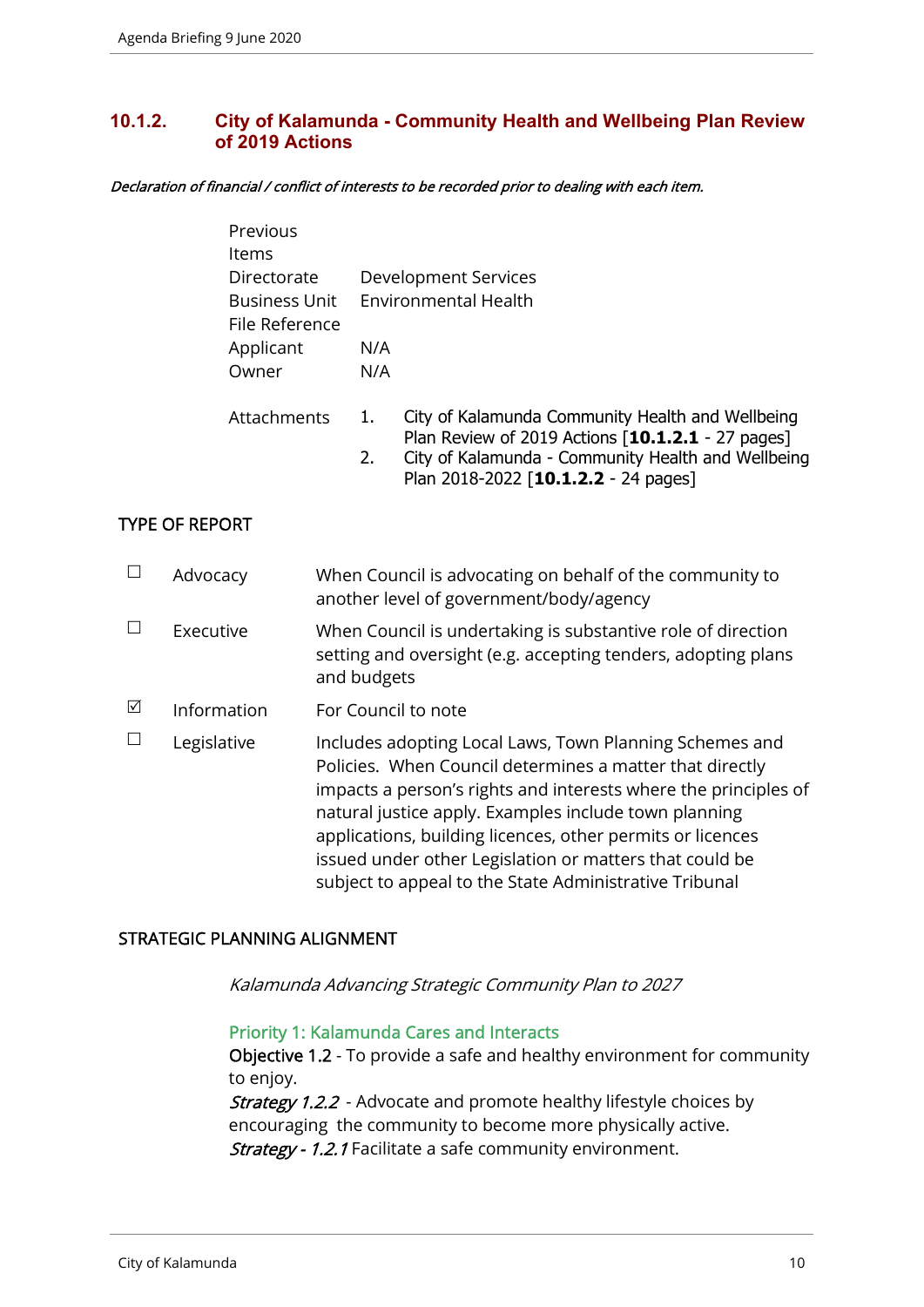# EXECUTIVE SUMMARY

- 1. The purpose of this report is for Council to note the Community Health and Wellbeing Plan Review of the 2019 Actions.
- 2. The Community Health and Wellbeing Plan 2018-2022 is the City of Kalamunda's (the City) plan for improving the Health and Wellbeing of its residents (Attachment 2).
- 3. This review (Attachment 1) showcases the achievements made to date and reports the progress against each action within the Plan.

# **BACKGROUND**

- 4. The Community Health and Wellbeing Plan 2018-2022 is the City's public health plan for improving the health and wellbeing of its residents.
- 5. Public Health Planning will become a legislated requirement once the Public Health Act 2016 is fully implemented.
- 6. Council adopted the Plan in December 2018 to support the approach of getting ahead of the legislative requirement and community health and wellbeing.
- 7. The Plan requires an annual review to be reported to Council every 12 months, this will become a legislative requirement once the Public Health Act 2016 is fully implemented.
- 8. Health statistics show that the City's residents compare favourably with state averages however, state averages are poor.

# DETAILS AND ANALYSIS

- 9. The Plan comprises of 61 individual actions with 40 being a continuation of existing measures and 21 being new initiatives. Of the 21 new initiatives 9 were due to be delivered in 2019.
- 10. All ongoing actions and new initiatives for 2019 were successfully implemented.
- 11. Highlights for 2019 include establishing the City's first Park Run, increasing health messaging on social media platforms, implementation of the City's 2019 events programme and delivering all of the actions planned for 2019.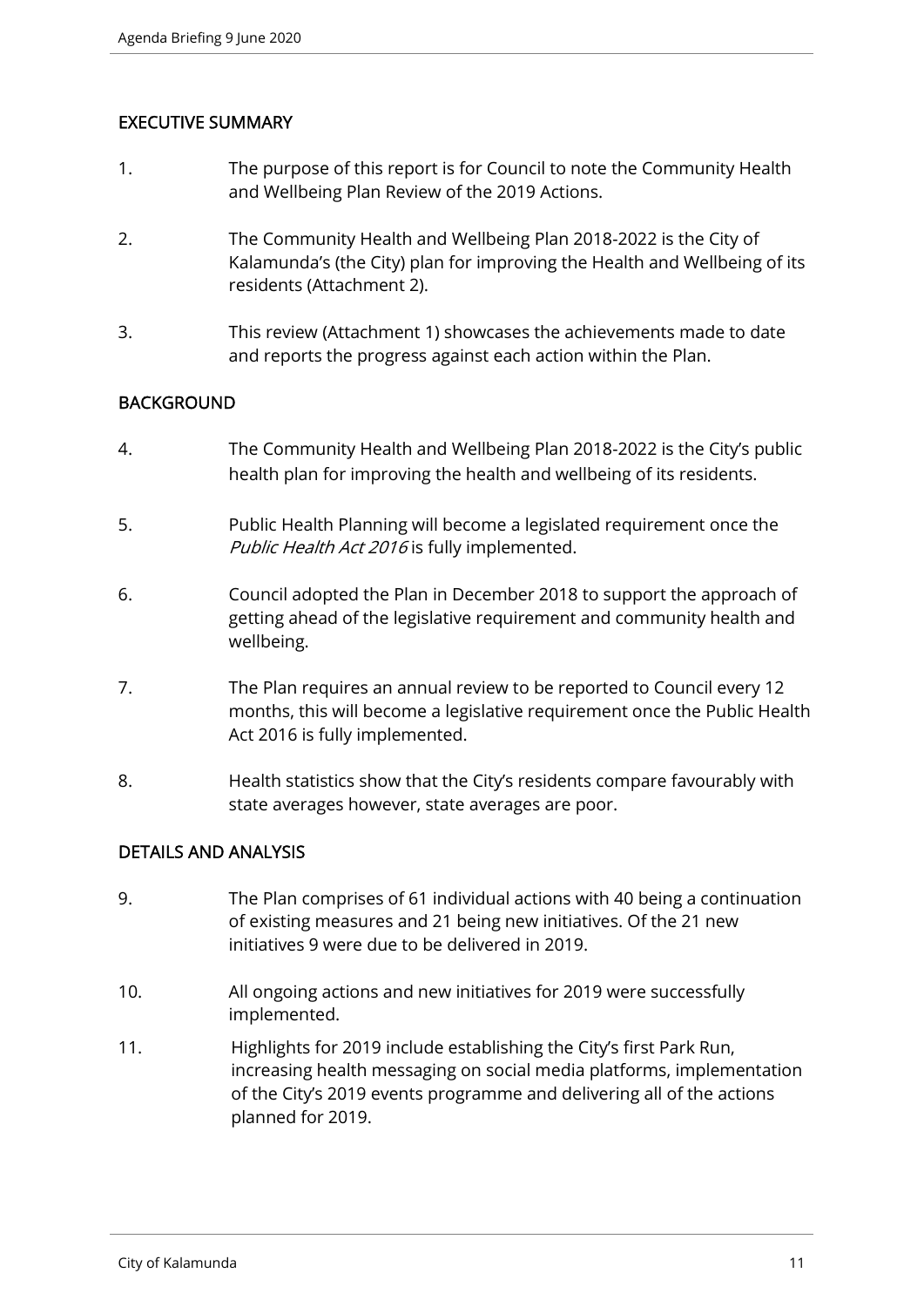# APPLICABLE LAW

12. Public Health Act 2016

# APPLICABLE POLICY

13.

# STAKEHOLDER ENGAGEMENT

14. All internal departments with actions within the Plan were consulted on their progress.

#### FINANCIAL CONSIDERATIONS

15. Implementation of the Plan is undertaken using existing resources, no extra resources have been allocated to undertake actions from the Plan.

#### **SUSTAINABILITY**

#### Social Implications

16. The review identifies that the Plan is having an impact on the health and wellbeing of the community, which is considered a positive social impact.

# Economic Implications

17. There are no direct economic implications associated with this review.

# Environmental Implications

18. There are no direct environmental impactions associated with this review.

#### RISK MANAGEMENT

| 19. | Risk: Health and well-being indicators negatively fall or increase within<br>the City of Kalamunda. |            |        |  |  |
|-----|-----------------------------------------------------------------------------------------------------|------------|--------|--|--|
|     | Consequence                                                                                         | Likelihood | Rating |  |  |
|     | Significant                                                                                         | Possible   | High   |  |  |
|     | <b>Action/Strategy</b>                                                                              |            |        |  |  |
|     | Continue to implement the health and wellbeing plan.                                                |            |        |  |  |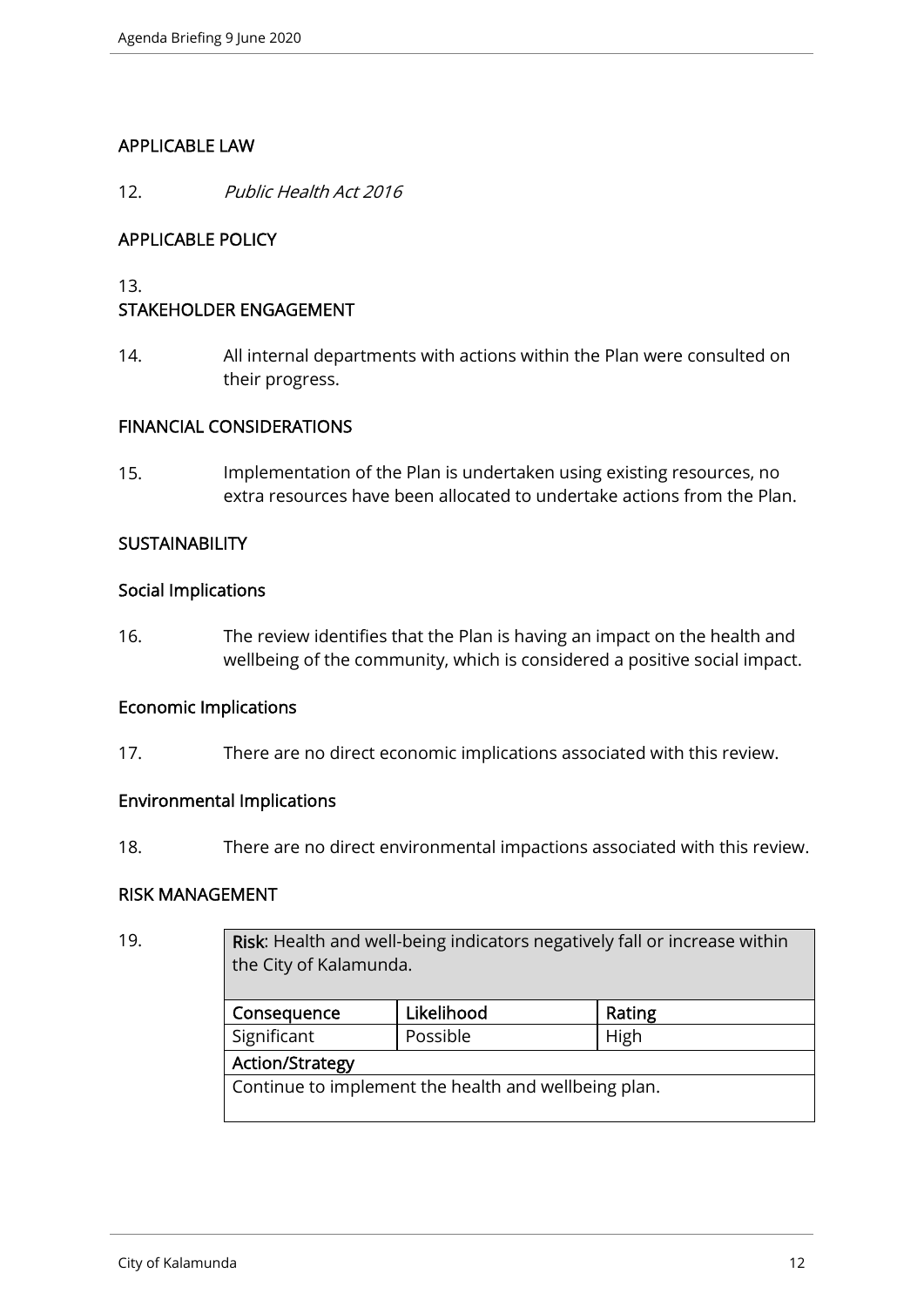# **CONCLUSION**

20. The Plan's implementation is on track with all the scheduled 2019 actions being delivered.

# Voting Requirements: Simple Majority

# RECOMMENDATION

That Council NOTE the Community Health and Wellbeing Plan Review of 2019 Actions.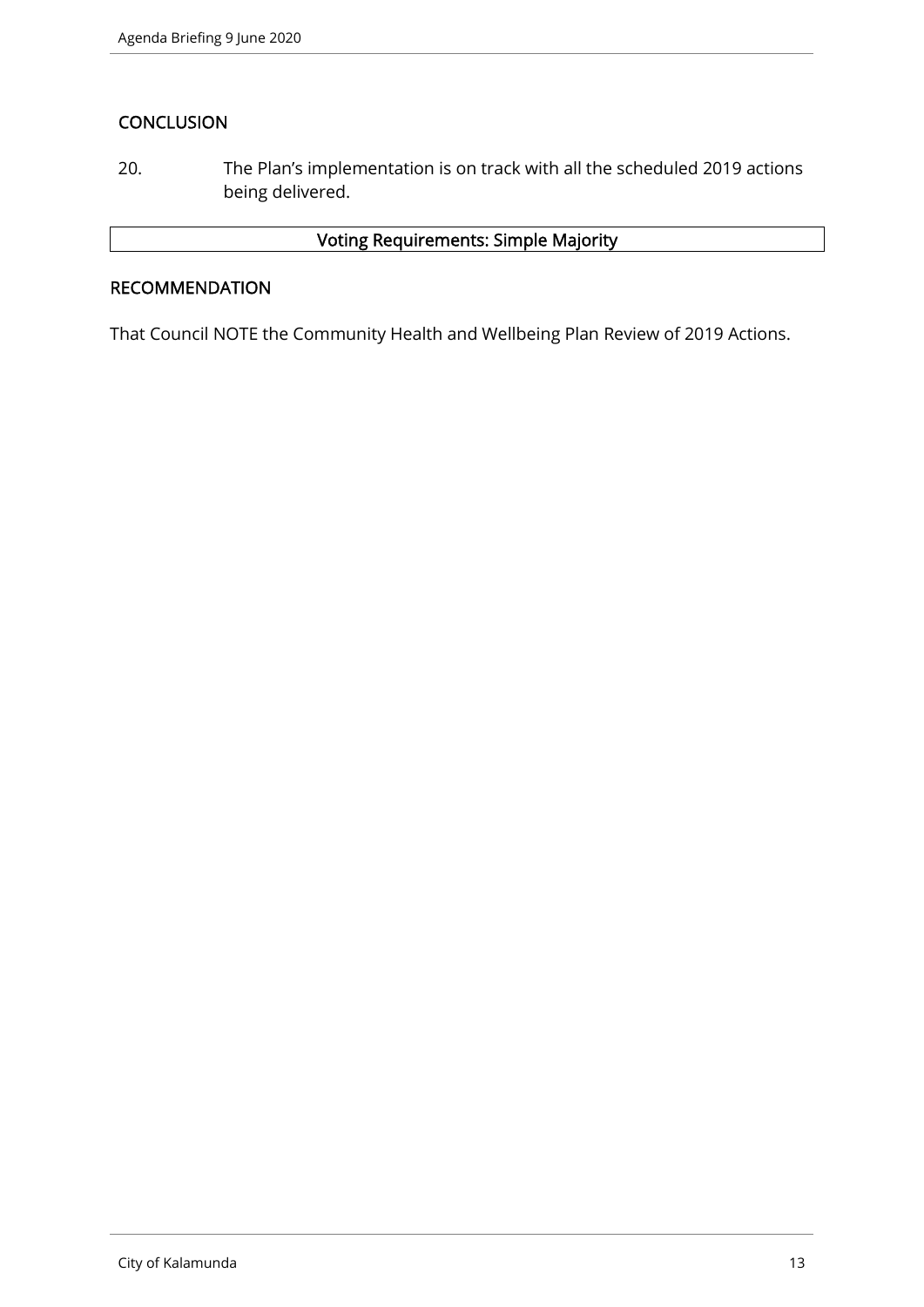# **10.1.3. Draft Local Planning Policy No.28 - Delivery of State and Local Strategies Through the Preparation of Structure Plans**

Declaration of financial / conflict of interests to be recorded prior to dealing with each item.

| Previous Items       | Nil |                                                                                                                                                 |
|----------------------|-----|-------------------------------------------------------------------------------------------------------------------------------------------------|
| Directorate          |     | Development Services                                                                                                                            |
| <b>Business Unit</b> |     | <b>Strategic Planning</b>                                                                                                                       |
| File Reference       |     | 4.00010304                                                                                                                                      |
| Applicant            | NA. |                                                                                                                                                 |
| Owner                | NA. |                                                                                                                                                 |
| Attachments          | 1.  | Draft Local Planning Policy 28 - Delivery of State and<br>Local Strategies Through the Preparation of Structure<br>Plans $[10.1.3.1 - 7$ pages] |

# TYPE OF REPORT

|   | Advocacy    | When Council is advocating on behalf of the community to<br>another level of government/body/agency                                                                                                                                                                                                                                                                                                                                |
|---|-------------|------------------------------------------------------------------------------------------------------------------------------------------------------------------------------------------------------------------------------------------------------------------------------------------------------------------------------------------------------------------------------------------------------------------------------------|
|   | Executive   | When Council is undertaking its substantive role of direction<br>setting and oversight (e.g. accepting tenders, adopting plans<br>and budgets                                                                                                                                                                                                                                                                                      |
|   | Information | For Council to note                                                                                                                                                                                                                                                                                                                                                                                                                |
| ⊠ | Legislative | Includes adopting Local Laws, Town Planning Schemes and<br>Policies. When Council determines a matter that directly<br>impacts a person's rights and interests where the principles of<br>natural justice apply. Examples include town planning<br>applications, building licences, other permits or licences<br>issued under other Legislation or matters that could be<br>subject to appeal to the State Administrative Tribunal |

# STRATEGIC PLANNING ALIGNMENT

Kalamunda Advancing Strategic Community Plan to 2027

#### Priority 3: Kalamunda Develops

Objective 3.1 - To plan for sustainable population growth. **Strategy 3.1.1** - Plan for diverse and sustainable housing, community facilities and industrial development to meet changing social and economic needs.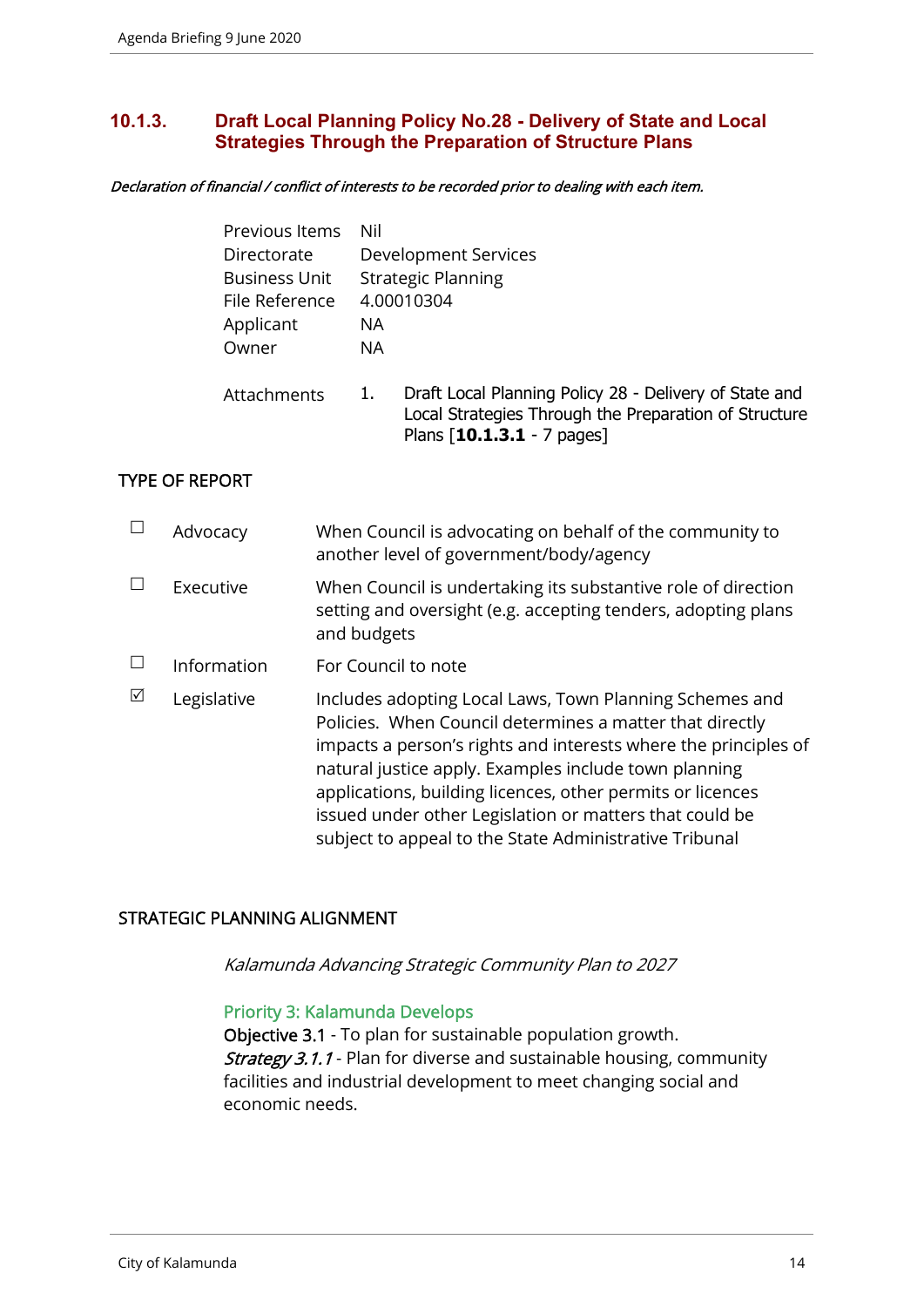# Priority 3: Kalamunda Develops

Objective 3.3 - To develop and enhance the City's economy. **Strategy 3.3.1** - Facilitate and support the success and growth of industry and businesses.

# Priority 4: Kalamunda Leads

Objective 4.1 - To provide leadership through transparent governance. Strategy 4.1.1 - Provide good governance.

# EXECUTIVE SUMMARY

- 1. The purpose of this report is for Council to consider the adoption of Draft Local Planning Policy 28 – Delivery of State and Local Strategies through the Preparation of Structure Plans (LPP28) for the purpose of public advertising at Attachment 1.
- 2. The Policy will guide Council, the City of Kalamunda's (the City) officers and external stakeholders to identify the City's responsibilities for the preparation of structure plans in order to achieve the implementation of the State Government's North East Sub-Regional Framework (the Framework) and other strategic planning initiatives.
- 3. Council is recommended to adopt LPP28 for the purposes of public advertising.

# BACKGROUND

- 4. 'Structure Plans' are guiding documents that coordinate the development of areas of varying scales and can be supported by technical studies of varying detail. Structure Plans can be defined as:
	- a) District Structure Plans (DSPs);
	- b) Local Structure Plans (LSPs);
	- c) Activity Centre Plans (ACPs); or
	- d) Precinct Plans.
- 5. The City's role in the preparation of Structure Plans is usually as the regulator rather than the proponent. That is, a landowner/s submit a Structure Plan or Structure Plan amendments for the City's assessment.
- 6. The City, over the past decade, has prepared, or is in the process of preparing, a number of Structure Plans:
	- a) Forrestfield / High Wycombe Industrial Area Stage 1 LSP.
	- b) Forrestfield North DSP.
	- c) Forrestfield North Residential Precinct LSP.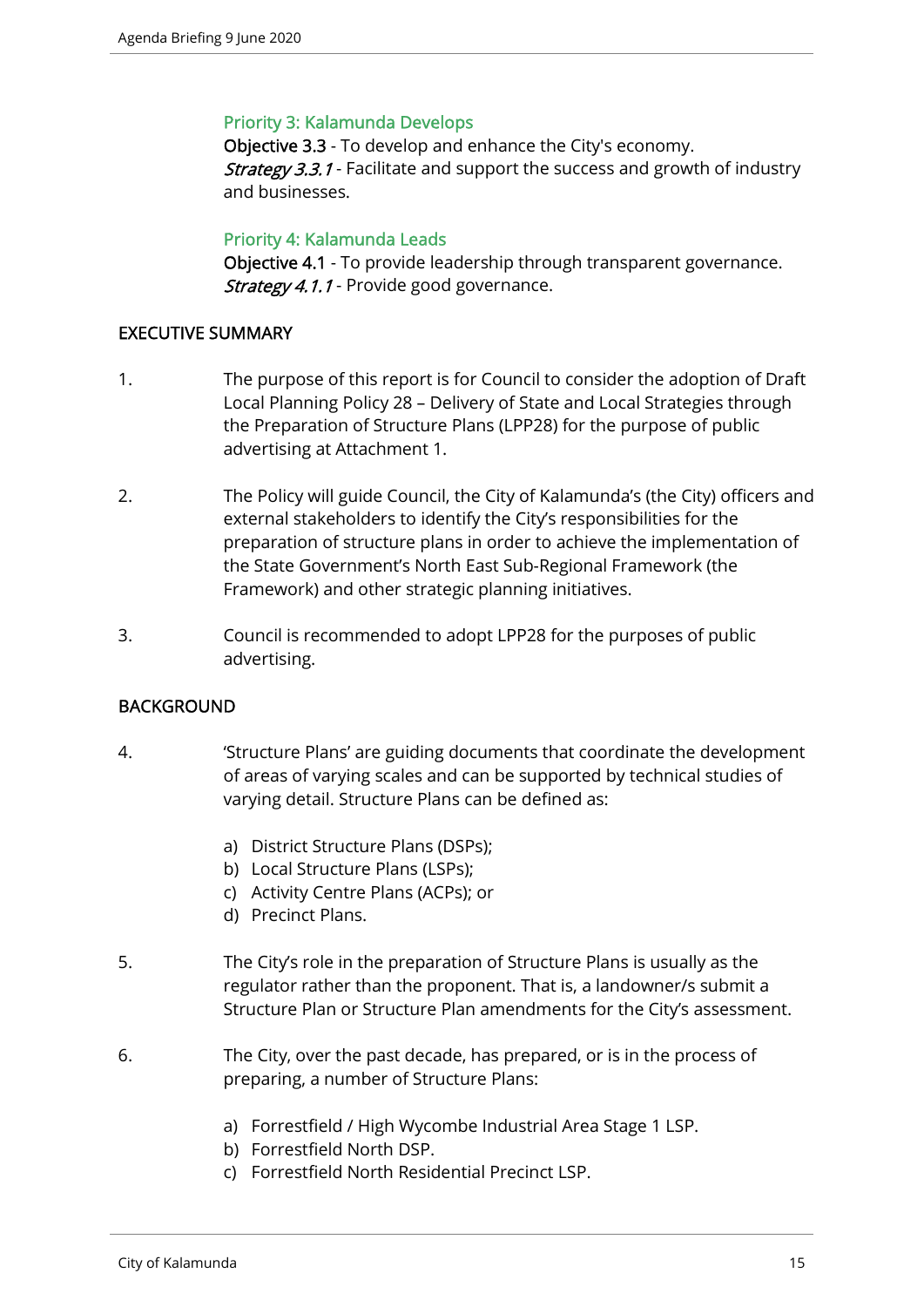- d) Forrestfield North Transit Oriented Development LSP.
- e) Kalamunda ACP.
- 7. The Structure Plans prepared by the City, to date, have been in response to key strategic initiatives, such as the State Government's investment in the Forrestfield Train Station or regulatory requirements (Activity Centre Plans for District Centres).
- 8. The decision for the City to undertake the Structure Planning in Forrestfield North was influenced by external factors, such as the announcement of the Forrestfield Train Station and the change in land use direction for the planning of the area as a result of the approval of the Forrestfield North DSP. Another reason is the highly fragmented nature of landownership and the resources required to finalise a Structure Plan.
- 9. In new urban areas, Local Structure Plans (LSPs) are usually prepared by the private sector and are a precursor to the physical subdivision and development process.
- 10. The Framework establishes a long-term and integrated planning framework for land use and infrastructure provision in Perth's north east sub-region within which the City is located.
- 11. The Framework provides guidance for:
	- a) The preparation of amendments to the Perth metropolitan and Peel region schemes, local planning strategies/schemes, district (DSP) and local structure plans (LSP), and activity centre plans (ACP); and
	- b) The staging and sequencing of urban development to inform public investment in regional community, social and service infrastructure.
- 12. The Framework sets out proposals to achieve a more consolidated urban form, meet long term housing needs, strengthen key activity centres and employment nodes amongst many other key objectives. The Framework identifies the following locations within the City:
	- a) Wattle Grove South Urban Expansion / Urban Investigation
	- b) Maida Vale South Urban Expansion
	- c) Pickering Brook Town Site Planning Investigation
	- d) Hillview Golf Course Planning Investigation
- 13. The City has a Local Planning Strategy, Local Housing Strategy and Industrial Development Strategy that also provides guidance and identifies proposals that require the preparation of more detailed planning documentation.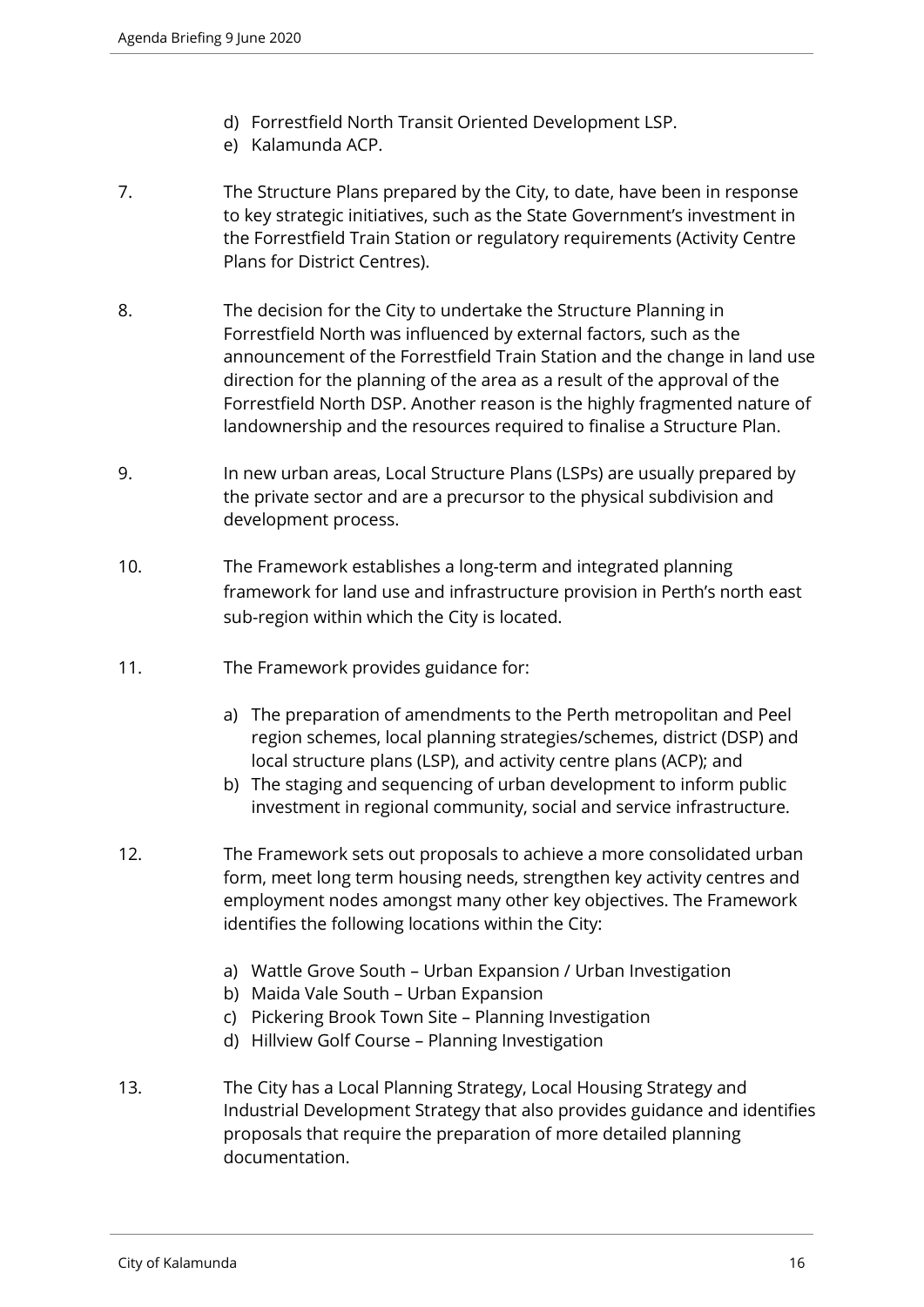# DETAILS AND ANALYSIS

- 14. The City and the private sector both have roles to play in delivering the proposals of the Framework and local strategies. The development of DSPs LSPs, ACPs and Precinct Plans coordinates the future land use changes and delivery of infrastructure in future development areas.
- 15. The primary objectives of LPP28 are to:
	- a) Guide the City's implementation of the State Government's North East Sub-Regional Framework.
	- b) Determine the City's responsibilities for the preparation of District Structure Plans, Local Structure Plans, Activity Centre Plans and Precinct Plans.
	- c) Provide the community, stakeholders and businesses with a clear understanding of the City's responsibilities for the future planning of the City's diverse suburbs, districts, activity centres and neighbourhoods.

# 16. District Structure Plans

DSPs provide a broad planning framework for a development area, identifying key infrastructure items, broad land use groupings and establishes the key development principles and objectives of the area.

- 17. The City may have a key role to play in the preparation of DSPs if the following criteria is met:
	- a) The location of the DSP is either identified within a City Strategy or the Framework.
	- b) There have been sufficient preliminary investigations undertaken exploring the key matters to be considered in the DSP area.
	- c) A Council decision is made, having regard for the preliminary investigations, to support the preparation of the DSP.
	- d) There are enough budget funds made available for the preparation of the DSP.
	- e) The cost of the preparation of the DSP, and associated technical studies, may be recouped through a future development contribution plan or other acceptable recuperation method.

# 18. Local Structure Plans

LSPs may be guided by DSPs and are more detailed plans that define the specific land use identifications of the area, public open space network and infrastructure requirements as well as other matters, generally on a lot by lot basis.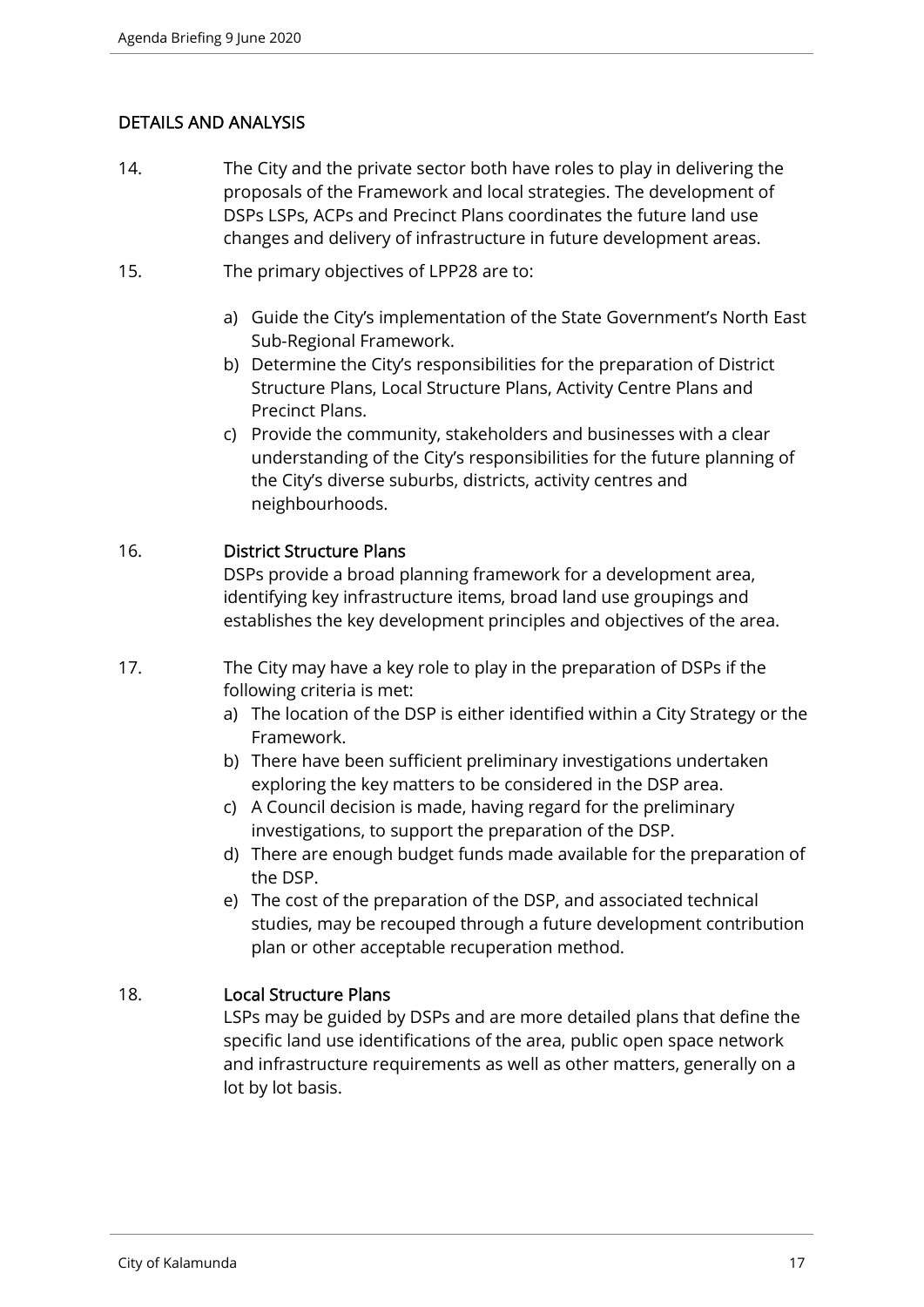- 19. The City, is generally, not responsible for the preparation of LSPs. The City's role in the preparation of LSPs is usually as the regulator rather than the proponent. LSPs are usually prepared by the private sector and are a precursor to the physical subdivision and development of the land.
- 20. LSPs are better prepared closer to implementation to ensure their currency as it relates to the density and development proposed and as a direct link between planning and infrastructure delivery.
- 21. Land development is not a core function of the City and LSPs require an intricate understanding of the implementation of the subject area through to land development to assist with infrastructure delivery including:
	- a) Sewer timing and phasing
	- b) Reticulated Water
	- c) Electricity
	- d) Gas
	- e) Telecommunications
	- f) Roads
	- g) Public Open Space development and coordination
	- h) Community Facilities
	- i) Schools
- 22. Preparing LSPs by allocating specific land uses over private land can also lead to reputational risk for the City where there is opposition to the proposals and uncertain timeframes.
- 23. Preparing LSPs requires a significant resource allocation and funding. Although funds can often be recouped through a development contribution scheme, it is a very exhaustive process and requires large upfront costs that may not be recouped for a significant period of time.
- 24. The City will only prepare LSPs in exceptional circumstances that are endorsed by Council or where the City owns freehold land within a Structure Plan area and there is a desire to develop or value add to that land.
- 25. Where there has been a DSP prepared over the same location, the LSP is to be consistent with the broad land uses, development principles, objectives and requirements set out by the DSP.
- 26. In a regulatory sense, the City, during the assessment process, is to be responsible for ensuring that LSPs prepared are consistent with the broad land uses, development principles, objectives and requirements set out by a DSP. Where a DSP has not been prepared, the City is to ensure any LSP is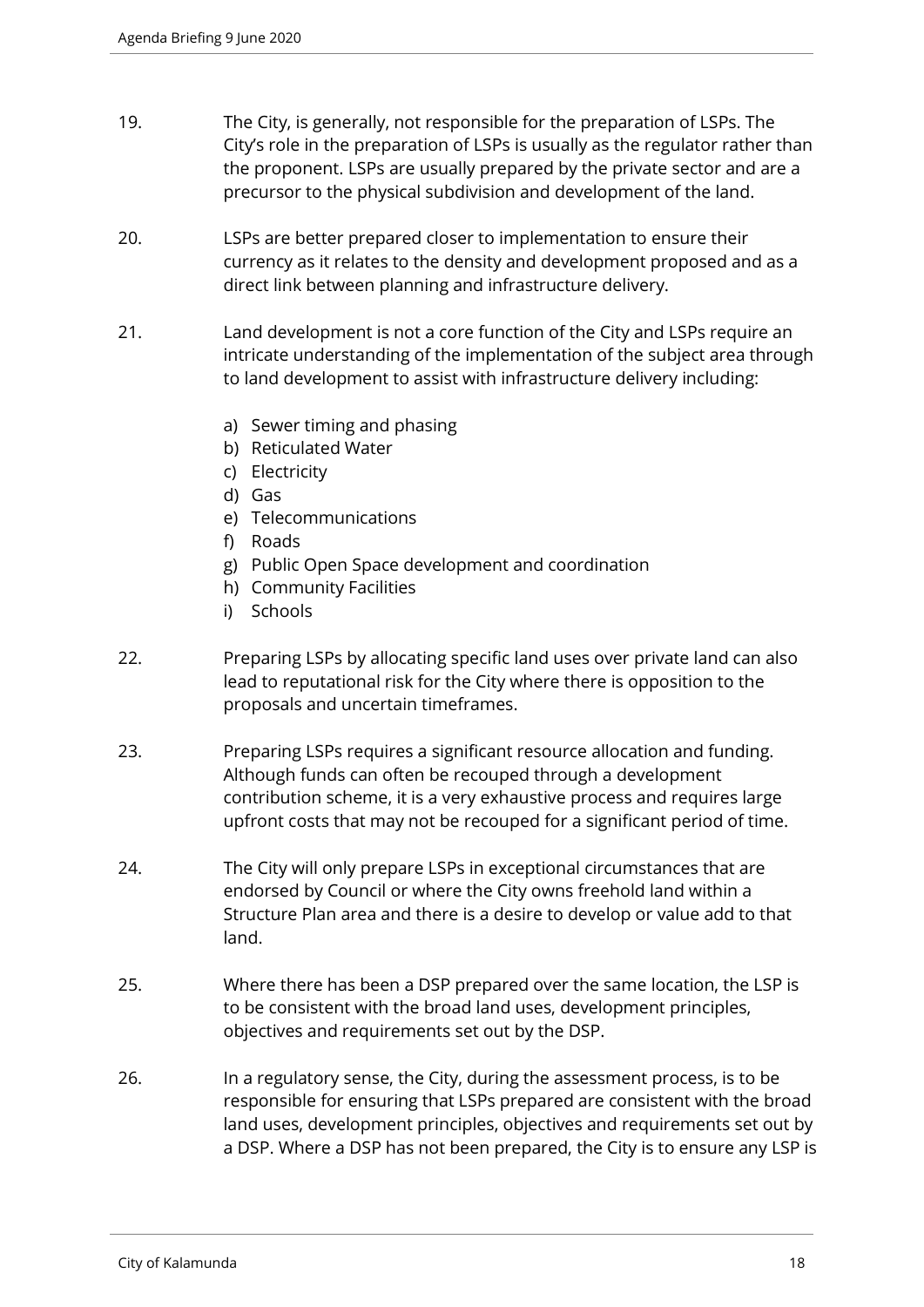consistent with any strategic planning the City has undertaken and measures are put in place to achieve the following:

- a) Environmental values are appropriately assessed;
- b) Public Open Space requirements are met;
- c) Community facilities are identified where appropriate to cater for the community's needs;
- d) Commercial land is identified where appropriate to cater for the community's needs; and
- e) The Movement Network can cater for any additional traffic and does not adversely affect the broader movement network.

# 27. Activity Centre Plans / Precinct Plans

The City may prepare ACPs / Precinct Plans if the following criteria is met:

- a) The location of the ACP / Precinct Plan is either identified within a City Strategy, is a District Activity Centre or appropriately identified within the Framework.
- b) A Council decision is made to support the preparation of the ACP / Precinct Plan.
- c) The City owns freehold land within an ACP / Precinct Plan area.
- d) There are sufficient budget funds made available for the preparation of the ACP / Precinct Plan.

# 28. Information Required / Tasks to be Competed

The Policy includes a schedule which details the required information to be provided and tasks completed at the various stages of planning to ensure all technical requirements are met when the City assesses a planning proposal.

# APPLICABLE LAW

- 29. Planning and Development (Local Planning Schemes) Regulations 2015
	- a) Schedule 2, Part 2, Clause 3(1) The local government may prepare a Local Planning Policy
	- b) Schedule 2, Part 2, Clause 4(1)(a)(i)(ii)(iii)(iv)-Procedure for advertising a local planning policy
	- c) Schedule 2, Part 2, Clause 4(2) 21-day advertising requirement

# APPLICABLE POLICY

30. Nil.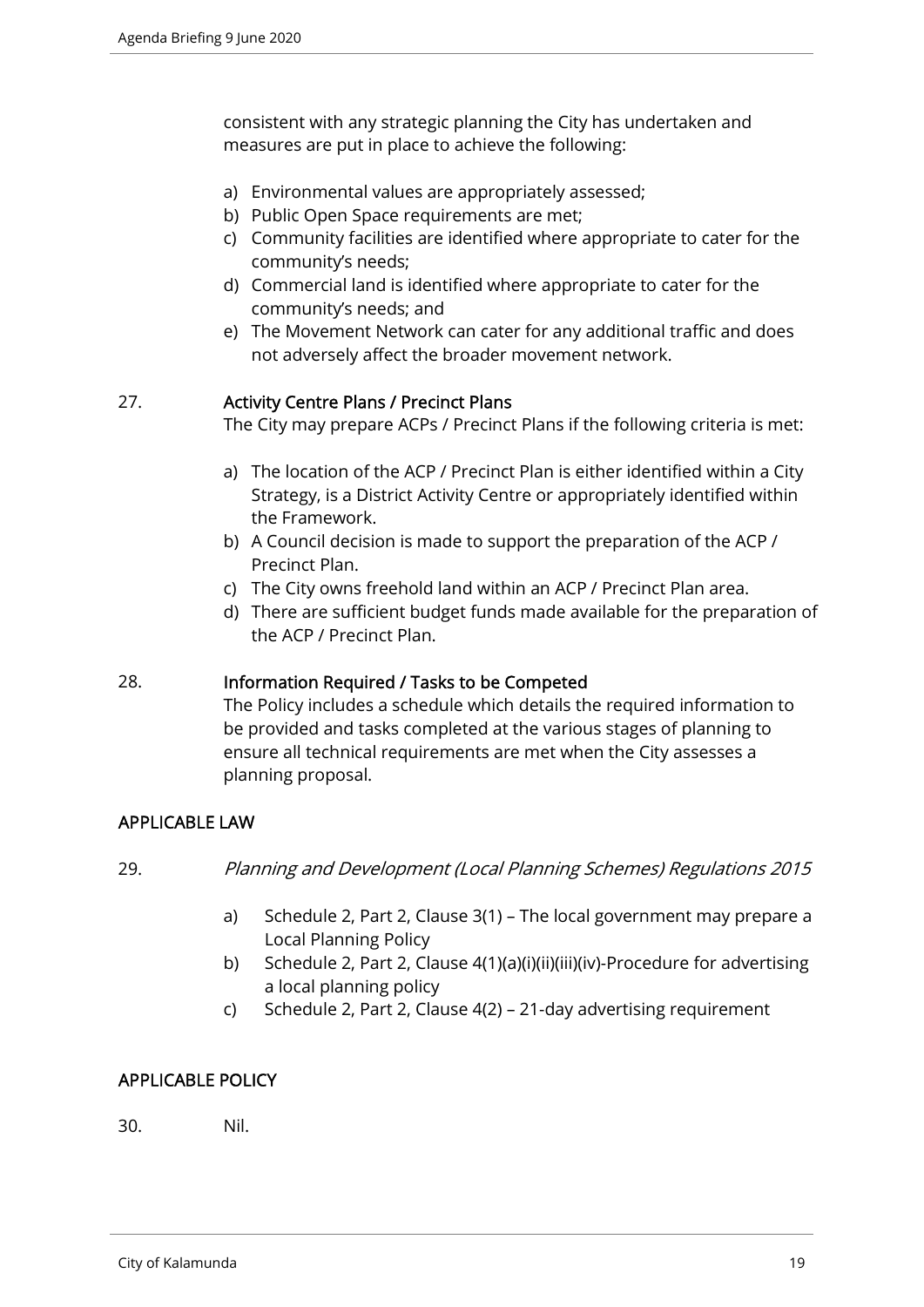# STAKEHOLDER ENGAGEMENT

- 31. The Policy will be advertised for not less than 21 days via:
	- a) Newspaper
	- b) Online
	- c) Letters to existing Structure Plan areas and areas identified either by the Framework or a City Strategy for potential detailed planning.

# FINANCIAL CONSIDERATIONS

- 32. The preparation of Structure Plans requires significant upfront funding. This can be in excess of \$200,000 for ACPs and \$1million for LSPs based on recent experience and depending of the scale and complexity of issues in a given area.
- 33. The costs for preparing a Structure Plan may be recouped through a Development Contribution Scheme. These costs however may not be recouped for a number of years.

# SUSTAINABILITY

#### Social Implications

- 34. The preparation of Structure Plans can identify land for community facilities, schools and public open space, catering for the community's needs to leisure, recreation, education and socialisation.
- 35. The preparation of Structure Plans can cause stress on the community, particularly where the proposal is not desired by a section of the community, the outcome is uncertain, or timeframes are extensive.

# Economic Implications

- 36. The preparation of Structure Plans can identify land for commercial or industrial uses, creating new employment hubs, business opportunities and economic benefits to the area.
- 37. The development of commercial, industrial and residential areas identified by Structure Plans generates significant job opportunities to the building industry.
- 38. The preparation of Structure Plans can identify new infrastructure to be delivered such as roads, parks and servicing infrastructure which generates job opportunities for labour and civil industries.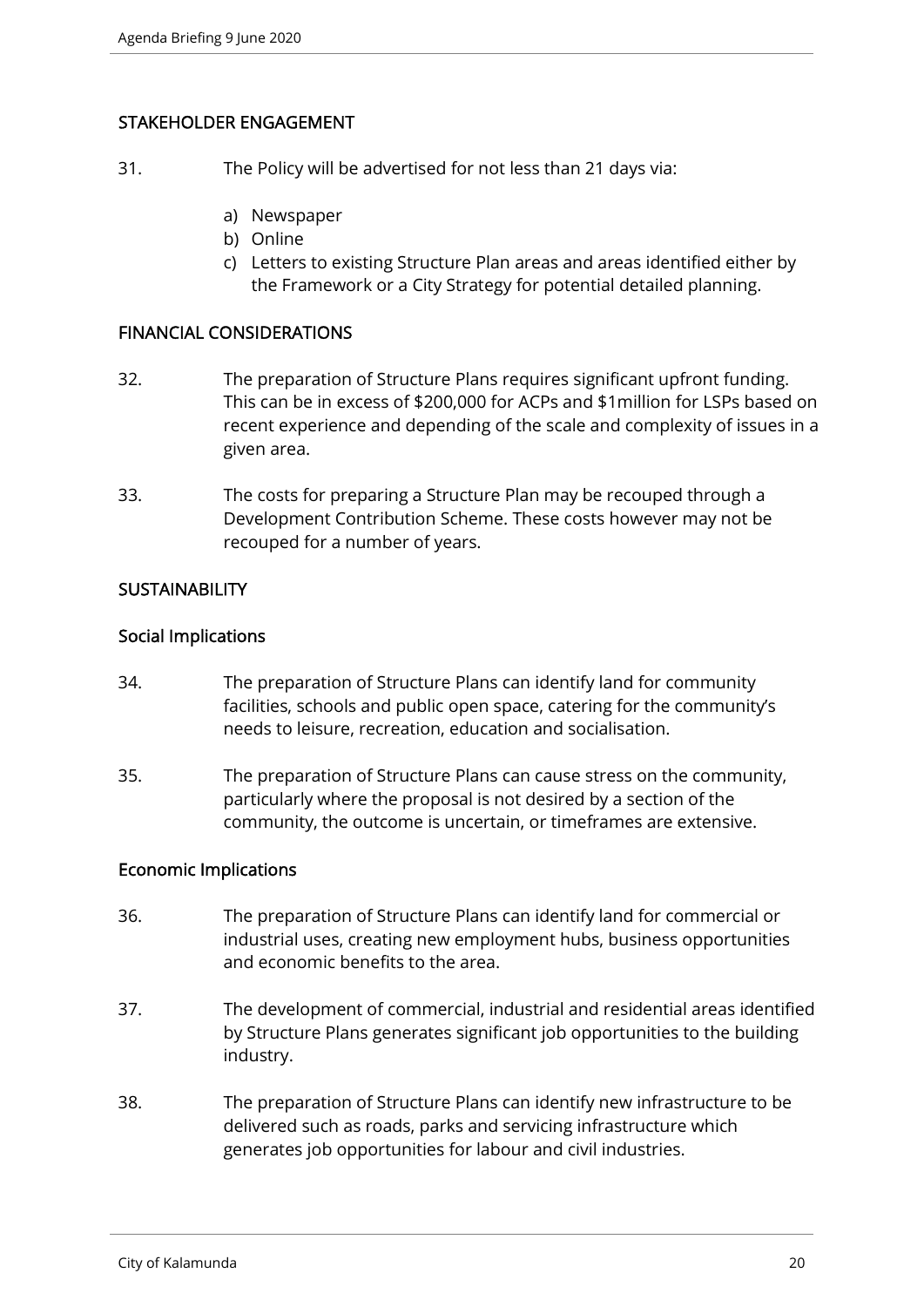39. Changes in land use identified by Structure Plans can also create financial hardship through devaluation of land or the financial strain that can be caused through extensive timeframes and uncertainty for the preparation of Structure Plans, rezoning, the delivery of infrastructure and delivery of developments subject to market conditions.

#### Environmental Implications

40. The preparation of Structure Plans can identify land with significant environmental values as public open space or conservation areas to protect those environmental values in public ownership.

#### RISK MANAGEMENT

41. **Risk:** The City continues to prepare Local Structure Plans causing financial and reputational burden on the City.

| Consequence                                                             | Likelihood | Rating |  |
|-------------------------------------------------------------------------|------------|--------|--|
| Significant                                                             | Possible   | High   |  |
| <b>Action/Strategy</b>                                                  |            |        |  |
| Adopt the Policy and carefully consider the circumstances where a Local |            |        |  |
| Structure Plan is prepared.                                             |            |        |  |

42. **Risk:** Local Structure Plans are not prepared by the private industry in areas identified for future development by the Framework or a City Strategy Consequence | Likelihood | Rating Significant | Possible | High Action/Strategy

Adopt Policy and prepare District Structure Plans to provide a guiding framework and guiding principles for Local Structure Plans to be prepared.

43. **Risk:** The private industry prepares Local Structure Plans and produces outcomes that are misaligned with community expectations.

| Consequence                                                      | Likelihood | Rating |  |  |
|------------------------------------------------------------------|------------|--------|--|--|
| Significant                                                      | Possible   | High   |  |  |
| <b>Action/Strategy</b>                                           |            |        |  |  |
| Adopt Policy and prepare District Structure Plans to provide a   |            |        |  |  |
| framework and guiding principles for Local Structure Plans to be |            |        |  |  |
| prepared and assessed against.                                   |            |        |  |  |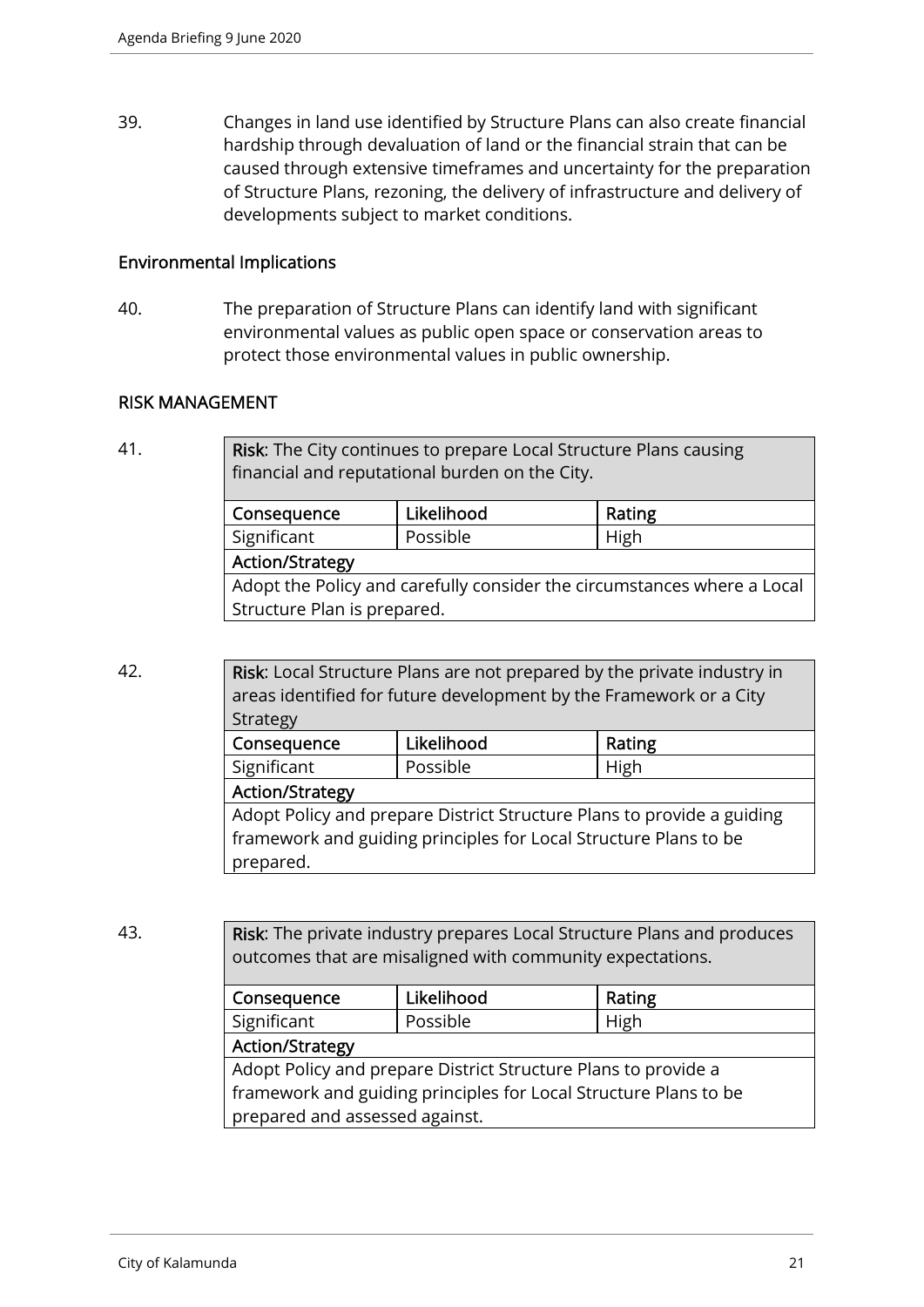# **CONCLUSION**

44. The LPP28 will guide Council, the City's officers and external stakeholders to identify the City's responsibilities for the preparation of structure plans in order to achieve the implementation of the State Government's Framework and the City's strategic land use plans.

# Voting Requirements: Simple Majority

# **RECOMMENDATION**

That Council ADOPT the proposed Local Planning Policy 28 for the purposes of advertising for a period of 21 days pursuant to Schedule 2, Part 2, Clause 4(1) of the Planning and Development (Local Planning Schemes) Regulations 2015.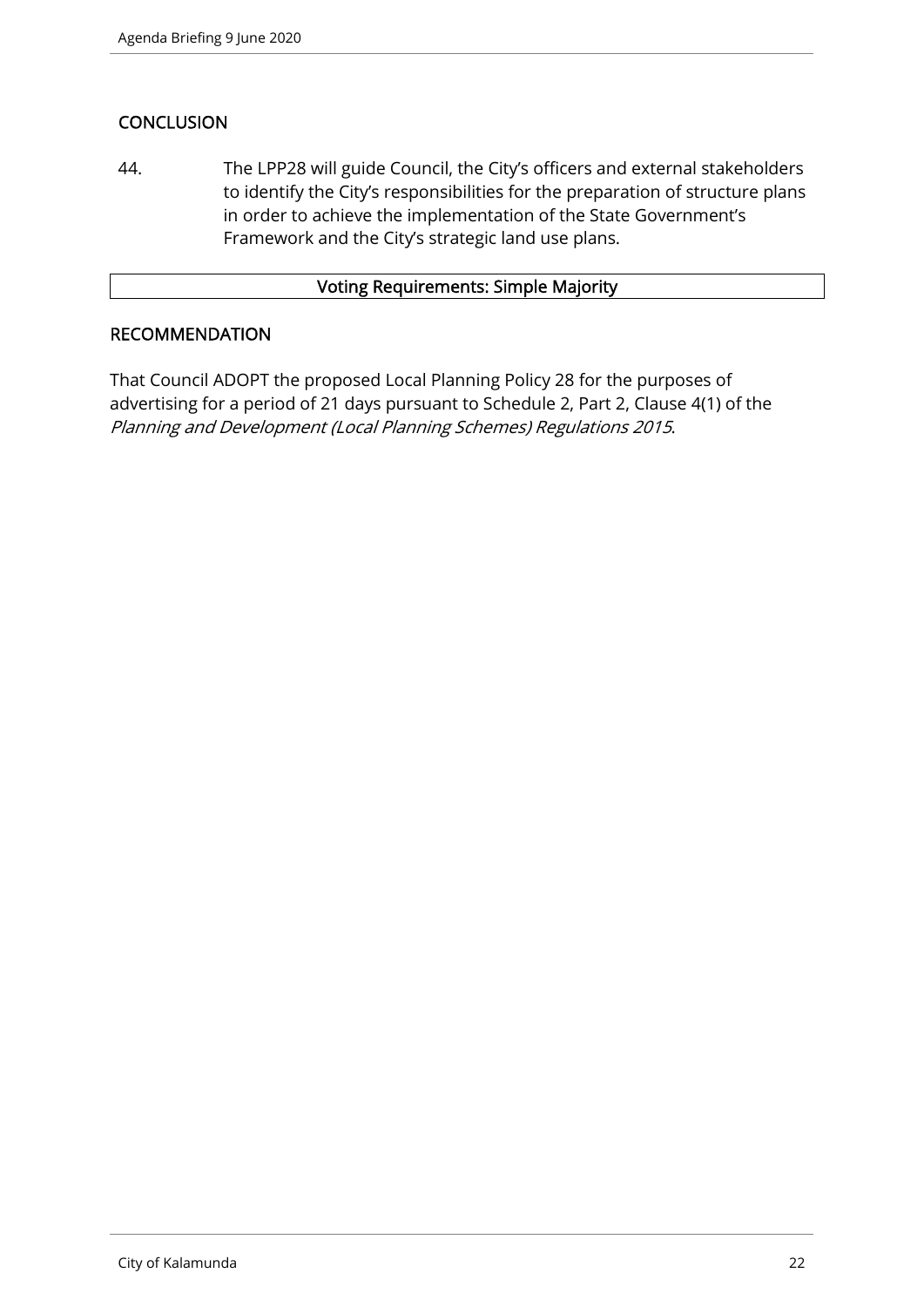# **10.2. Asset Services Reports**

# **10.2.1. Waste Plan Update**

#### **Declaration of financial / conflict of interests to be recorded prior to dealing with each item.**

|                                                                             | Previous Items OCM 67/2011; OCM 20/2013; OCM 146/2019;<br>OCM 294/2019                                                  |
|-----------------------------------------------------------------------------|-------------------------------------------------------------------------------------------------------------------------|
| Directorate<br><b>Business Unit</b><br>File Reference<br>Applicant<br>Owner | <b>Asset Services</b><br>Asset & Waste Operations<br><b>EG-RLW-006</b><br>N/A<br>N/A                                    |
| Attachments                                                                 | Community engagement report FOGO [10.2.1.1 - 29<br>pages]<br>City of Kalamunda - Waste Plan [10.2.1.2 - 13 pages]<br>2. |

#### **TYPE OF REPORT**

|   | Advocacy    | When Council is advocating on behalf of the community to<br>another level of government/body/agency                                                                                                                                                                                                                                                                                                                                       |
|---|-------------|-------------------------------------------------------------------------------------------------------------------------------------------------------------------------------------------------------------------------------------------------------------------------------------------------------------------------------------------------------------------------------------------------------------------------------------------|
| ⊠ | Executive   | When Council is undertaking is substantive role of direction<br>setting and oversight (e.g. accepting tenders, adopting plans and<br>budgets                                                                                                                                                                                                                                                                                              |
|   | Information | For Council to note                                                                                                                                                                                                                                                                                                                                                                                                                       |
|   | Legislative | Includes adopting Local Laws, Town Planning Schemes and<br>Policies. When Council determines a matter that directly impacts<br>a person's rights and interests where the principles of natural<br>justice apply. Examples include town planning applications,<br>building licences, other permits or licences issued under other<br>Legislation or matters that could be subject to appeal to the<br><b>State Administrative Tribunal</b> |

#### **STRATEGIC PLANNING ALIGNMENT**

Kalamunda Advancing Strategic Community Plan to 2027

#### **Priority 2: Kalamunda Clean and Green**

**Objective 2.3** - To reduce the amount of waste produced and increase the amount of reuse and recycling of waste. **Strategy 2.3.1** - Identify and implement strategies to reduce waste.

#### **EXECUTIVE SUMMARY**

1. The purpose of this report is for Council to consider adoption of the City of Kalamunda Waste Plan (Waste Plan) to enable it to be forwarded to the Department of Water and Environmental Regulation (DWER) for approval.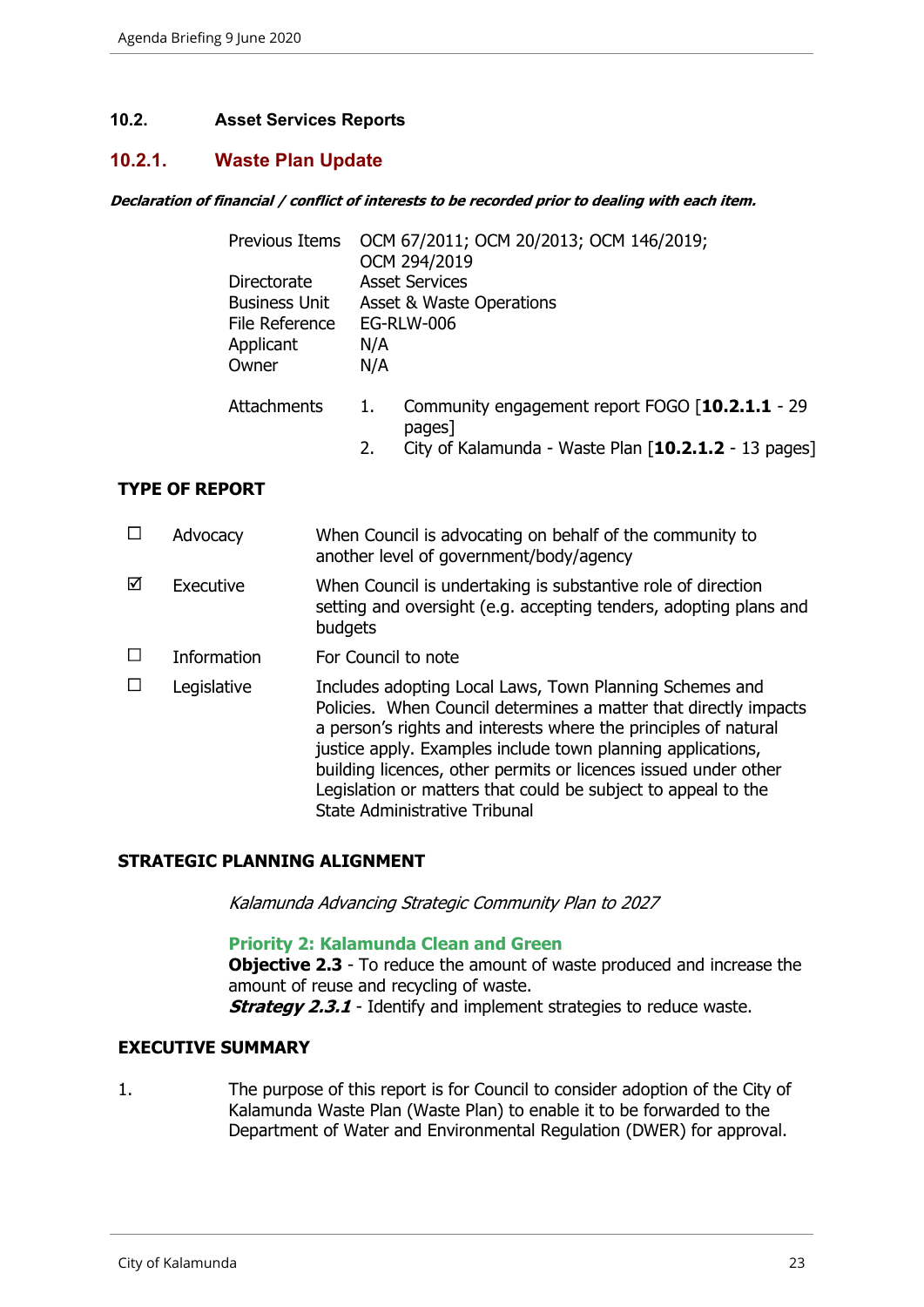- 2. The core of the Waste Plan is that the City of Kalamunda (the City) adopt a three bin residential waste service (which includes the introduction of a Food Organic, Garden Organic bin (FOGO) subject to acceptable costs, with the default service being:
	- a) Fortnightly 240L Yellow Lidded Recycling Bin
	- b) Weekly 240L Lime Green Lidded FOGO Bin
	- c) Fortnightly 140L Red Lidded General Waste Bin
- 3. The implementation timeline of introducing a third bin (indicatively at the end 2022) be outlined once FOGO processing options are finalised with a future report to Council that confirms project deliverables, final costs and funding.

# **BACKGROUND**

- 4. The State Government launched its Waste Avoidance and Resource Recovery Strategy 2030 (WARR Strategy) in February 2019 which necessitates fundamental changes to how the City is involved, impacted and impacts others on waste.
- 5. The City anticipated that directions would be coming from DWER to prepare a waste plan in accordance with the Waste Avoidance and Resource Recovery Act (WARR Act) and began planning for this eventuality.
- 6. Officers provided a report to Council at its 25 June 2019 meeting outlining the key objectives for the development of the City's Waste Plan being:
	- a) aligns with the State WARR Strategy and WARR Act and WARR Regulations;
	- b) identifies the actions required under the State WARR Strategy;
	- c) itemises and plans for the City's various waste processes;
	- d) prepare a timeline for delivering the adopted strategies;
	- e) identifying the resourcing and financial commitments with a funding strategy (including fee structure);
	- f) adopt the Better Bins program and make a funding application; and
	- g) development of a community engagement strategy and education program.
- 7. In consideration of this report Council resolved (OCM 146/2019) to:
	- 1. ENDORSE the Project Plan for the Waste Plan Project.
	- 2. AUTHORISE the Chief Executive Officer to submit a Better Bins Application to the Department of Water and Environmental Regulation to implement a three-bin system noting that any contractual agreement will be subject to a further Council deliberation.
- 8. The City was successful in its Better Bins funding application which provides \$691,500 of funding for a new three bin system that must allow for collection of food organics and garden organics in lime green lidded organic bins with such rollout being completed by 30 June 2026.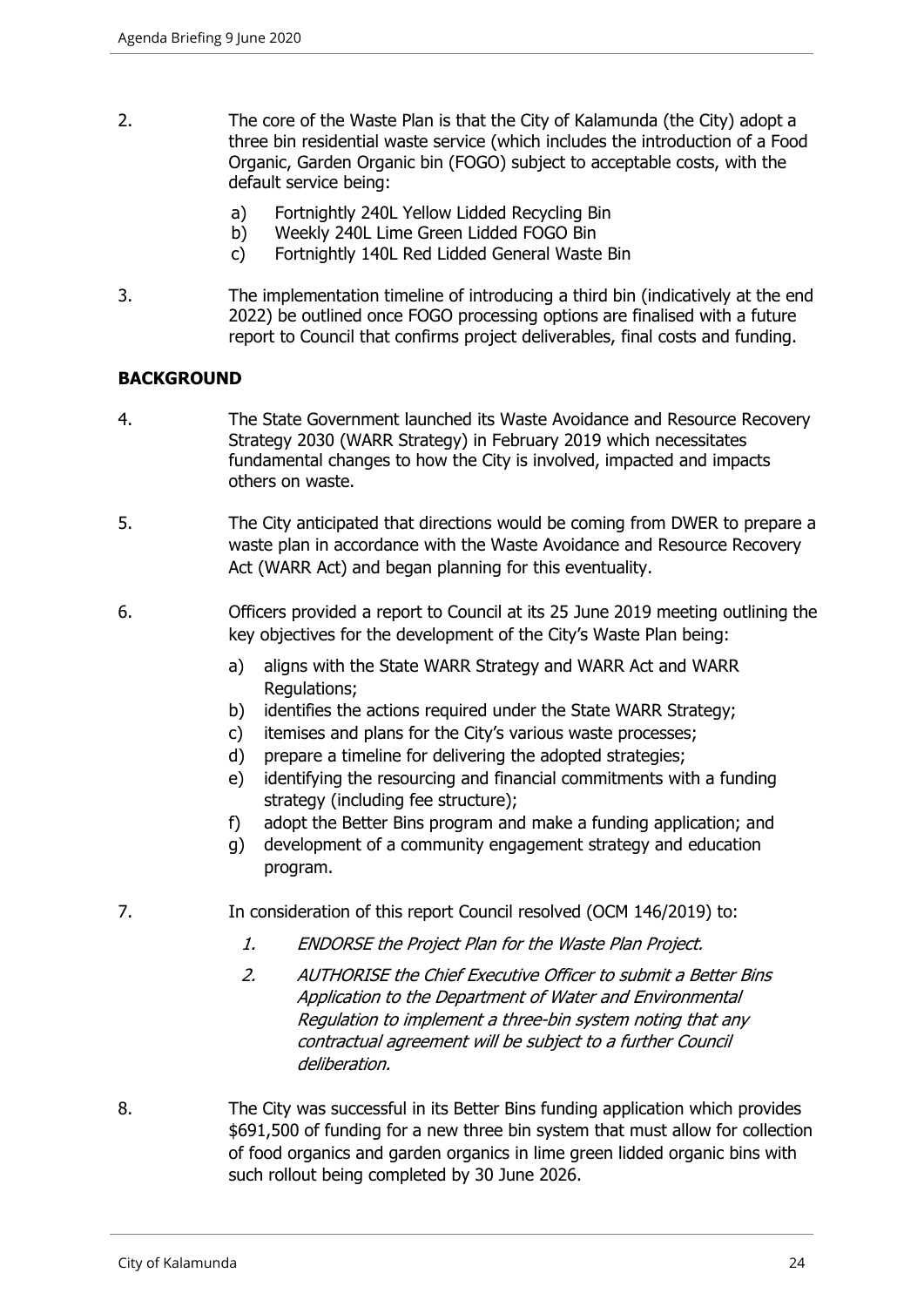- 9. As anticipated, the City received notice on 8 November 2019 that DWER in accordance section 40 (4) of the WARR Act. The City is required to prepare a Waste Plan using a DWER formatted waste plan template.
- 10. The City was required to submit a Council endorsed waste plan to DWER by 30 September 2020 (this date has been moved to 31 March 2021 by DWER in response to COVID 19 impacts). DWER offered to review draft waste plans if submitted to them by 1 April and provide feedback within 30 days.
- 11. The City submitted its draft waste plan in March 2020 and received the following feedback from DWER "First of all I have to say that you've done an amazing job in completing this waste plan. It's definitely one of the best we have reviewed so far. It's clear and concise and addresses the information requirements really well. We appreciate all the time and effort that has gone into this, it definitely is reflected in the quality of the document."
- 12. The City undertook community consultation to understand the views regarding FOGO system for the City, with consultation running for six weeks predominately during March 2020. The consultation report is provided as Attachment 1 to this report.

#### **DETAILS AND ANALYSIS**

- 13. This subject matter is complex with many issues to discuss. The report is broken down into various topics:
	- a) the State WARR Strategy and its requirements of the City (paragraphs 13 to 16);
	- b) the current waste situation (paragraphs 17 to 19);
	- c) analysis of potential steps to improve diversion of waste from landfill (paragraphs 20 to 28);
	- d) community sentiment on the issue (paragraphs 29 & 30);
	- e) analysis of potential bin solutions for kerbside waste (paragraphs 31 to 38);
	- f) timing and financial matters (paragraphs 39 to 44); and
	- g) further steps (paragraphs 45 & 46).
- 14. The matters listed in the WARR Act and WARR Regulations are a useful guide and the basic approach for the content of Waste Plans that address:
	- a) what is the current waste generation/recovery rate for all services and the City's activities;
	- b) what is the Target in the Strategy that needs to be achieved; and
	- c) what is the pathway/key actions to move from current performance to achieving the Targets.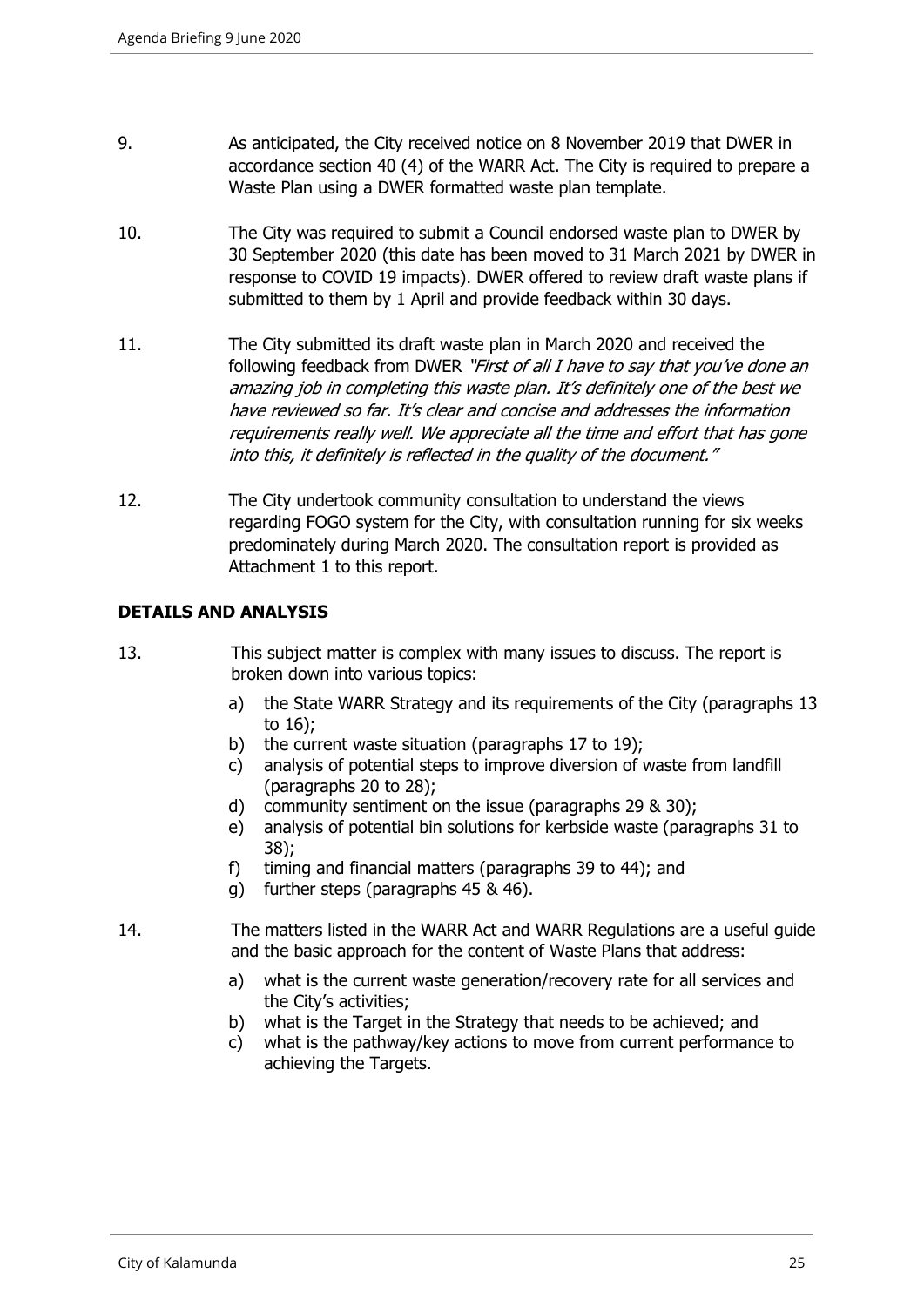15. The City's Waste Plan needs to comply with the WARR Strategy Hierarchy of preferences in dealing with waste. These objectives are demonstrated diagrammatically in the following chart:



- 16. There are two key approaches within Local Government that will need to be taken in achieving the outcomes of the WARR Strategy:
	- a) resident behaviours will need to change in generating less waste ('Avoidance'); and
	- b) the City will need to change the processes used in disposing of waste to maximise the 'Recovery' aspects shown above.
- 17. The WARR Strategy aims to make WA a sustainable, low-waste, circular economy in which human health and the environment are protected from the impacts of waste. Key strategic targets are:

| <b>Avoid</b><br>Western Australians generate less<br>waste.                                                      | <b>Recover</b><br><b>Western Australians recover more</b><br>value and resources from waste.                                                                               | <b>Protect</b><br><b>Western Australians protect the</b><br>environment by managing waste<br>responsibly.                                                                 |
|------------------------------------------------------------------------------------------------------------------|----------------------------------------------------------------------------------------------------------------------------------------------------------------------------|---------------------------------------------------------------------------------------------------------------------------------------------------------------------------|
| 2025 - 10% reduction in waste<br>generation per capita<br>2030 - 20% reduction in waste<br>generation per capita | 2025 - Increase material recovery<br>to 70%<br><sup>o</sup> 2030 - Increase material recovery<br>to 75%<br><b>O</b> From 2020 - Recover energy only<br>from residual waste | 2030 - No more than 15% of waste<br>generated in Perth and Peel regions is<br>landfilled.<br>2030 - All waste is managed and/or<br>disposed to better practice facilities |

18. Based upon the Annual Waste Census data it is noted that residents within the City for the baseline year 2014/15 generated about 679 kg of waste per annum per resident, which is in the highest quartile within the 32 local governments that make up the Perth and Peel region. Of this 679 kg, only 38% of it is diverted from landfill. Measures to reduce the amount of waste per resident will go a long way to make significant environmental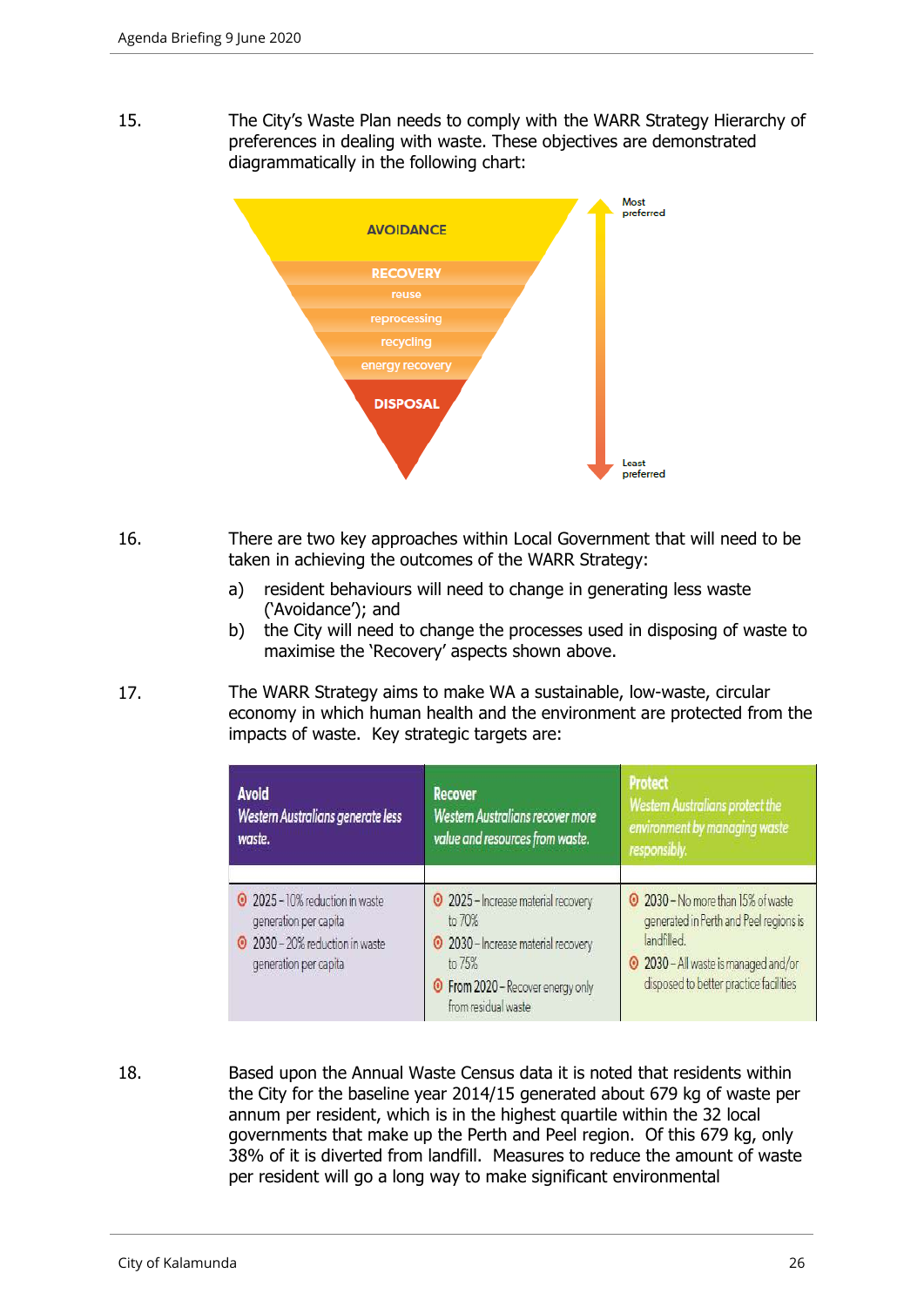improvements for the City. The State Waste Strategy 2025 target is for a 10% reduction per capita on the Baseline 2014/15 figure of 679kg.

19. The City recovers/recycles approximately 41% of all residential waste as shown in the following table:

| City of Kalamunda                           |               |               |               |                          |      |
|---------------------------------------------|---------------|---------------|---------------|--------------------------|------|
| 2017/18 Waste Statistics                    |               |               |               |                          |      |
|                                             | Landfill      | Recycle       | <b>Total</b>  | <b>Recovery Recovery</b> |      |
|                                             | <b>Tonnes</b> | <b>Tonnes</b> | <b>Tonnes</b> | <b>Tonnes</b>            | %    |
| Kerbside - MGBs                             | 18,986        | 5,162         | 24,148        | 4,439                    | 18%  |
| Vergeside - Bulk Waste                      | 2,443         | 0             | 2,443         | o                        | 0%   |
| Vergeside - Green                           | o             | 1,887         | 1,887         | 1,887                    | 100% |
| Sub total Kerbside                          | 21,429        | 7,049'        | 28,478        | 6,326                    | 22%  |
| Local Government - Street Sweeping          | 886           | o             | 886           | o                        | 0%   |
| Local Government - Construction & Demo      | o             | 704           | 704           | 704                      | 100% |
| <b>Public Places</b>                        | 169           | o             | 169           | 0                        | 0%   |
| <b>Special Events</b>                       | o             | Ω             | o             | o                        | 0%   |
| <b>Sub total Local Government</b>           | 1,055         | 704'          | 1,759         | 704                      | 40%  |
| Transfer Station - Mixed Drop-off           | 2,936         | ٥             | 2,936         | o                        | 0%   |
| Transfer Station - Dry Recyclables Drop-off | ٥             | 6,866         | 6,866         | 6,866                    | 100% |
| Transfer Station - Green Waste Drop-off     | o             | 4,300         | 4,300         | 4,300                    | 100% |
| <b>Sub total Transfer Station</b>           | 2,936         | 11,166        | 14,102        | 11,166                   | 79%  |
|                                             |               |               |               |                          |      |
| <b>Total</b>                                | 25,420        | 18,919        | 44,339        | 18,196                   | 41%  |

- 20. As can be seen from above, the City at present is not achieving the 2025 WARR Strategy target of 70% diversion of waste from landfill.
- 21. In addressing the WARR Strategy, the primary actions that the City has control over is the strategies aimed at diverting waste from landfill. The City proposes three key actions in this regard:
	- a) encourage more waste that is recyclable to be disposed in recycling bins and other recycling facilities;
	- b) implement a FOGO bin system for residents; and
	- c) divert residual waste from landfill to a waste to energy plant
- 22. A separate strategy will also be developed to assist the community in their role to play in reducing the amount of waste generated and actively participating in the City's waste management.
- 23. The Eastern Metropolitan Regional Council (EMRC) of which the City is a member undertook audits of kerbside bins in each District late in 2019. The resulting report has given the City evidence to support the proposed strategies going forward.
- 24. This audit showed that up to 26% (by weight) of waste in the kerbside landfill bins were materials that could be readily recycled (paper, cardboard, plastics, glass and aluminium). The opportunity presents itself through effective community engagement to significantly increase recycling by having more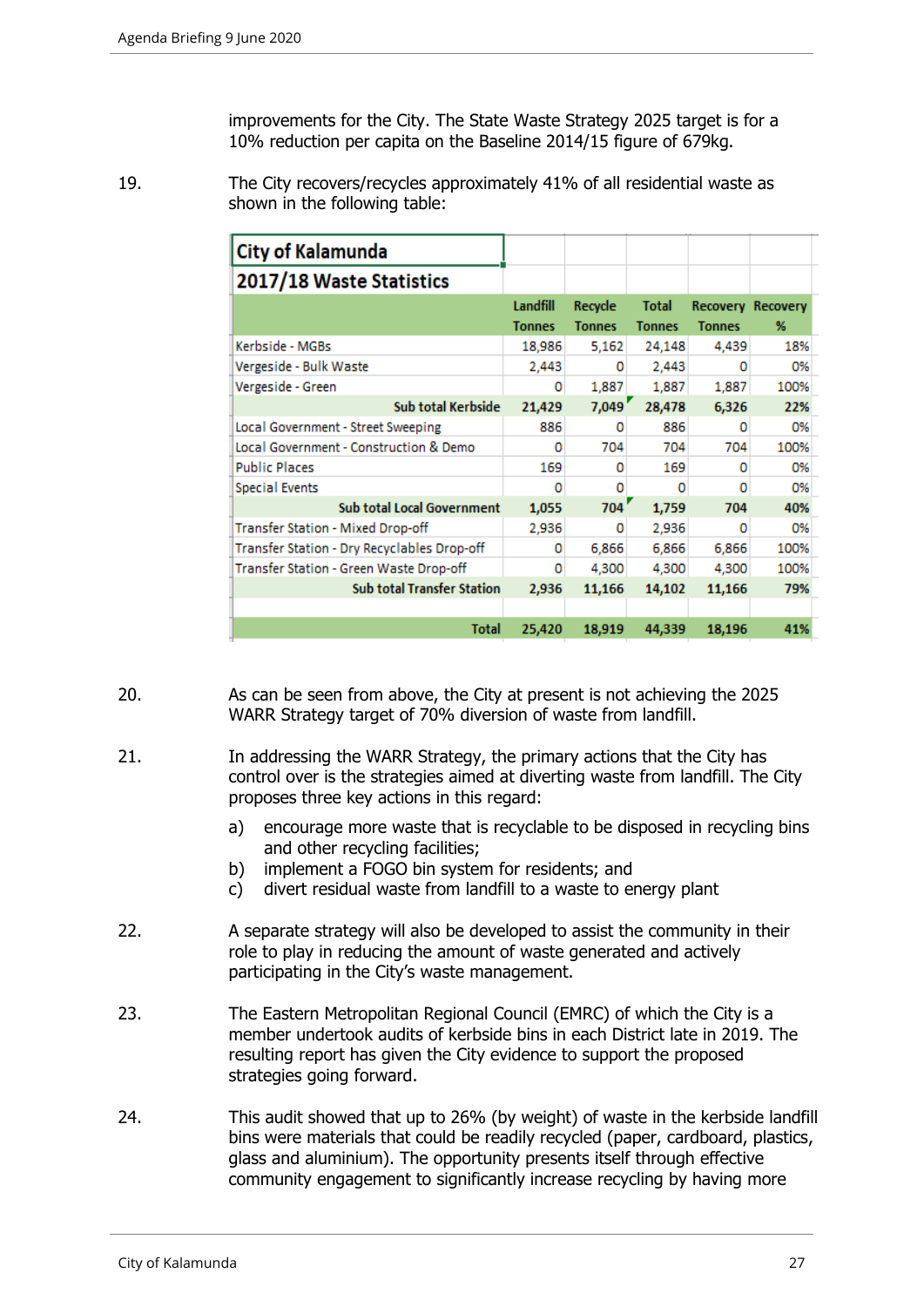waste put in the recycling bin than the landfill bin – improving our diversion rate.

- 25. The audit also showed that up to 56% (by weight) of waste is able to be processed as FOGO. With the introduction of a third FOGO bin this is a great opportunity to further reduce waste going to landfill.
- 26. The composition of the various waste streams is shown in the following graph:



27. In conclusion, if every resident undertook proper sorting of waste streams and a FOGO system was introduced, the City would theoretically achieve a total diversion rate of waste to landfill of 76% as shown in the following theoretical table: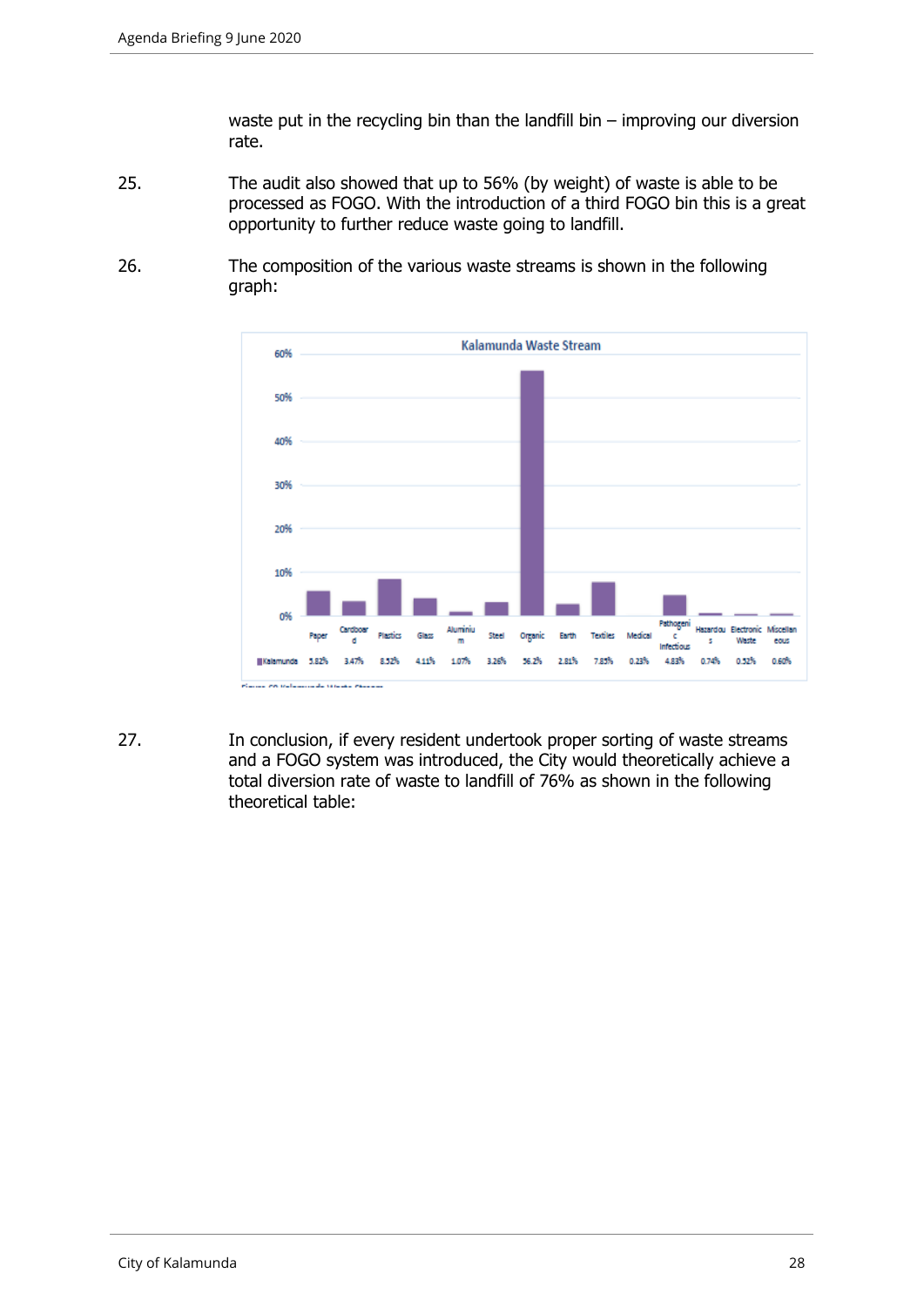| <b>City of Kalamunda</b>                    |                           |                          |                               |               |                               |
|---------------------------------------------|---------------------------|--------------------------|-------------------------------|---------------|-------------------------------|
| 2017/18 Waste Statistics                    |                           |                          |                               |               |                               |
|                                             | Landfill<br><b>Tonnes</b> | Recycle<br><b>Tonnes</b> | <b>Total</b><br><b>Tonnes</b> | <b>Tonnes</b> | <b>Recovery Recovery</b><br>% |
| Kerbside - MGBs                             | 18,986                    | 5,162                    | 24,148                        | 20,008        | 83%                           |
| Vergeside - Bulk Waste                      | 2,443                     | ٥                        | 2,443                         | Ω             | 0%                            |
| Vergeside - Green                           | 0                         | 1,887                    | 1,887                         | 1,887         | 100%                          |
| Sub total Kerbside                          | 21,429                    | 7,049'                   | 28,478                        | 21,895        | 77%                           |
| Local Government - Street Sweeping          | 886                       | ٥                        | 886                           | o             | 0%                            |
| Local Government - Construction & Demo      | o                         | 704                      | 704                           | 704           | 100%                          |
| <b>Public Places</b>                        | 169                       | o                        | 169                           | o             | 0%                            |
| <b>Special Events</b>                       | o                         | o                        | o                             | o             | 0%                            |
| <b>Sub total Local Government</b>           | 1,055                     | 704'                     | 1,759                         | 704           | 40%                           |
| Transfer Station - Mixed Drop-off           | 2,936                     | o                        | 2,936                         | o             | 0%                            |
| Transfer Station - Dry Recyclables Drop-off | o                         | 6,866                    | 6,866                         | 6,866         | 100%                          |
| Transfer Station - Green Waste Drop-off     | o                         | 4,300                    | 4,300                         | 4,300         | 100%                          |
| <b>Sub total Transfer Station</b>           | 2,936                     | 11,166                   | 14,102                        | 11,166        | 79%                           |
| <b>Total</b>                                | 25,420                    | 18,919                   | 44,339                        | 33,765        | 76%                           |

- 28. The City has agreed to be a participant, together with Belmont, Mundaring and Swan through the EMRC to deliver all its 'Processable' waste to a Resource Recovery Facility (RRF) Waste to Energy plant being built at East Rockingham. This plant is anticipated to be in full operation in April 2023.
- 29. It is anticipated that 96% of all waste sent to this plant would be converted to energy, with the residual 4% having to go to landfill. Thus, in an ultimate re-use / recycle / recover scenario, the City could theoretically achieve an 82% diversion of all waste from landfill as shown by the following table:

| <b>City of Kalamunda</b>                    |               |               |               |               |                          |
|---------------------------------------------|---------------|---------------|---------------|---------------|--------------------------|
| 2017/18 Waste Statistics                    |               |               |               |               |                          |
|                                             | Landfill      | Recycle       | <b>Total</b>  |               | <b>Recovery Recovery</b> |
|                                             | <b>Tonnes</b> | <b>Tonnes</b> | <b>Tonnes</b> | <b>Tonnes</b> | %                        |
| Kerbside - MGBs                             | 18,986        | 5,162         | 24,148        | 22,666        | 94%                      |
| Vergeside - Bulk Waste                      | 2,443         | o             | 2,443         | o             | 0%                       |
| Vergeside - Green                           | ٥             | 1,887         | 1,887         | 1.887         | 100%                     |
| Sub total Kerbside                          | 21,429        | 7,049'        | 28,478        | 24,553        | 86%                      |
| Local Government - Street Sweeping          | 886           | 0             | 886           | 0             | 0%                       |
| Local Government - Construction & Demo      | o             | 704           | 704           | 704           | 100%                     |
| <b>Public Places</b>                        | 169           | o             | 169           | o             | 0%                       |
| <b>Special Events</b>                       | o             | 0             | o             | o             | 0%                       |
| <b>Sub total Local Government</b>           | 1,055         | 704           | 1,759         | 704           | 40%                      |
| Transfer Station - Mixed Drop-off           | 2,936         | o             | 2,936         | o             | 0%                       |
| Transfer Station - Dry Recyclables Drop-off | ٥             | 6,866         | 6,866         | 6,866         | 100%                     |
| Transfer Station - Green Waste Drop-off     | 0             | 4.300         | 4,300         | 4.300         | 100%                     |
| <b>Sub total Transfer Station</b>           | 2,936         | 11,166        | 14,102        | 11,166        | 79%                      |
|                                             |               |               |               |               |                          |
| <b>Total</b>                                | 25,420        | 18,919        | 44,339        | 36,423        | 82%                      |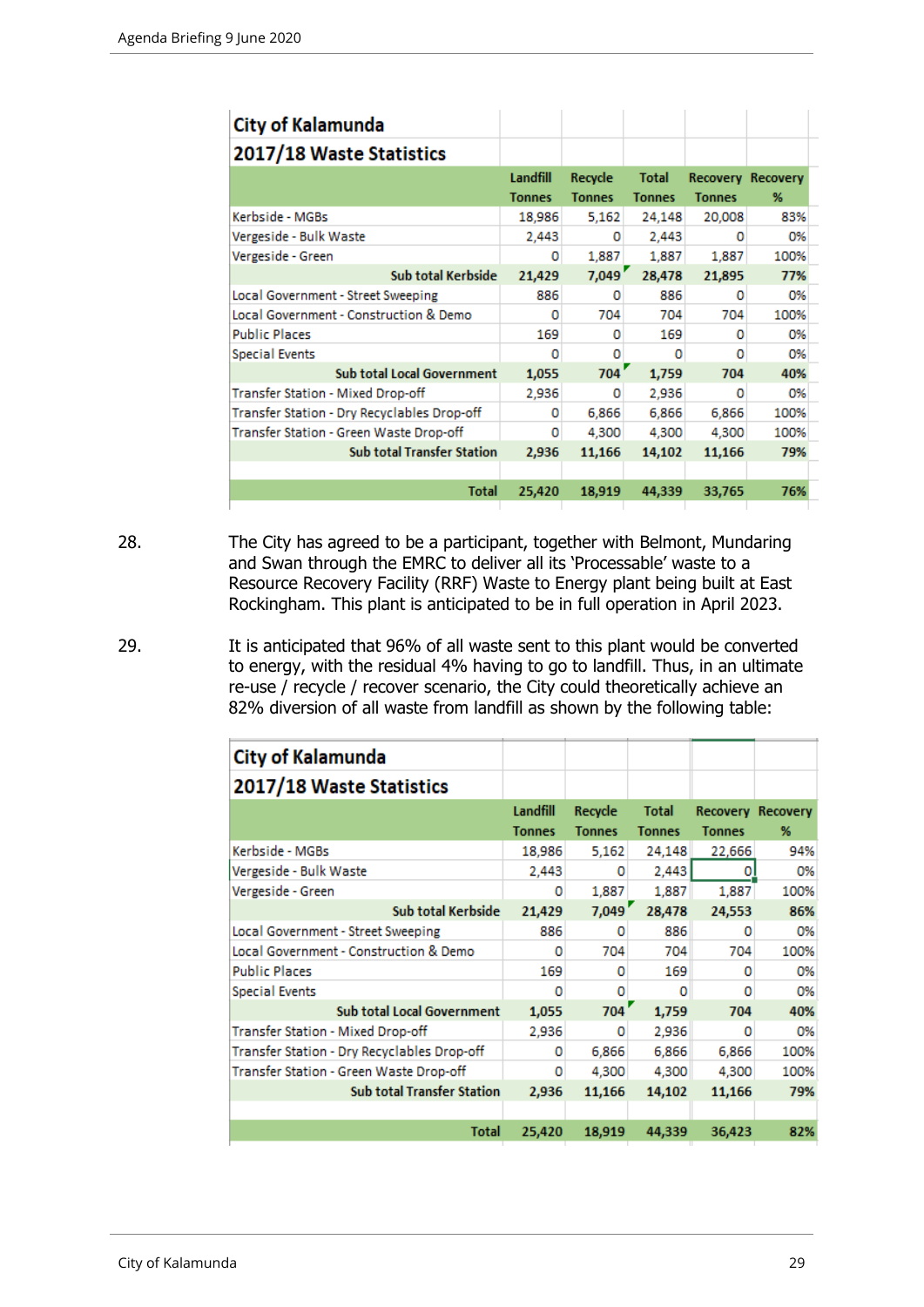- 30. The City undertook community engagement regarding FOGO during March and April 2020 (Attachment 1 refers). 125 formal responses were received however there was a significant level of interest in terms of social media appreciation of the issue.
- 31. There are many telling responses contained in the engagement report notably:
	- a) 86% of respondents felt that we should move to FOGO;
	- b) 98% of respondents understood the FOGO initiative;
	- c) 84% of respondents have full or overflowing recycling bins;
	- d) 54% of respondents were from the 16 to 45 age brackets and 29% from the 56+ age bracket.
- 32. To implement a three bin system one of the key considerations would be the 'default' and 'optional' sizes and frequency of collection of each bin type. The three bins proposed are:
	- a) 140L Red Lidded Bin Landfill or Waste to Energy
	- b) 240L Yellow Lidded Bin Recycling
	- c) 240L Lime Green Lidded Bin FOGO



- 33. If a FOGO system was implemented and better diversion of recycling material from the general waste bin into the recycling bin, it is anticipated that it is practical to suggest the Landfill/Waste to Energy bin can be reduced in size from a 240L to a 140L size, collected fortnightly. The evidence to support this is based on the density of residual material is such that it would not exceed the lower capacity of the bin (even if the improvements in waste separation were not at optimum).
- 34. It is recognised however that there will be circumstances where residents believe they may need to have a larger Red Lidded Bin. Successful implementation of three bin systems, such as the City of Melville rely heavily on good communication between the Council and Residents and allowing alternate circumstances on a case by case basis. It is recommended the City also adopts a philosophy of treating exceptions on a case by case basis to determine suitable outcomes.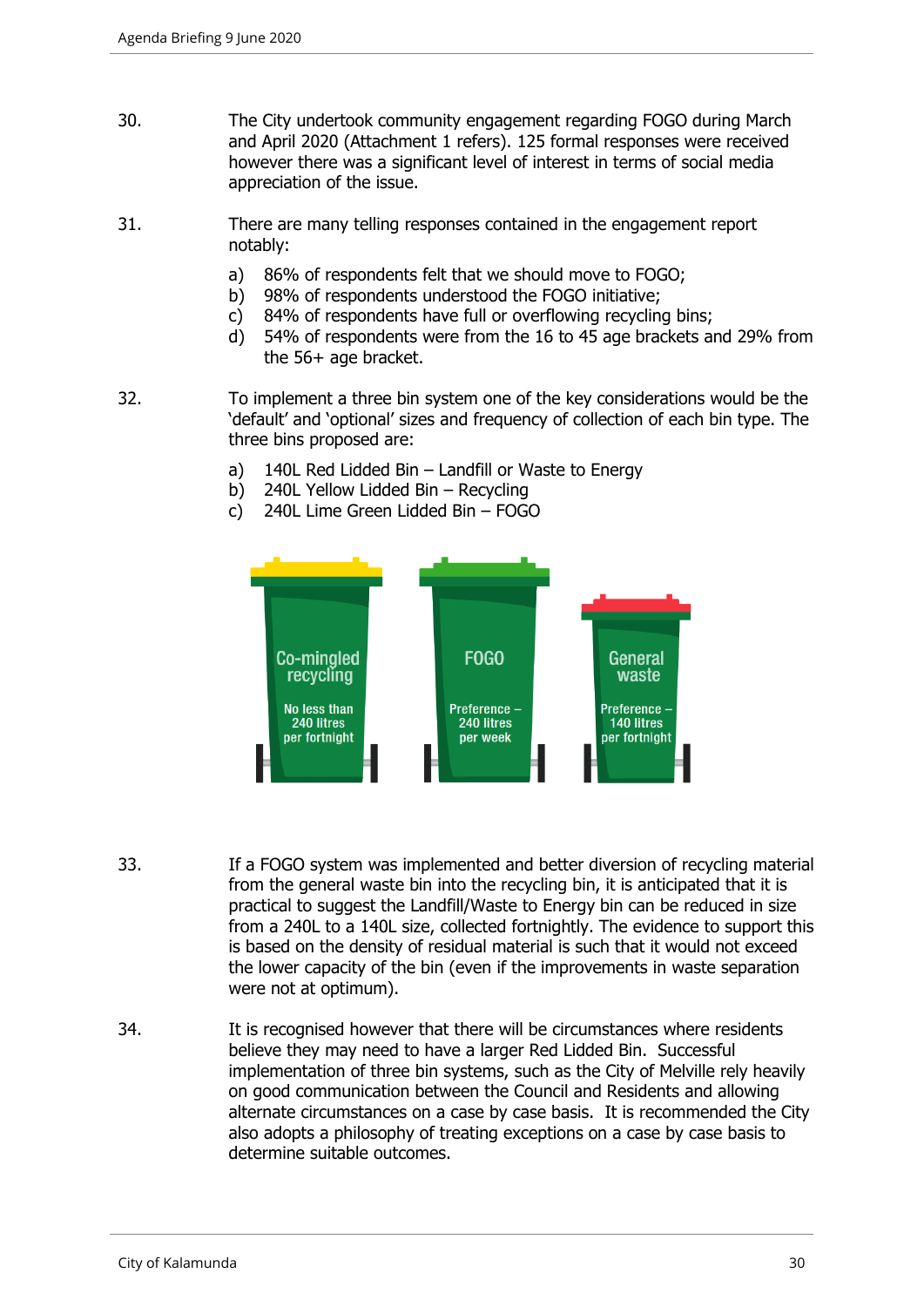- 35. Commentary was provided by some residents in the rural areas of the City that they did not want a FOGO bin on the basis they largely compost their own waste on their properties. It is felt that to undertake a selective service for FOGO bins in these areas (with some residents opting in and some opting out) will not achieve demonstrable savings in costs as the rubbish trucks have to pass by the opt out houses anyway as well as the increased Administrative burden of managing yet another variation in the waste charges system.
- 36. The community survey also showed a large number of residents were using their recycling bins to full or overflowing capacity. As it is planned to encourage more diversion of appropriate materials from landfill to the recycling bins, this will become more prevalent. It is proposed that whilst the default provision of a recycling bin is a 240L bin collected fortnightly, that upon application, residents can be provided a 360L recycling bin collected fortnightly (for no additional cost to the resident).
- 37. The FOGO bin is proposed to be a 240L bin collected weekly as analysis shows that in all but exceptional circumstances this is the appropriate size and frequency of collection.
- 38. It is recognised that a fundamental aspect to the FOGO bin is the collection of food scraps and waste from kitchens and their placement in the FOGO bin. There will be odours emanating from food waste. A suitable treatment (adopted in City of Melville and proving successful) is to provide each resident with a kitchen caddy and an initial supply of compostable garbage bags to allow food scraps to be 'bagged' and placed in the FOGO bin, avoiding the odour issue. Supermarkets currently provide for sale compostable garbage bag rolls in the order of 14 cents per bag.
- 39. The most fundamental issue to be resolved in the roll out of a three bin (FOGO) system is access at an acceptable cost to a FOGO processing facility. EMRC is proposing to undertake the lead for its member councils in developing a facility to be located at Red Hill (currently where landfill waste is disposed of) for the processing of FOGO waste. This project is part of EMRC's FOGO Recovery Strategy which has forecast that a FOGO facility will commence operation in July 2022. At this time, it is not recommended that this date be locked in given the EMRC project plan has not been adopted by EMRC Council and there is some uncertainty as to actual delivery date and costs.
- 40. In light of community sentiment to move to a FOGO system and the progression of the EMRC FOGO facility, it is proposed the City implements FOGO at the earliest opportunity rather than defer the implementation to 2025 in line with WARR targets.
- 41. It is likely there will be progressive changes to waste management during the financial year that the City moves to a three bin system with FOGO (July 22 or later) and then movement from landfill to waste to energy (April 23). These will impact the development of waste charges for residents as part of the deliberation of the 2022/23 budget.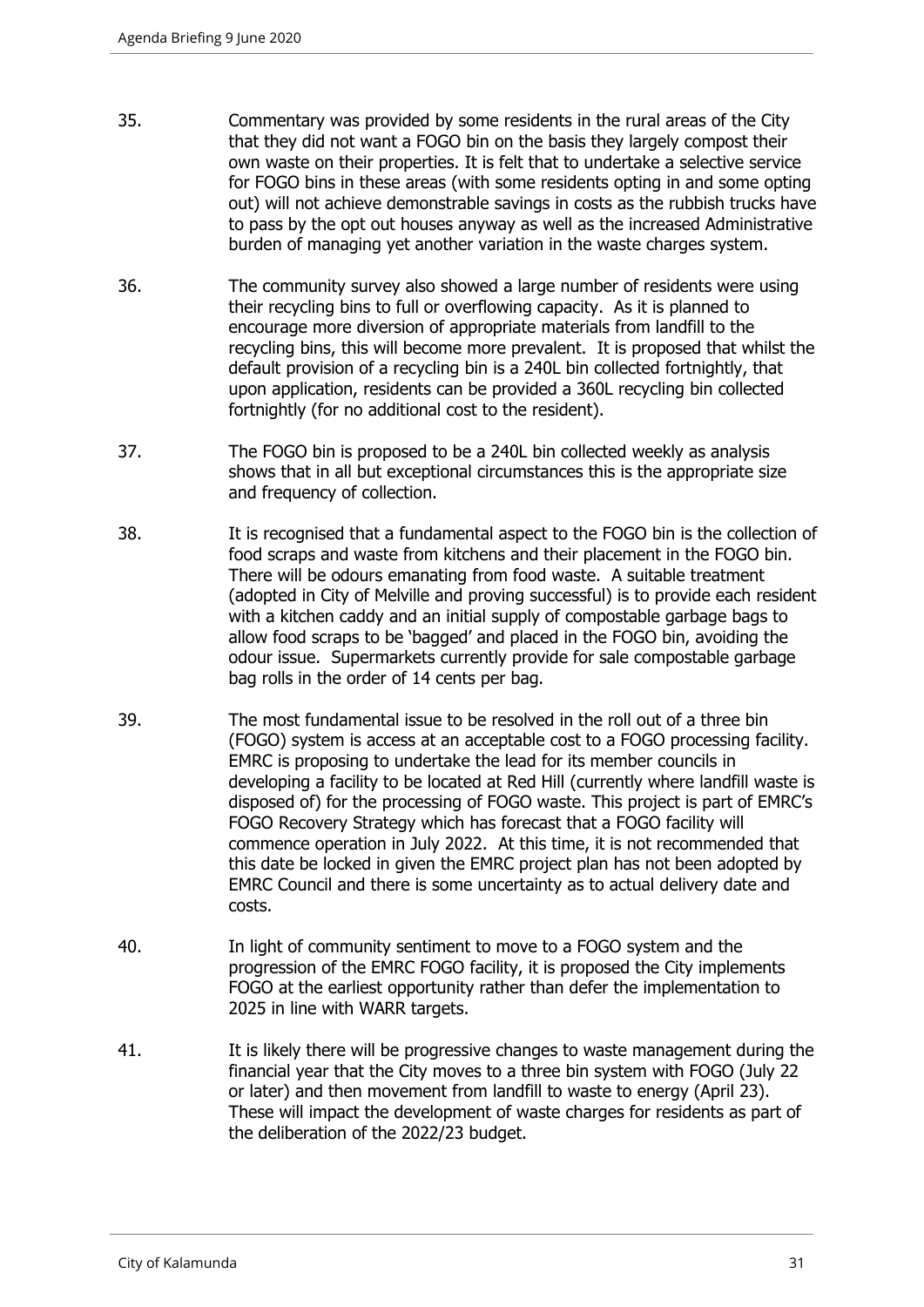- 42. The implementation of FOGO system in the City will necessitate the following works:
	- a) convert all existing 240L dark green lidded landfill bins to 240L lime green lidded bins for FOGO use (by changing the lids);
	- b) procure 140L red lidded bins for use as landfill or waste to energy;
	- c) procure kitchen caddy and suggested initial supply of 2 rolls of 100 compostable bags per household;
	- d) procure sufficient 360L yellow lidded bins to cater for the upsizing selections made;
	- e) development of new software to cater for three bin systems and bin charges; and
	- f) develop and implement a comprehensive community engagement and education plan both in the lead up, implementation and 12 months post implementation of FOGO.
- 43. It is estimated that this implementation plan would cost in the order of \$2.3 to \$2.4m with costs firming up as planning proceeds. This would be funded from the City's Waste Reserve and grant funding of \$691,500 from the State Government's Better Bins program. The City's Waste Reserve will be provided with an injection of \$2.2m of funds from EMRC as part of their disbursement to member councils from their secondary waste reserve to implement FOGO. As such then, it is expected that the set-up costs for FOGO for the City will largely be cost neutral.
- 44. The State Government has recently announced the Better Bins Plus program which could provide the City with potential of an additional \$345,000 of funding towards the implementation of FOGO bins. It is proposed to submit an application for this new funding.
- 45. In terms of ongoing (operational) costs which factor into ongoing waste charges for residents, the following issues are to be resolved:
	- a) additional lift costs to collect three bins and cartage to the disposal site(s). The proposed scheme sees an increase from 1.2m landfill / 600,000 recycling lifts per annum to 600,000 landfill / 600,000 recycling / 1.2m FOGO bins pa. A rough estimate is an increase of \$650,000 pa above current costs;
	- b) new processing costs of the anticipated 10,000 tonnes pa of FOGO waste. This is uncertain but could be in the order of \$1.4m pa;
	- c) savings generated from the diversion of waste from landfill through either recycling initiatives, FOGO and waste to energy. These savings are difficult to quantify at this time but could be in the order of \$1 to \$1.5m pa; and
	- d) allowances for amortisation of the new bins, assuming a 10 year useful life.
- 46. The Waste Plan recommends that a Waste Local Law be developed to assist in waste management controls.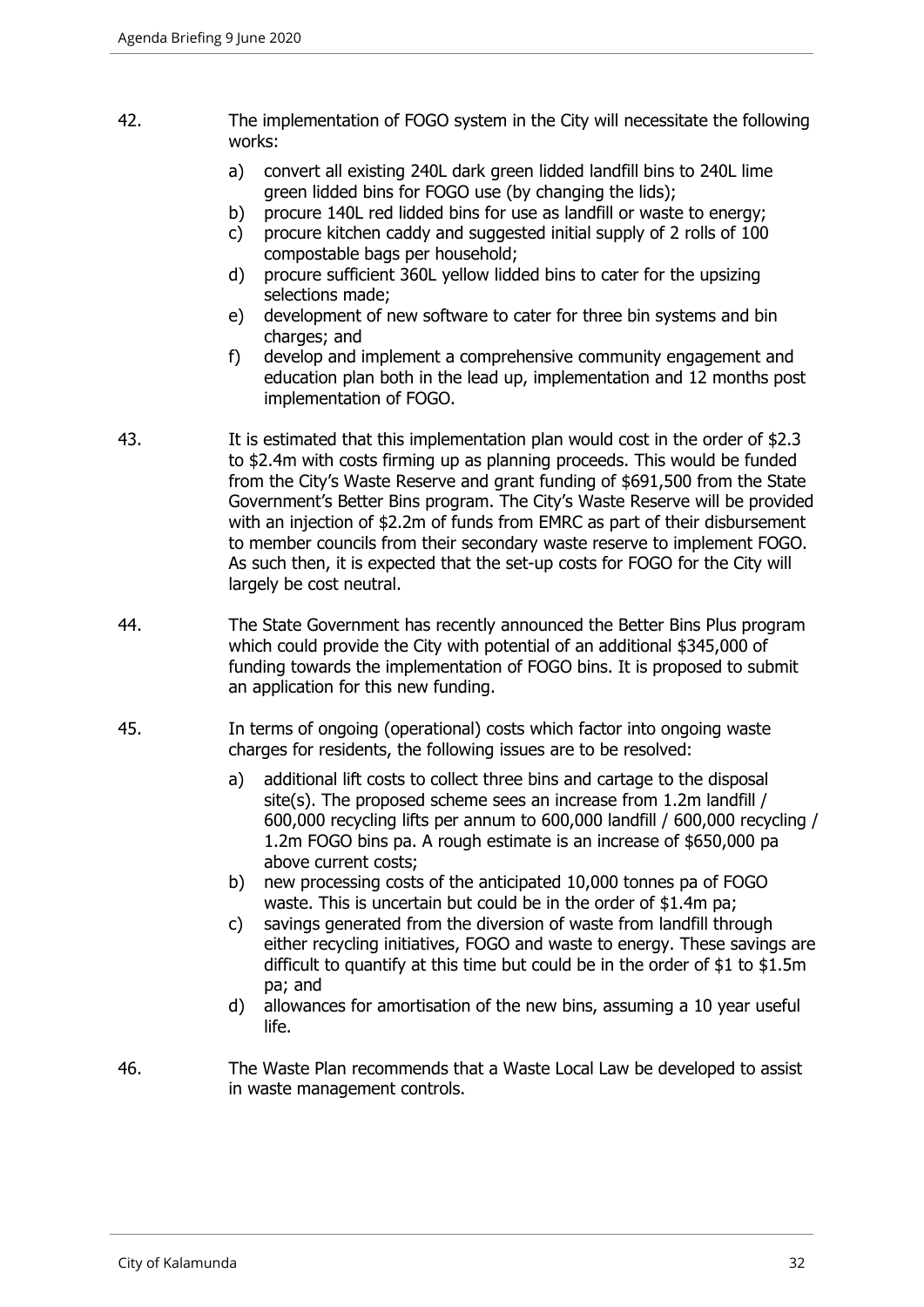- 47. The Waste Plan includes an Implementation Plan which defines all the actions the City will undertake over the next 5+ years contributing to the achievement of relevant waste strategy targets and objectives, such as the following actions not previously mentioned in his report:
	- a) recovery of recyclable materials from verge side skip bins;
	- b) Walliston Transfer Station: source segregation of hard plastics;
	- c) develop a sustainable procurement policy;
	- d) action items from the City's Local Environment Strategy;
	- e) improve data collection for illegal dumping;
	- f) litter audit on major roads to WTS;
	- g) develop a civil works waste management plan;
	- h) utilising recovered waste material in civil engineering projects;
	- i) in house training to ensure employees understand how they can contribute to success of waste plan;
	- j) city to assist DWER with container deposit scheme;
	- k) establish a mobile waste education vehicle for events/schools etc;
	- l) assist schools in the waste wise schools program; and
	- m) monitoring and evaluation to inform corrective actions.

# **APPLICABLE LAW**

48. Waste Avoidance and Resource Recovery Act 2007 (WARR Act).

#### **APPLICABLE POLICY**

49. Nil.

# **STAKEHOLDER ENGAGEMENT**

- 50. Fundamental to any improvements in diversion of waste will be the actions of the community in sorting their waste into the correct waste streams and bins. The City of Melville experience has highlighted the importance of a timely and high impact community awareness and education campaign.
- 51. A communication engagement and education package will be developed using the 'WasteSorted' communications toolkit, noting the importance of consistent state-wide communications and taking into account the following key messages:
	- a) clearly explaining the system why, when, how it will be implemented;
	- b) which materials can go in each kerbside bin;
	- c) developing targeted messaging for sections of the community that may require additional support such as culturally and linguistically diverse communities, and sections of the community with poor recycling behaviours.

#### **FINANCIAL CONSIDERATIONS**

52. The anticipated initial cost to set up the three bin system will be in the order of \$2.3m with funding from the Waste Reserve and Better Bins Grant.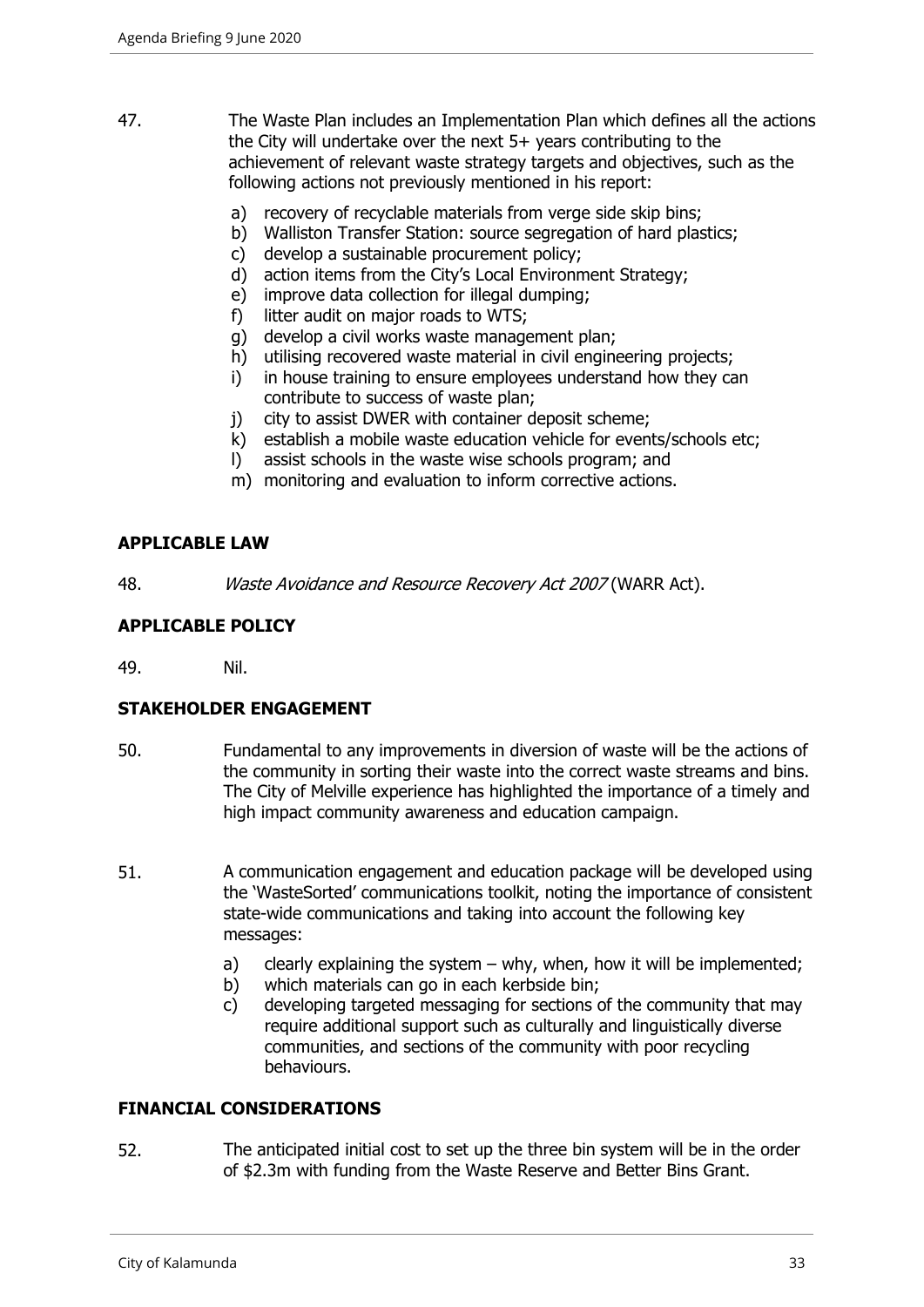53. The change in expenses for the waste management process will be determined once further information regarding the FOGO processing fee becomes available. These changes will be reflected in Waste Charges for the respective year that three bin operations commence as well as the change from landfill to waste to energy.

#### **SUSTAINABILITY**

#### **Social Implications**

54. It is anticipated that the extensive waste awareness campaign will raise the community's understanding of the predominant role they play in minimising waste and it is believed that there will be positive social outcomes as people 'do their bit'.

#### **Economic Implications**

55. The diversification of waste streams including re-use of recycled products should help grow the economy.

#### **Environmental Implications**

56. The primary aim of the WARR Strategy is to achieve significant environmental benefits through diversion of waste from landfill and reduction in waste being generated through re-use/recycling strategies and community actively reducing the amount of waste that is generated.

#### **RISK MANAGEMENT**

| -             |  |
|---------------|--|
| ۰.<br>v<br>v. |  |

**Risk**: That the overall cost of this new waste management process may be unacceptable to the community leading to criticism.

| <b>Consequence</b>     | <b>Likelihood</b> | <b>Rating</b> |  |
|------------------------|-------------------|---------------|--|
| Significant            | Likely            | Medium        |  |
| <b>Action/Strategy</b> |                   |               |  |

Contracts for management and processing of waste will be tendered where possible to ensure competitive pricing and if necessary further engagement with community to demonstrate cost benefits of the change.

**Risk**: The City fails to implement changed behaviours and successful alternate waste management streams leading to continued unnecessary use of landfill and the ensuing poor environmental outcomes.

| <b>Consequence</b> | <b>Likelihood</b> | Rating |
|--------------------|-------------------|--------|
| Significant        | Almost Certain    | High   |
|                    |                   |        |

#### **Action/Strategy**

Development and implementation of new waste management processes coupled with effective community education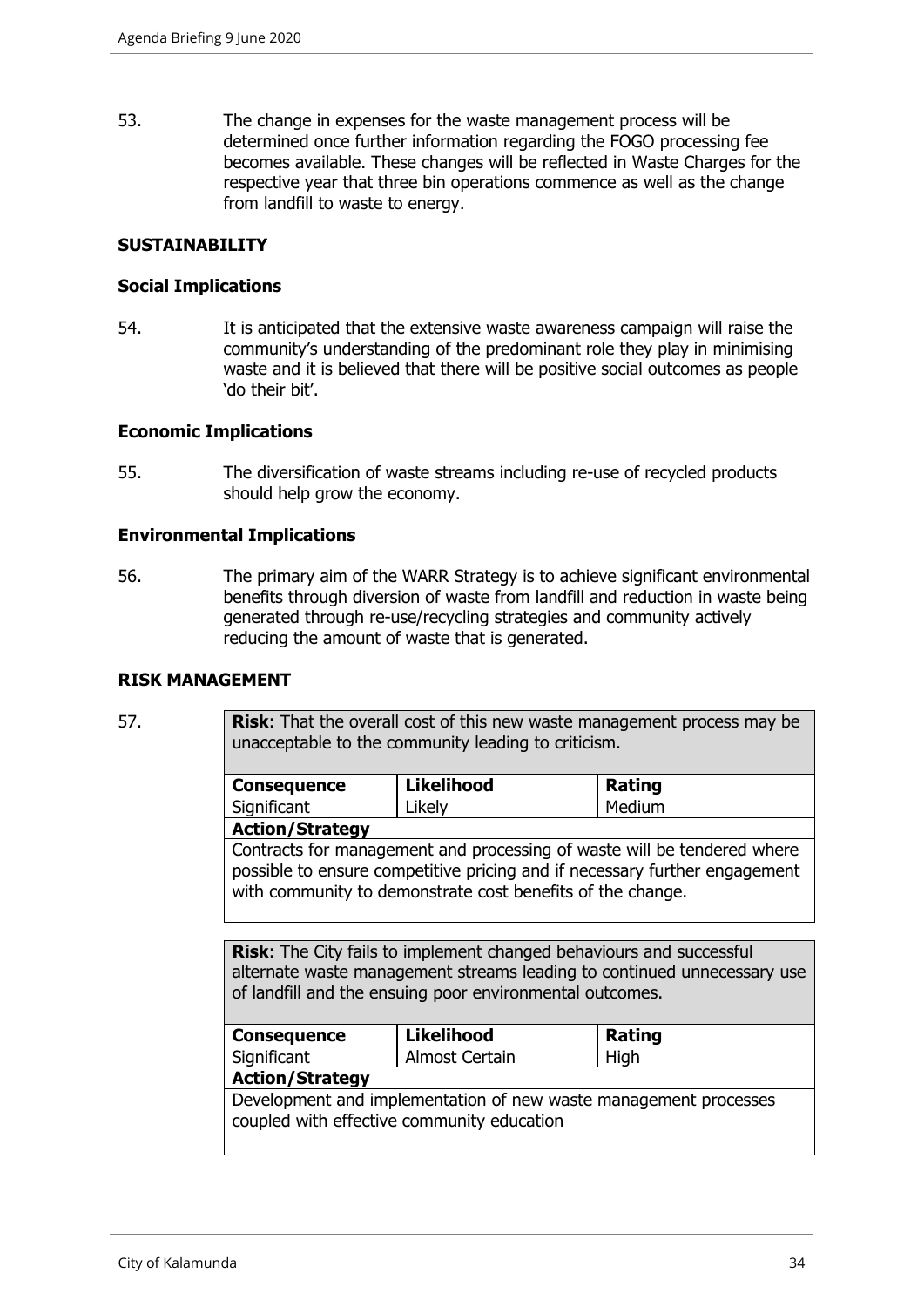**Risk**: No changes are made to waste management despite significant community push for improved waste plans leading to reputational damage.

| Consequence                                                                  | <b>Likelihood</b> | Rating |  |  |
|------------------------------------------------------------------------------|-------------------|--------|--|--|
| Significant                                                                  | Likely            | Medium |  |  |
| <b>Action/Strategy</b>                                                       |                   |        |  |  |
| $\sqrt{2}$ Consideration needs to be given to effective communication to the |                   |        |  |  |

Consideration needs to be given to effective communication to the community as to reasons why changes are not implemented.

# **CONCLUSION**

58. The adoption by the City of the three bin system with FOGO will demonstrate its commitment to improving the environment and meeting community expectations regarding waste management.

# **Voting Requirements: Simple Majority**

#### **RECOMMENDATION**

That Council:

- 1. ADOPT the City of Kalamunda Waste Plan (Attachment 2) and forward to Department of Water and Environmental Regulation for approval.
- 2. ADOPT a three-bin residential waste service subject to acceptable FOGO processing costs.
- 3. RECEIVE a subsequent report confirming the costs of the FOGO waste management process once these are known.
- 4. DETERMINE that the default City of Kalamunda residential waste service be:
	- a) fortnightly 240L Yellow Lidded Recycling Bin;
	- b) weekly 240L Lime Green Lidded FOGO Bin;
	- c) fortnightly 140L Red Lidded General Waste Bin;
	- d) opt-in availability at no extra cost to the resident of a 360L Recycling Bin; and
	- e) specific circumstances where the default system for residents is problematic to be treated on a case by case basis.
- 5. SUBMIT a funding application for further funding under the Better Bins Plus scheme to support the implementation of the three bin system.
- 6. PREPARE and IMPLEMENT a Community Based Communications package.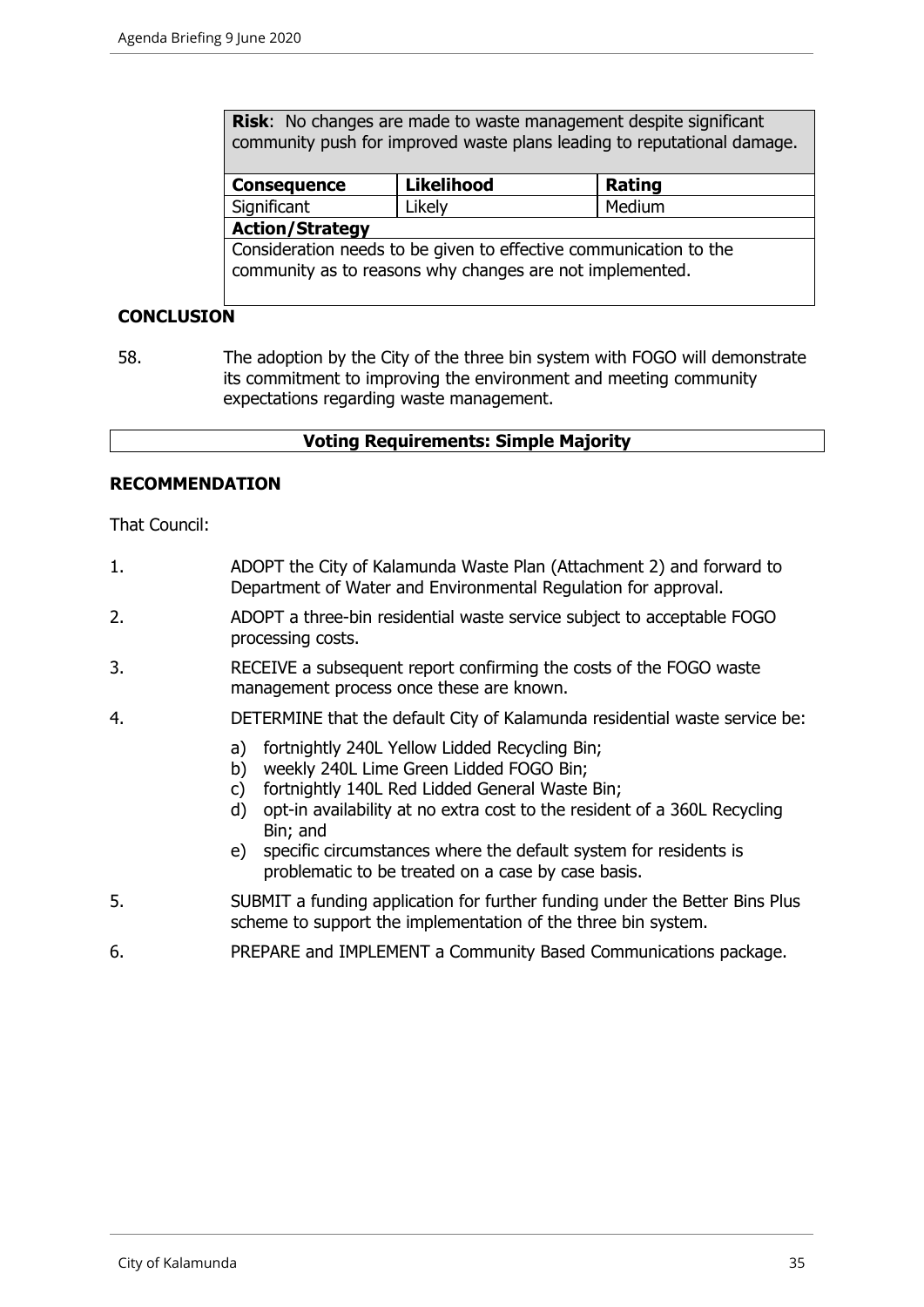# **10.2.2. Pathways Asset Management Plan 2020**

#### Declaration of financial / conflict of interests to be recorded prior to dealing with each item.

| Previous           | OCM 79/2017; OCM 107/2018; OCM 206/2018                            |
|--------------------|--------------------------------------------------------------------|
| <b>Items</b>       |                                                                    |
| Directorate        | <b>Asset Services</b>                                              |
| Business Unit      | <b>Asset Planning</b>                                              |
| File Reference     | HU-PAA-013                                                         |
| Applicant          | N/A                                                                |
| Owner              | N/A                                                                |
| <b>Attachments</b> | Pathways Asset Management Plan 2020 [10.2.2.1 -<br>1.<br>30 pages] |

# TYPE OF REPORT

|   | Advocacy    | When Council is advocating on behalf of the community to<br>another level of government/body/agency                                                                                                                                                                                                                                                                                                                                |
|---|-------------|------------------------------------------------------------------------------------------------------------------------------------------------------------------------------------------------------------------------------------------------------------------------------------------------------------------------------------------------------------------------------------------------------------------------------------|
| ⊠ | Executive   | When Council is undertaking is substantive role of direction<br>setting and oversight (e.g. accepting tenders, adopting plans<br>and budgets                                                                                                                                                                                                                                                                                       |
|   | Information | For Council to note                                                                                                                                                                                                                                                                                                                                                                                                                |
|   | Legislative | Includes adopting Local Laws, Town Planning Schemes and<br>Policies. When Council determines a matter that directly<br>impacts a person's rights and interests where the principles of<br>natural justice apply. Examples include town planning<br>applications, building licences, other permits or licences<br>issued under other Legislation or matters that could be<br>subject to appeal to the State Administrative Tribunal |

#### STRATEGIC PLANNING ALIGNMENT

Kalamunda Advancing Strategic Community Plan to 2027

#### Priority 3: Kalamunda Develops

Objective 3.2 - To connect community to quality amenities. Strategy 3.2.1 - Optimal management of all assets.

# EXECUTIVE SUMMARY

1. The purpose of this report is to seek Council endorsement to the updated City of Kalamunda (City) Pathways Asset Management Plan 2020 (PAMP), which is an assessment of current pathways and pedestrian bridges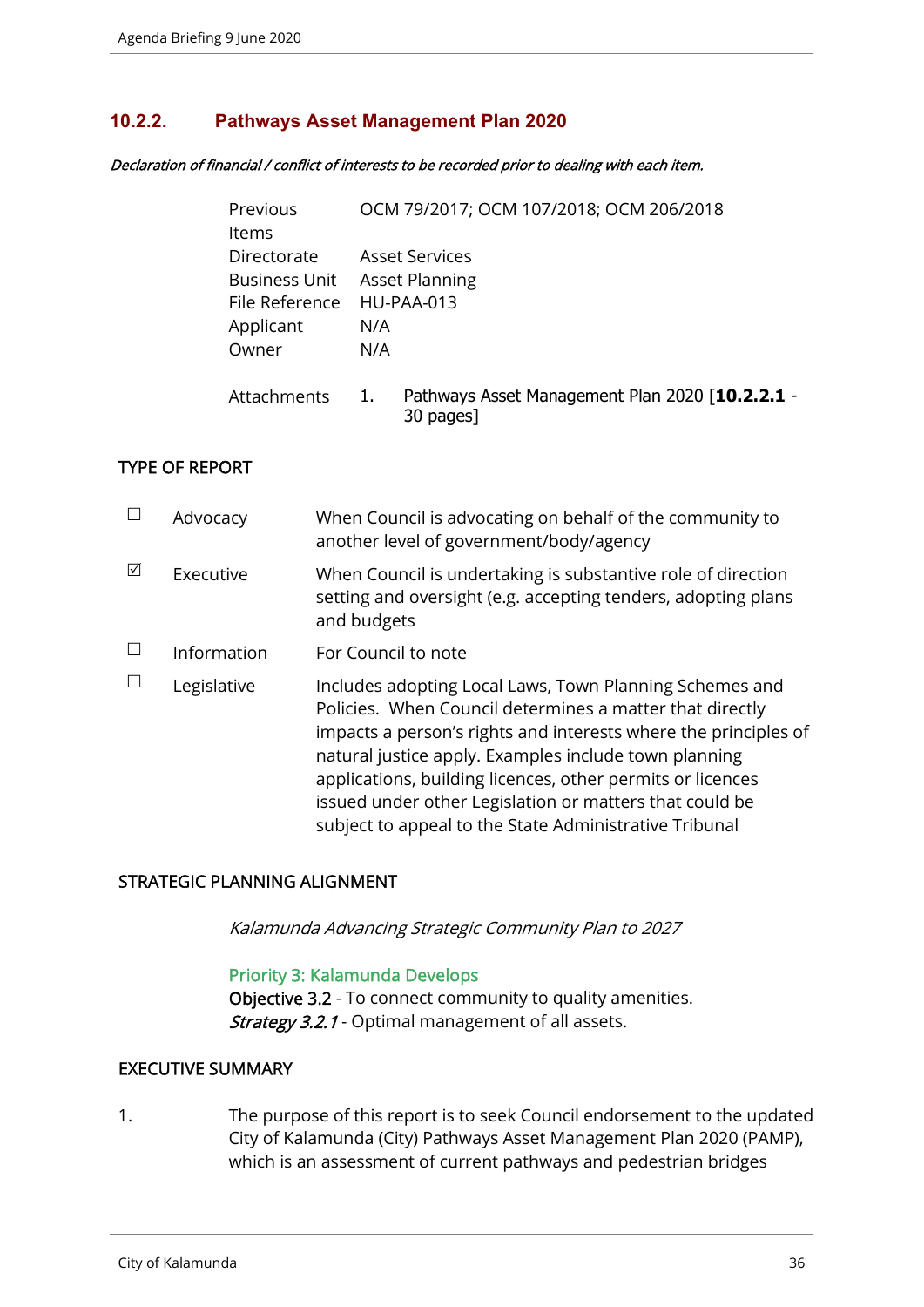assets and funding forecasts for the management of those assets over the long term.

- 2. This PAMP is an update of the previous plan endorsed in 2017 and now includes Pedestrian Bridges. Pathways currently consist of 389 km of paths with a Gross Replacement Cost of \$47.3 million. Pedestrian bridges currently consist of 39 bridges at a Gross Replacement Cost of \$3.5 million.
- 3. The average annual renewal funding allocation in the City's 15 Year Capital Works Program for pathways and pedestrian bridges is \$406,600 and \$70,000 respectively, plus an additional average annual expenditure from the Pathway Maintenance Budget of \$412,000 for minor slab renewals. Financial modelling for this plan shows that spending at the current renewal funding levels will maintain the current condition and service levels.
- 4. It is proposed that Council ENDORSE the Pathways Asset Management Plan 2020 and proposed funding levels to be included in the City's Long Term Financial Plan.

# **BACKGROUND**

- 5. The City is required to undertake Integrated Planning and Reporting as its plans for the future in line with requirements of the Local Government Act. Key actions include the Strategic Community Plan, the Corporate Business Plan and informing strategies such as Asset Management Plans.
- 6. The City produced its first asset management plan for pathways in 2013 and this was reviewed in 2017. Subsequently in 2018 the Bicycle Plan 2017 and the New Pedestrian Paths Operational Policy were endorsed, and a number of internal processes improved. These have been incorporated into this updated PAMP.

# DETAILS AND ANALYSIS

- 7. This Pathways Asset Management Plan (PAMP) covers the following subjects:
	- a) Current Status of Assets;
	- b) Level of Service;
	- c) Financial Summary; and
	- d) Improvements, Monitoring and Review.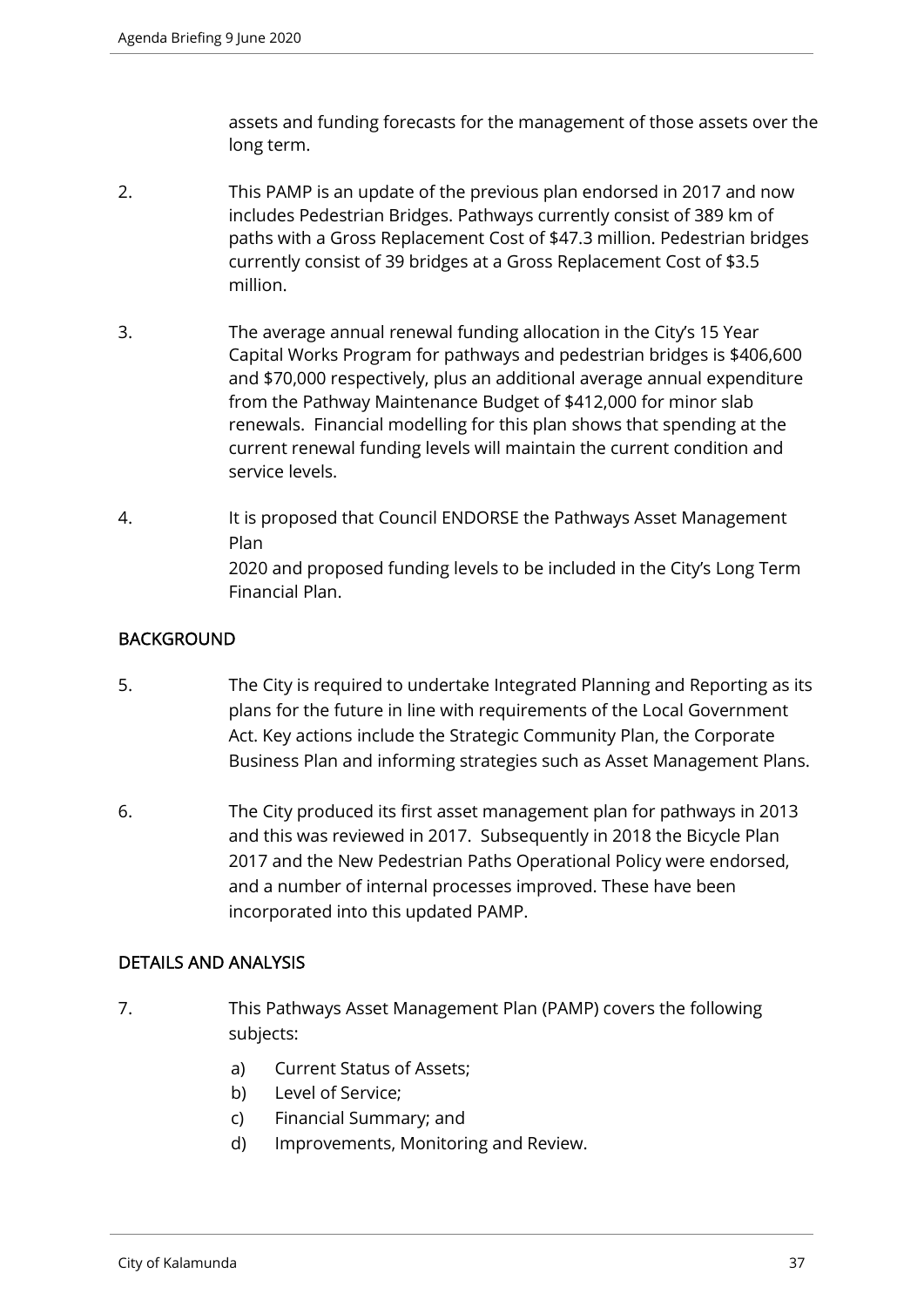- 8. This PAMP is the first of a simplified set of asset management plans that will be produced by the City, with updated plans for Parks, Roads, Drainage, and Buildings to be provided in the coming two to three years. The plans are being simplified by removing the relatively unchanging aspects of the plans and focusing on the core issues of funding, financial management and services. For example, the explanation of legislation relating to pathways assets has not been included in this plan.
- 9. The Current Status of Assets identifies the 389 km of pathways and 39 pedestrian bridges, their material type, age, condition and widths. Widths of pathways are presented to identify those that are not considered to meet the current standard, being 1.8 metres to enable two people in wheelchairs to pass, with 217 km of the City's paths being less than 1.8 metres in width.
- 10. These under-width paths are not proposed to be upgraded unless they have a condition rating of Poor or Very Poor. Poor and Very Poor condition paths will be upgraded as they are scheduled for replacement.
- 11. As most pathways are concrete, they are durable and generally have a useful life of 50 years. Only 18.8 km of pathways are currently in Poor and Very Poor condition, all of which are either currently listed or being considered for inclusion in the 15-year Capital Works Program to renew. Only one pedestrian bridge is in Poor condition and is currently listed for renewal in the 15 Year Capital Works Program.
- 12. The average condition of the City's pathway and pedestrian bridge networks has been evaluated as 2.40 and 2.15 respectively. The condition scale is 1 (New) to 5 (Very Poor). The average condition ratings are a measure that the City has used to represent the current level of service provided by the pathways and pedestrian bridge assets.
- 13. Currently the 15 Year Capital Works Program has an allocation of \$20,000 per year for the next three years to undertake work on non-compliant kerb ramps and crossing points. An audit against the required standard will be undertaken during 2020/21 and 2021/22.
- 14. The City's New Path Policy and Selection Criteria was endorsed by Council in November 2018 and identified some 368 new paths at estimated cost of \$12.5 million. The policy and selection criteria determine the priority of proposed or requested pathways based on multiple criteria. Following the review of the City's Policies in early 2019, the New Path Policy has been revised to become an operational policy.
- 15. The City's Bicycle Plan 2017 was endorsed by Council in June 2018 with a funding level of up to \$500,000 per year in municipal funds for consideration in the Long-Term Financial Plan and respective capital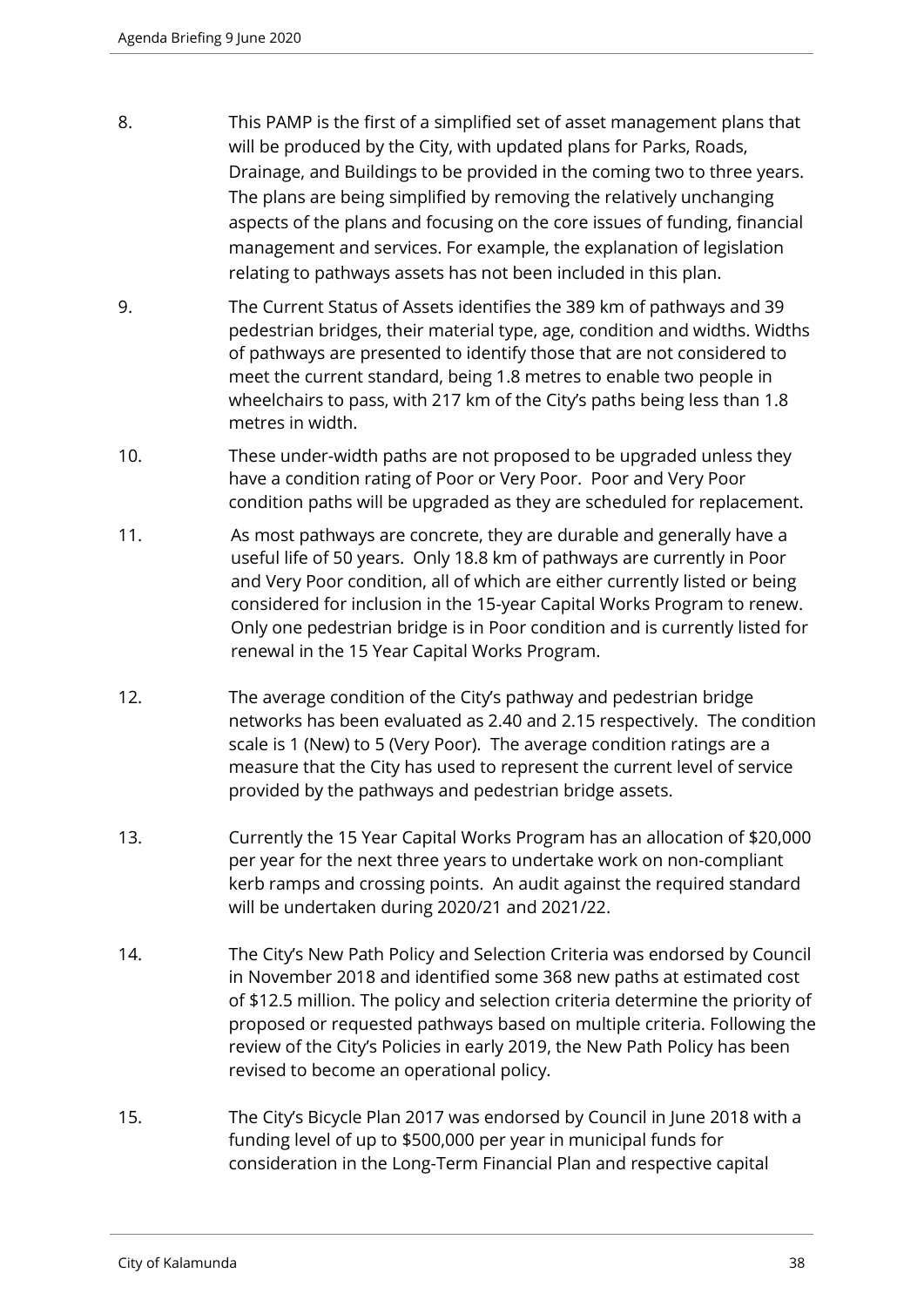budgets. The PAMP provides a list of projects for expanding the bicycle path network over the next 5 years. The Bicycle Plan is due for review in 2022.

- 16. Levels of service should be set based on community consultation. The latest Community Satisfaction Survey of 2018 has been used to guide the objectives of the PAMP as presented. This identifies that 63% of the comments has provided a positive performance rating for pathways. Participants requested more and higher quality pathways to improve access as one of the top two priorities for the City to address. It is therefore important not to let the current standard decrease.
- 17. This report recommends that the Pathway and Pedestrian Bridge Renewal Funding be maintained at current levels, with financial predictions to be reviewed as analysis is undertaken on future asset performance over the term of this plan.
- 18. As recommended in the PAMP, asset management and associated practices will be improved, being:
	- a) undertake accessibility assessment of pathway kerb ramps and crossing points;
	- b) complete pathway maintenance planning; and
	- c) adjust accounting practices to record maintenance and operational costs for pedestrian bridges.

# APPLICABLE LAW

19. Local Government Act 1995

# APPLICABLE POLICY

20. The PAMP has been prepared in line with Council Policy Service 4: Asset Management.

# STAKEHOLDER ENGAGEMENT

- 21. The PAMP was reviewed and endorsed by the Infrastructure Asset Management Steering Committee.
- 22. Asset Management Plans are informed by a "levels of service" process which is the result of a community consultation process. The consultation undertaken to provide direction to the PAMP was through the 2018 Community Satisfaction Surveys.
- 23. Being an internal management plan, the PAMP is not designed to be consulted with the wider community.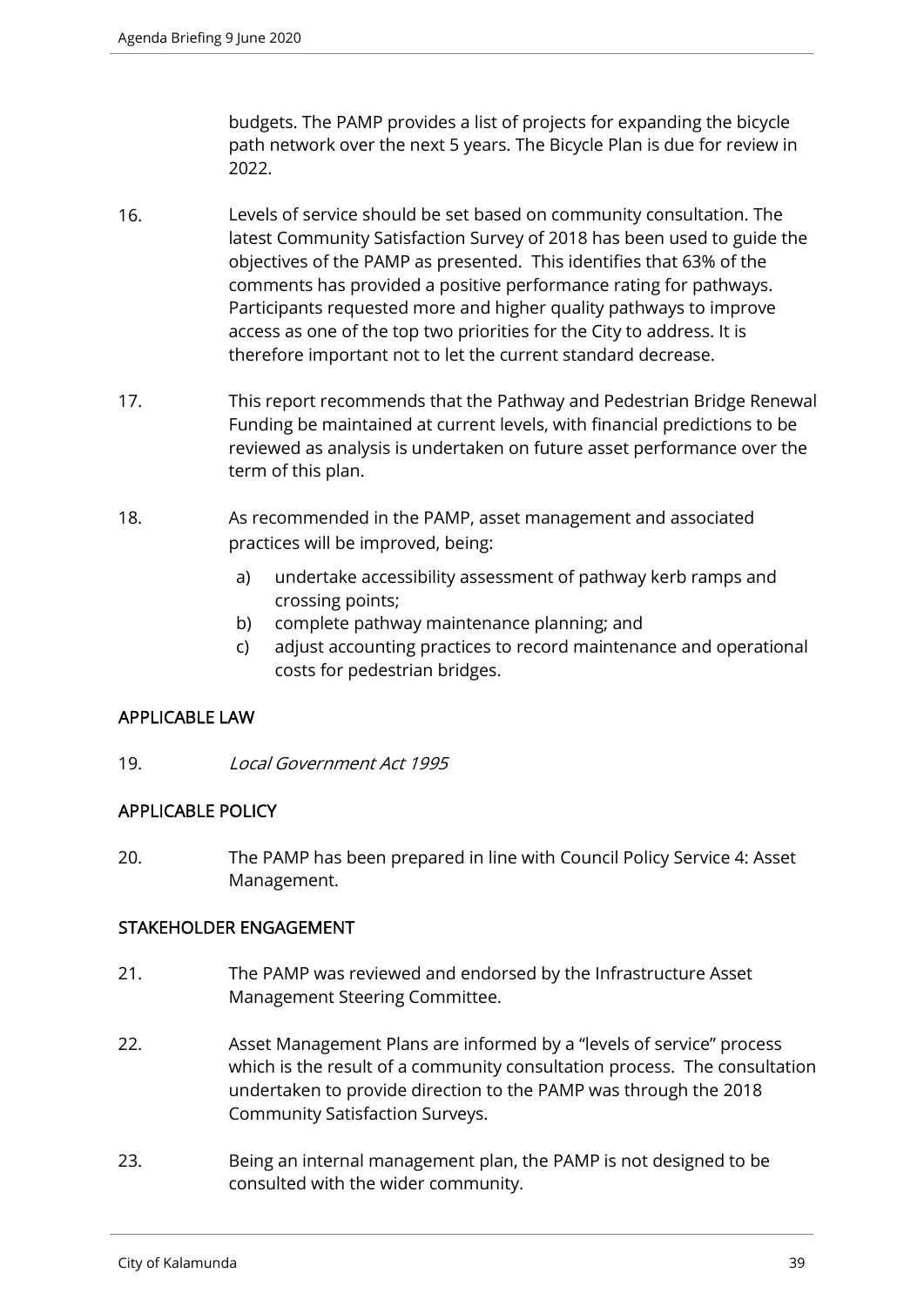# FINANCIAL CONSIDERATIONS

- 24. The City currently forecasts to expend an average of \$406,600 capital per year on pathway renewals, plus a further \$412,300 from Maintenance Funds on minor slab renewals. The forecast average expenditure for pedestrian bridge renewals is \$70,000 per year.
- 25. Over the 15 years, the total combined allocated renewal funding for pathways and pedestrian bridges in the Capital Works Program is \$11,284,000, and the total required modelled renewal funding is \$10,567,000. The total allocated funding is in surplus by \$716,000 (or by an average of \$48,000 per year).
- 26. For both the pathways and the pedestrian bridges, the levels of funding allocated are sufficient to cover projected renewals over the 15 year modelling horizon.
- 27. Current funding levels have been determined as adequate by the average condition of the pathway network slightly improving since the previous Asset Management Plan in 2017. The predictive modelling indicates that the current condition of both the pathways and pedestrian bridges will be maintained over the next 15 years.
- 28. Key Performance Indicators:

Table 5, page 19 of the PAMP presents the following key performance indicators:

- a) the Asset Consumption Ratio is calculated to be 60.3% and is within the target range of 50% - 75%;
- b) the Asset Sustainability Ratio (ASR) is calculated to be 73% with the target range being 90% - 100%. The ASR is currently lower than the guidelines suggest because the ASR does not cope with long life assets for an asset class with uneven age distribution, a common problem with the ratio for many local governments; and
- c) the Asset Renewal Funding ratio is calculated to be 100% and is within the target range of 95% - 100%.

## **SUSTAINABILITY**

## Social Implications

29. Maintaining the standard of pathways and pedestrian bridges will continue to support a range of healthy activities and community interaction.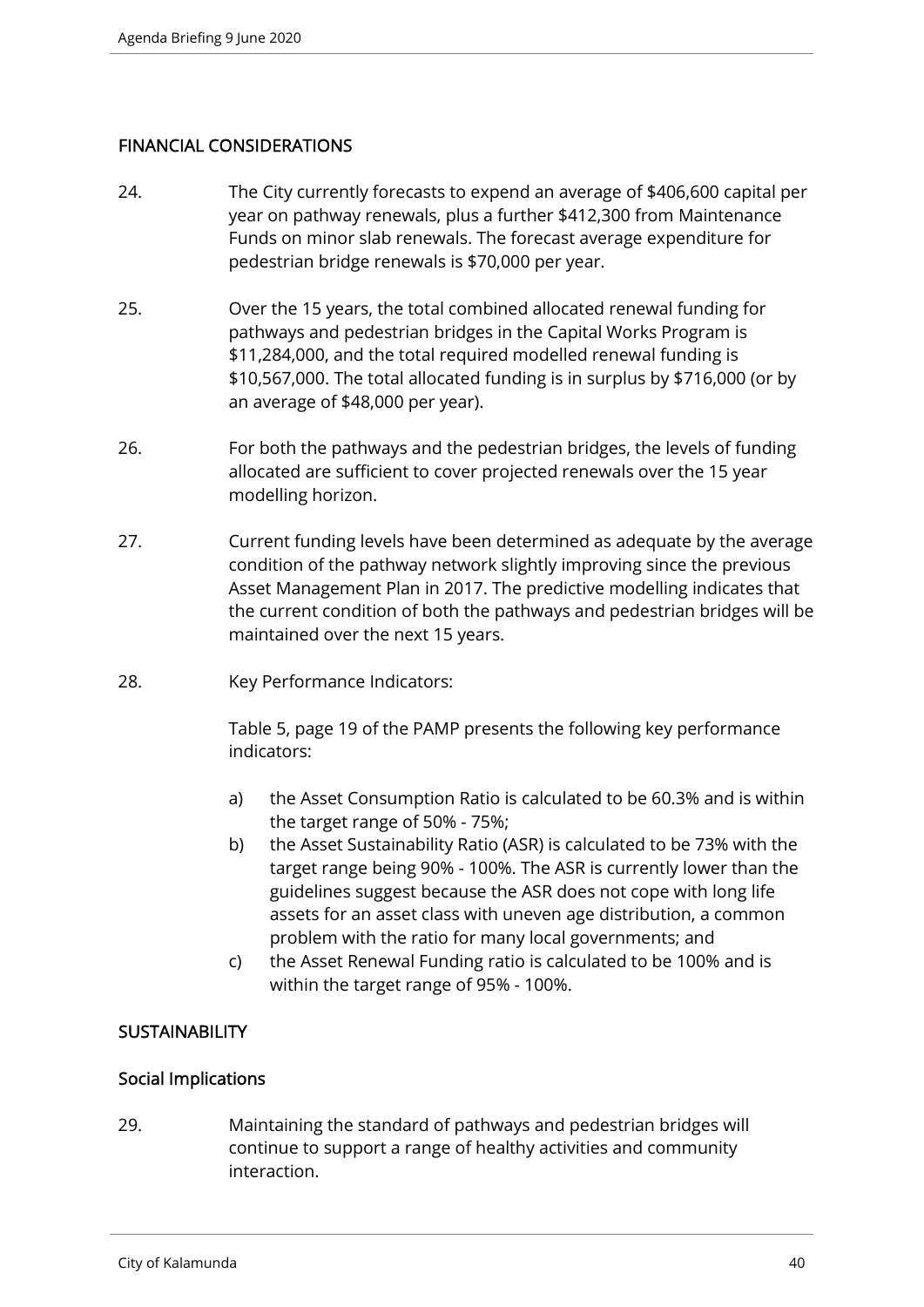## Economic Implications

30. Pathway renewals and new construction is delivered primarily by contractors thus supporting the local economy. There are no direct economic implications for the wider community.

### Environmental Implications

31. Maintaining the standard of pathways and pedestrian bridges will continue to support pedestrian and cycling activities, thus reducing the impact to the environment caused by vehicles.

## RISK MANAGEMENT

| 32. | Risk: The lack of effective planning for the future renewal of assets<br>leads to inefficient annual budgeting and less than optimal application<br>of rate payer funds.                            |                |        |  |
|-----|-----------------------------------------------------------------------------------------------------------------------------------------------------------------------------------------------------|----------------|--------|--|
|     | Consequence                                                                                                                                                                                         | Likelihood     | Rating |  |
|     | Moderate                                                                                                                                                                                            | Almost Certain | High   |  |
|     | <b>Action/Strategy</b>                                                                                                                                                                              |                |        |  |
|     | Ensure asset management activities continue in line with national<br>practice. Continue to improve practices, program funding for renewals<br>and engaging with the community on levels of service. |                |        |  |

# **CONCLUSION**

- 33. The PAMP has identified the quantum, condition and service of pathways and pedestrian bridges. The financial modelling of existing assets and comparison with the 15 year capital works program has shown that there is sufficient funding being planned to renew the assets.
- 34. The number and value of new paths proposed is not currently funded to an adequate level, and this issue will need to be addressed with further planning.
- 35. As the 2018 Customer Satisfaction Survey indicates a Positive Performance of 63%, it is recommended that the pathway and pedestrian bridge renewal funding be maintained at current levels, with financial predictions to be reviewed as analysis is undertaken on future asset performance over the term of this plan.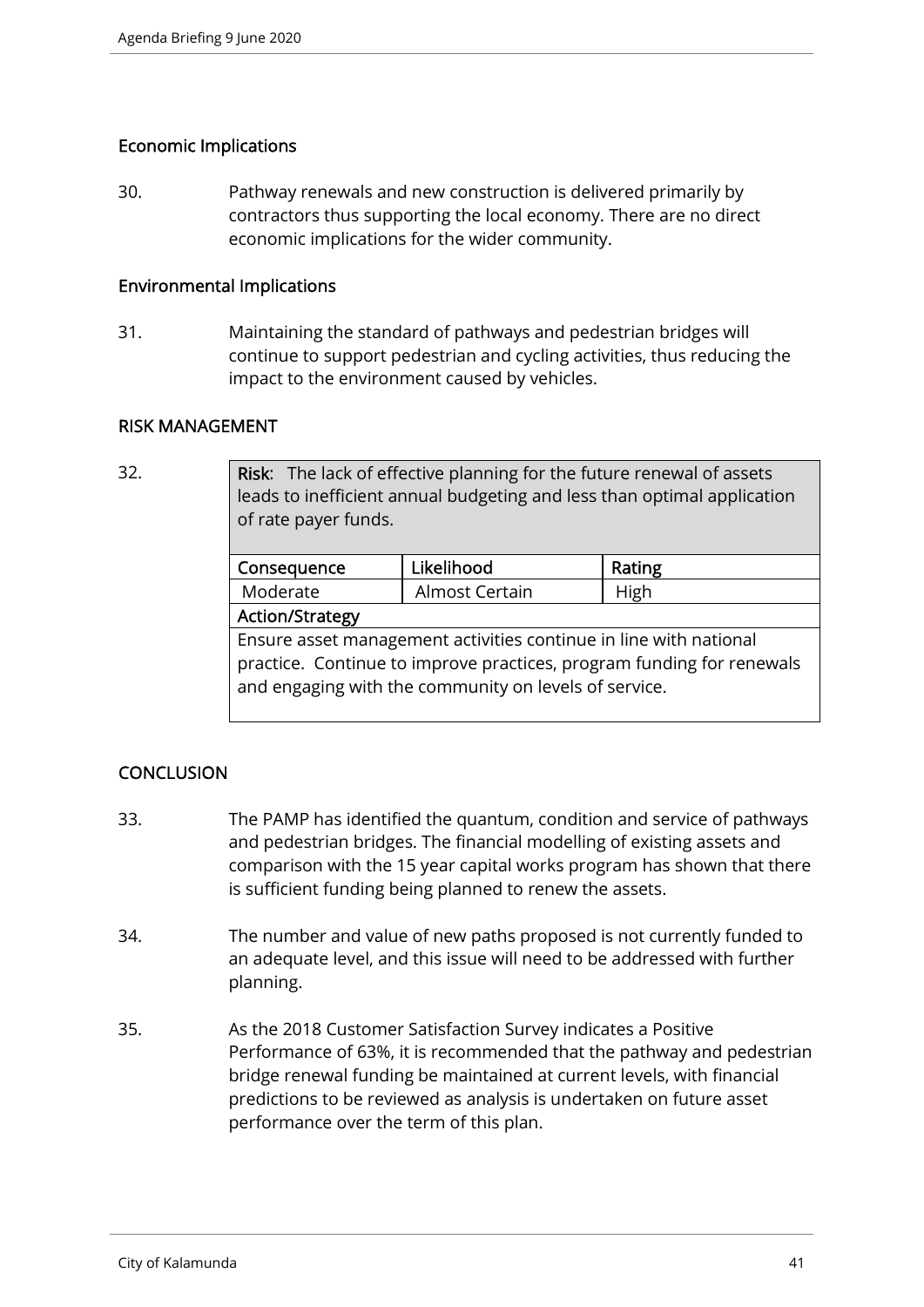# Voting Requirements: Simple Majority

#### RECOMMENDATION

That Council ENDORSE the Pathways Asset Management Plan 2020 including recommended levels of funding to be included in the Long Term Financial Plan.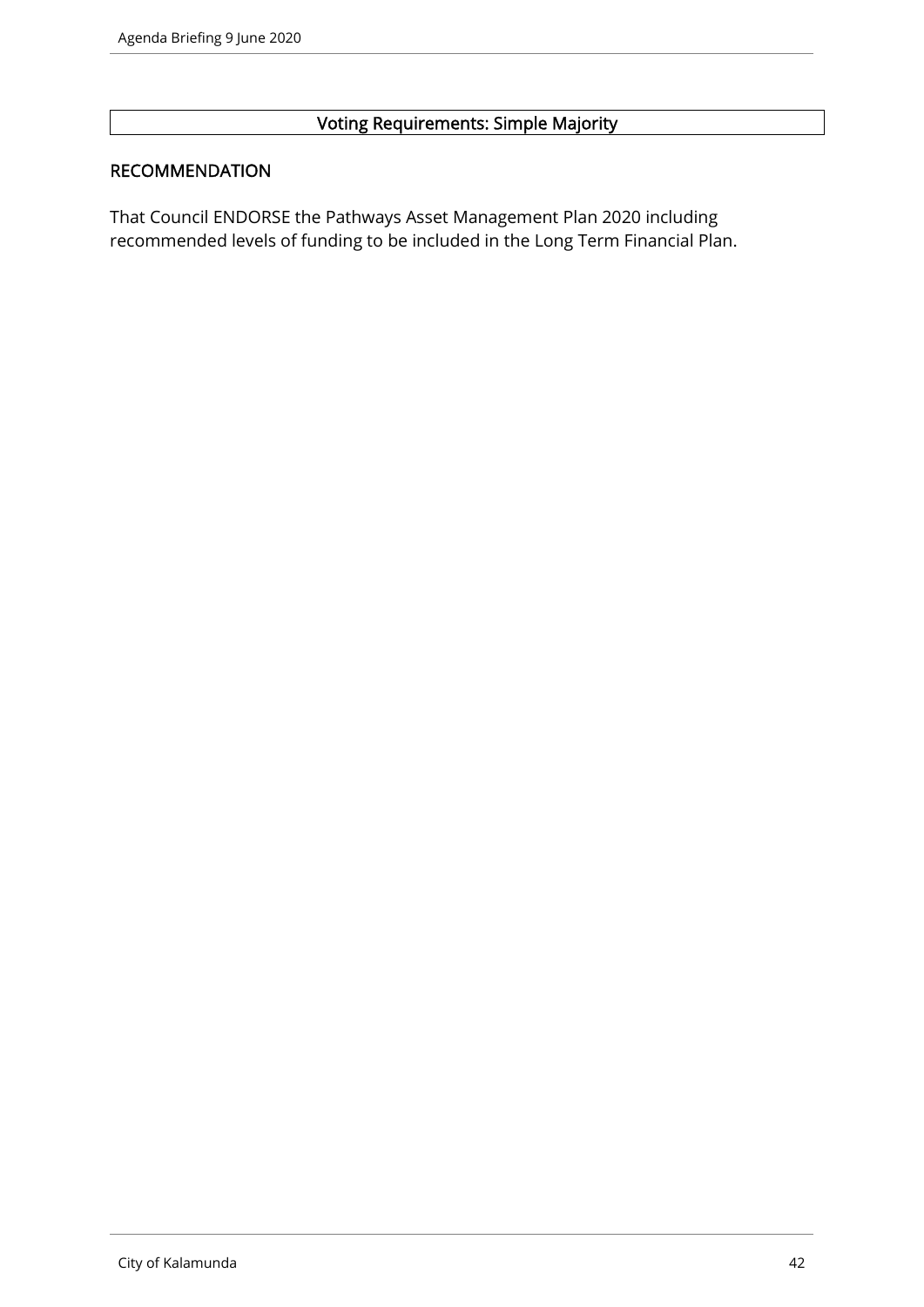## **10.2.3. Parks Asset Management Plan 2020**

Declaration of financial / conflict of interests to be recorded prior to dealing with each item.

| Previous             |                       | OCM 72/2013; OCM 140/2017                                 |
|----------------------|-----------------------|-----------------------------------------------------------|
| ltems                |                       |                                                           |
| Directorate          | <b>Asset Services</b> |                                                           |
| <b>Business Unit</b> | <b>Asset Planning</b> |                                                           |
| File Reference       | HU-PAA-013            |                                                           |
| Applicant            | N/A                   |                                                           |
| Owner                | N/A                   |                                                           |
| Attachments          | 1.                    | Parks Asset Management Plan 2020 [10.2.3.1 - 29<br>pages] |

## TYPE OF REPORT

|   | Advocacy    | When Council is advocating on behalf of the community to<br>another level of government/body/agency                                                                                                                                                                                                                                                                                                                                |
|---|-------------|------------------------------------------------------------------------------------------------------------------------------------------------------------------------------------------------------------------------------------------------------------------------------------------------------------------------------------------------------------------------------------------------------------------------------------|
| ⊠ | Executive   | When Council is undertaking is substantive role of direction<br>setting and oversight (e.g. accepting tenders, adopting plans<br>and budgets                                                                                                                                                                                                                                                                                       |
|   | Information | For Council to note                                                                                                                                                                                                                                                                                                                                                                                                                |
|   | Legislative | Includes adopting Local Laws, Town Planning Schemes and<br>Policies. When Council determines a matter that directly<br>impacts a person's rights and interests where the principles of<br>natural justice apply. Examples include town planning<br>applications, building licences, other permits or licences<br>issued under other Legislation or matters that could be<br>subject to appeal to the State Administrative Tribunal |

## STRATEGIC PLANNING ALIGNMENT

Kalamunda Advancing Strategic Community Plan to 2027

#### Priority 1: Kalamunda Cares and Interacts

Objective 1.2 - To provide a safe and healthy environment for community to enjoy.

Strategy- 1.2.3 Provide high quality and accessible recreational and social spaces and facilities.

Strategy - 1.2.1 Facilitate a safe community environment.

#### Priority 3: Kalamunda Develops

Objective 3.2 - To connect community to quality amenities. Strategy 3.2.1 - Optimal management of all assets.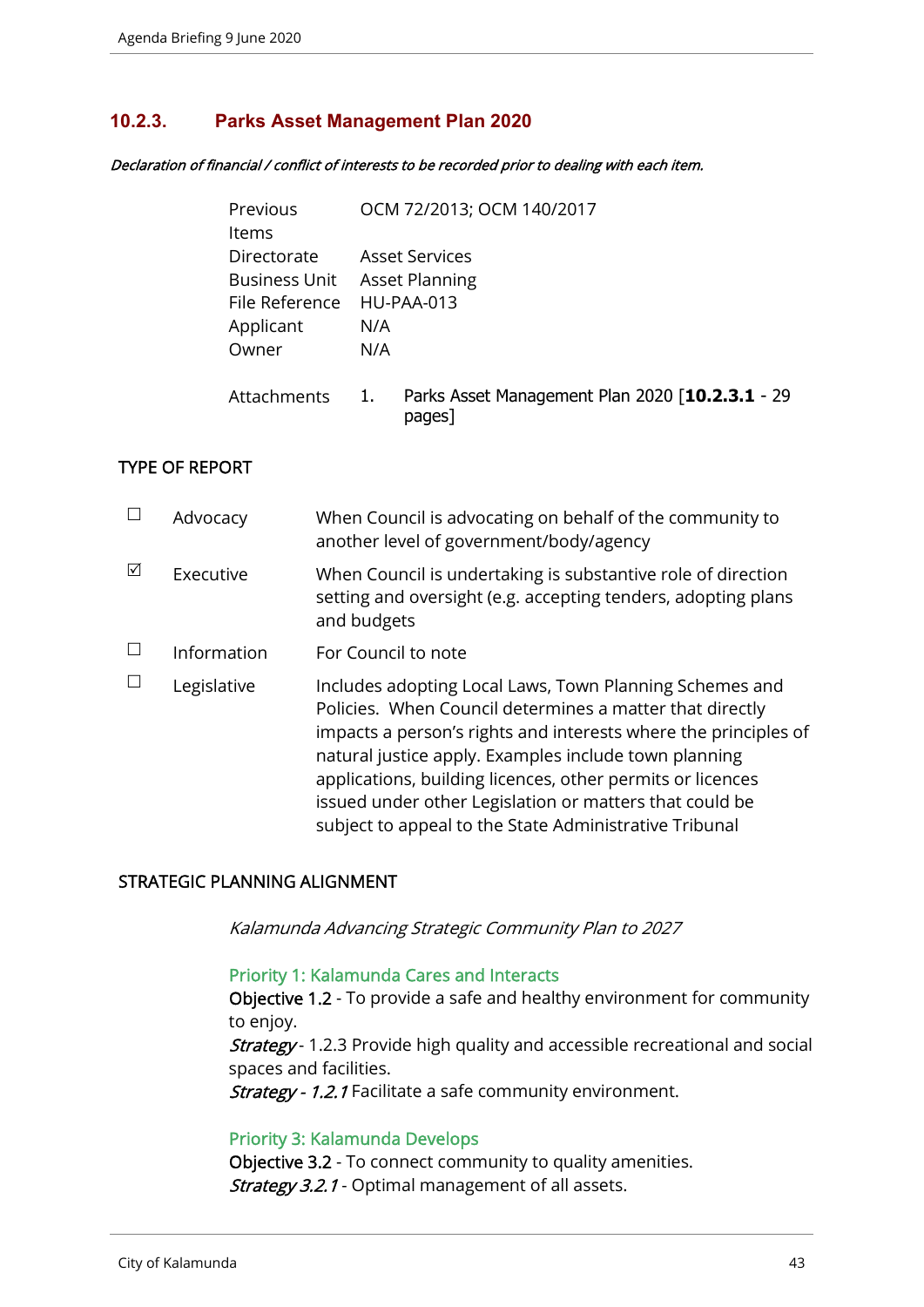# EXECUTIVE SUMMARY

- 1. The purpose of this report is to seek Council endorsement of the Parks Asset Management Plan 2020 (PAMP). The PAMP is a review and update of the previous plan prepared in 2017 and provides an assessment of current parks assets with forecasts for the management of those assets over the long term.
- 2. The average annual funding requirements to maintain and renew parks assets remain the same as are presently allocated. The creation of new parks through subdivision, and major upgrades of existing parks will increase the quality and numbers of assets, which will require additional maintenance funding.
- 3. It is recommended that Council endorse the Parks Asset Management Plan 2020 and note the proposed funding levels.

# BACKGROUND

4. The City of Kalamunda (the City) produced its first Asset Management Plan for Parks in 2013 and this was reviewed in 2017. A number of internal processes have subsequently been improved, with the results incorporated into this updated PAMP.

## DETAILS AND ANALYSIS

- 5. The Parks Asset Management Plan (PAMP) covers the following subjects:
	- a) current status of assets;
	- b) levels of service;
	- c) financial summary; and
	- d) improvements, monitoring and review.
- 6. This PAMP is the second of a simplified set of asset management plans that are being produced by the City, with updated plans for Roads, Drainage, and Buildings to be provided in the coming two to three years. The plans are being simplified by removing the relatively unchanging aspects of the plans, and focusing on the core issues of funding, financial management and services. For example, the explanation of legislation relating to park assets has not been included in this plan.
- 7. The PAMP identifies the parks assets as having a Gross Replacement Cost of \$27.80 million, written down value of \$15.3 million, and annual depreciation of \$1.37 million. The parks assets represent 5% of the value of the City's infrastructure assets (including land).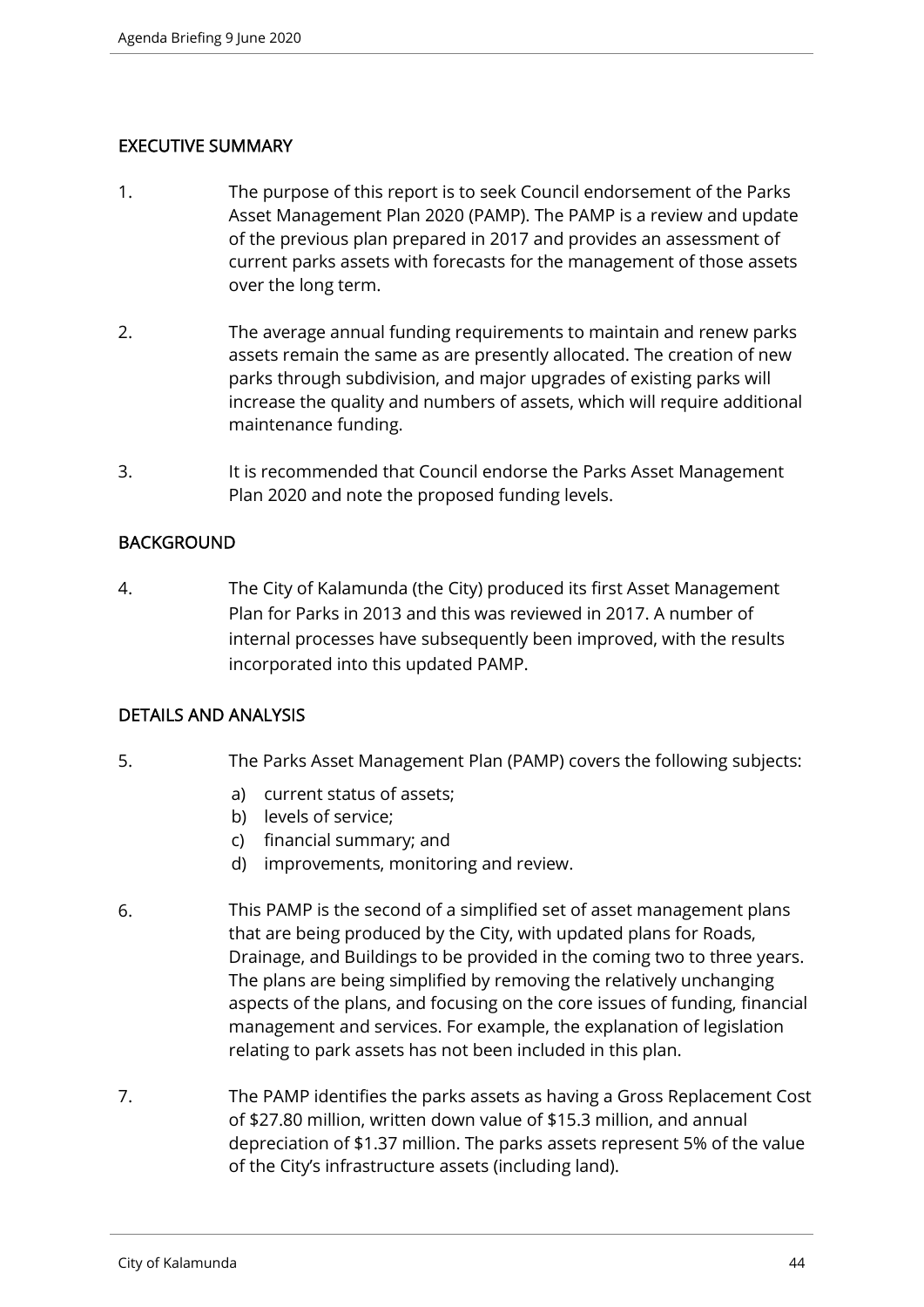- 8. The current status of assets identifies seven categories of assets within the parks and reserves of the City. As each asset category in the parks asset class has different lives, operational attributes, and renewal attributes, the categories have been analysed separately. The asset categories are listed below with the average current condition in brackets:
	- a) Fences (2.5)
	- b) Irrigation (2.6)
	- c) Lighting (2.5)
	- d) Open Space Furniture (2.5)
	- e) Park Infrastructure (2.6)
	- f) Sports Surfaces (2.9)
	- g) Playground Equipment (2.5)

The overall parks asset portfolio condition rating is 2.50.

- 9. The assets that are in Condition 5 (Very Poor) have a Gross Replacement Cost of \$1,000,000 and mostly consist of irrigation systems and outdoor court sports surfaces. These assets will need to be considered in the Capital Works Program.
- 10. Levels of service should be set based on community consultation. The latest Community Satisfaction Survey of 2018 has been used to guide the objectives of the PAMP. The survey identifies that 73% of the comments have provided a positive performance rating about parks assets, and that 84% of comments provided a positive performance rating about sport and recreation facilities. Participants requested improvements in these asset types, although the priorities of these rank as medium relative to other concerns.
- 11. This report recommends that the renewal funding for parks be maintained at current levels for the next seven years, with financial predictions to be reviewed as analysis is undertaken on future asset performance over the term of this plan. It is also noted that the annual maintenance funding will be increased to maintain the five new park assets created from subdivisions.
- 12. The average annual renewal funding allocation in the City's 15 Year Capital Works Program for park assets is \$740,500. For the first seven years, the allocated funding is in surplus and will maintain current condition and service levels, but by year eight a deficit appears due to the need for additional renewals beyond this time frame. The predicated average annual deficit over the full 15 years is \$55,400. There is sufficient opportunity to review the funding levels with future revisions of this asset management plan.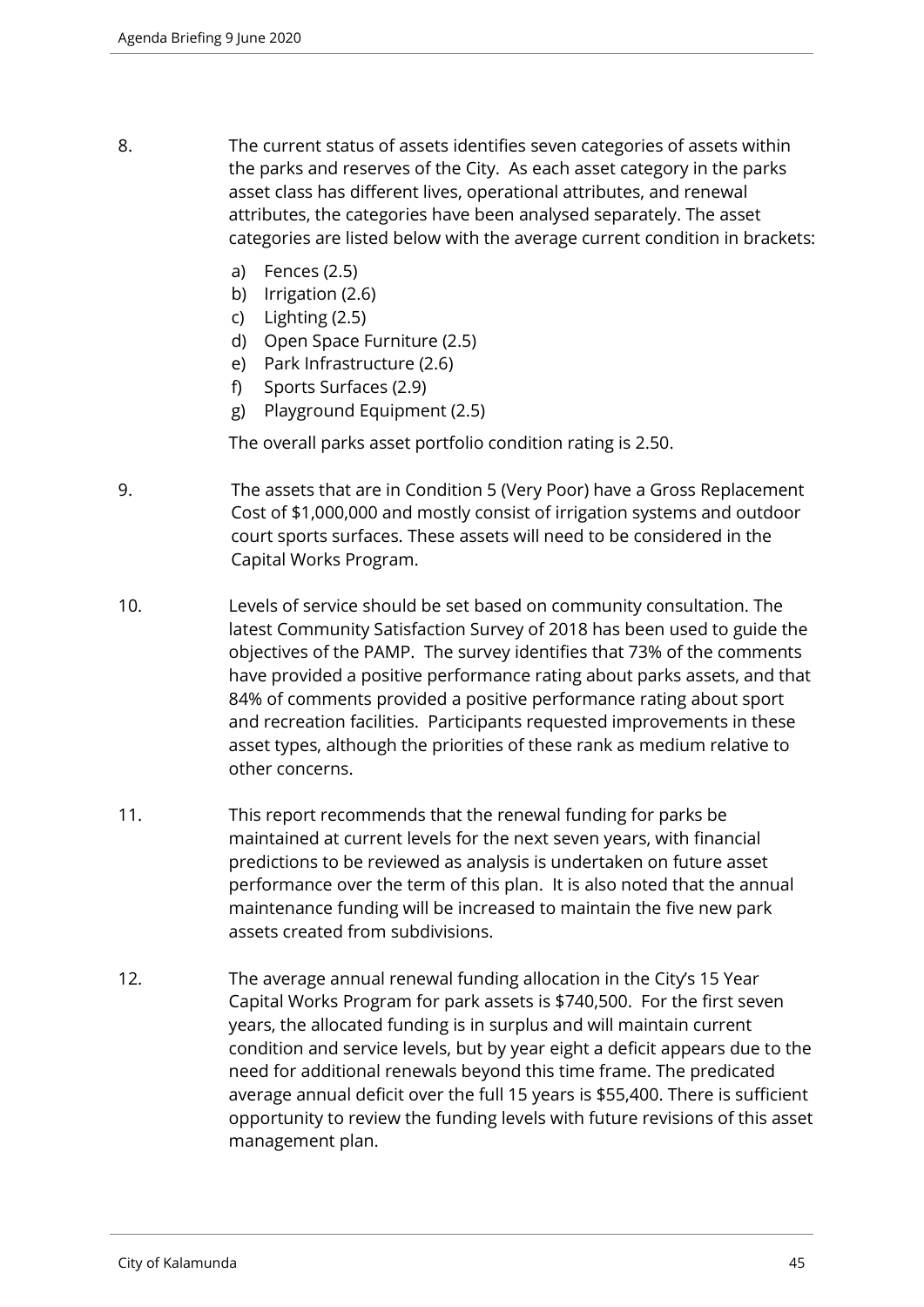- 13. Improvements to be actioned as a result of the PAMP are:
	- a) complete park maintenance planning; and
	- b) support the strategic actions that will inform future parks upgrades, management and maintenance.

## APPLICABLE LAW

14. Local Government Act 1995.

## APPLICABLE POLICY

15. The PAMP has been prepared in line with Council Policy Service 4: Asset Management.

# STAKEHOLDER ENGAGEMENT

16. Being an internal management plan, the PAMP is not designed to be consulted with the wider community.

## FINANCIAL CONSIDERATIONS

- 17. The City currently forecasts a total average annual amount of \$740,500 for capital expenditure on renewal of parks assets.
- 18. Over the 15 years, the total combined allocated renewal funding for parks assets in the Capital Works Program is \$11,107,000, and the total required modelled renewal funding is \$11,937,000.
- 19. Current funding levels have been determined as adequate until year seven as explained in the detail section of this report.
- 20. As new Parks and Reserves are handed over to the City (e.g. as result of subdivisions etc.), annual operating budgets will need to be increased to cater for the maintenance of these new assets. The PAMP is regularly reviewed to cater for the net change in value of assets.
- 21. The PAMP derives Key Performance Indicators, being the Asset Consumption Ratio, Asset Sustainability Ratio, and Asset Renewal Funding Ratio. The status of these ratios is:
	- a) the Asset Consumption Ratio is calculated to be 55.1% and is within the target range of 50% - 75%;
	- b) the Asset Sustainability Ratio (ASR) is calculated to be 63.7% with the target range being 90% - 100%. The ASR is currently lower than the guidelines suggest because the ASR does not cope with long life assets for an asset class with uneven age distribution, a common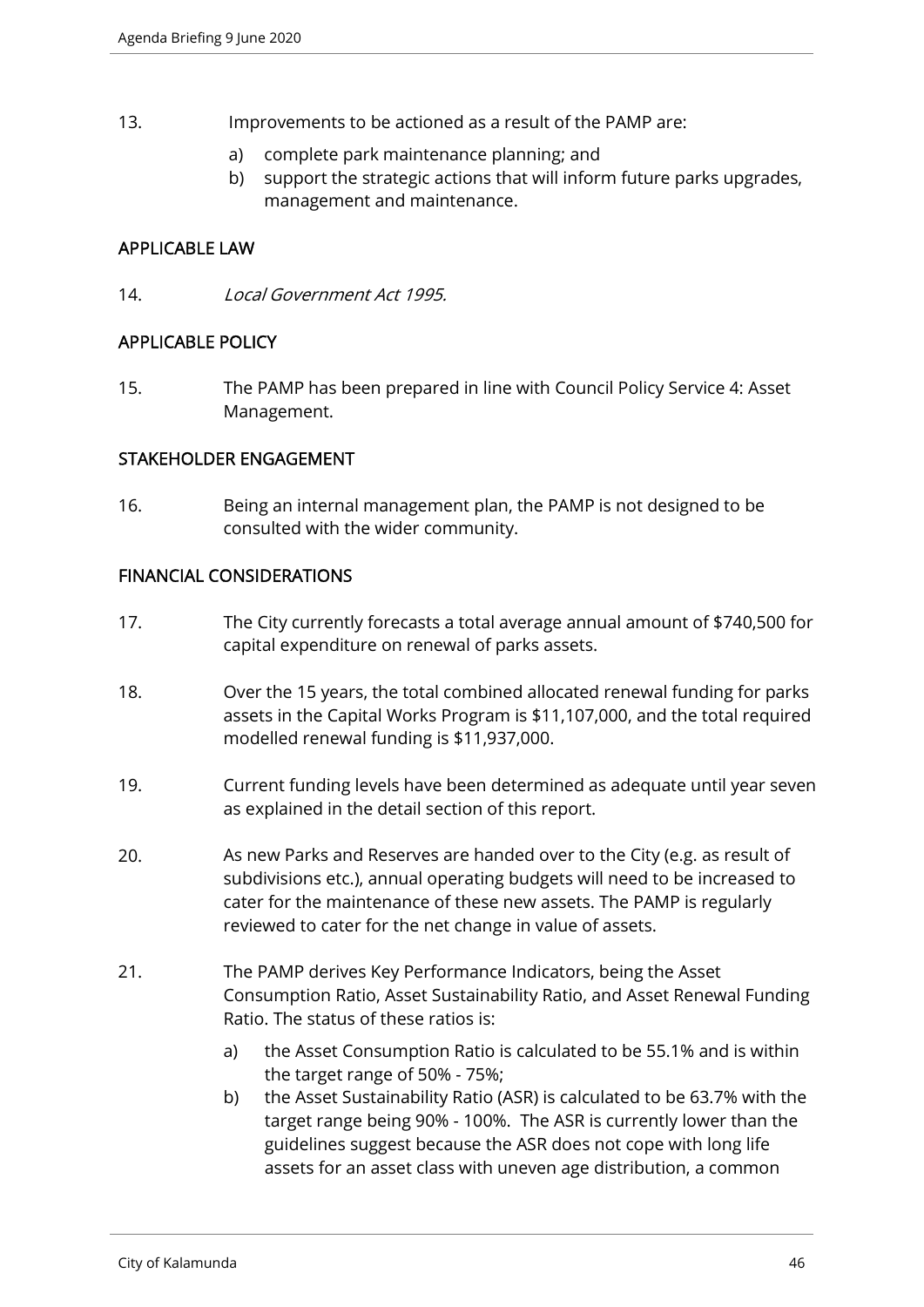problem with the ratio for many local governments. Another factor in the ASR's value is the slight projected underfunding from year eight onwards; and

c) the Asset Renewal Funding ratio is calculated to be 102.5% and is within the target range of 95% - 105%.

# **SUSTAINABILITY**

#### Social Implications

22. Maintaining the standard of parks will continue to support a range of healthy activities, community interaction, and quality of life.

#### Economic Implications

23. There are no direct economic implications for the community arising from the PAMP.

#### Environmental Implications

24. Maintaining the standard of parks assets will continue to support healthy activities for the community. Although natural areas and trees are not recorded as part of the parks assets, the activity of maintaining and renewal of parks assets provides for interaction and appreciation of the natural environment.

#### RISK MANAGEMENT

25. **Risk:** The lack of effective planning for the future renewal of assets leads to inefficient annual budgeting and less than optimal application of ratepayer funds.

| Consequence                                                             | Likelihood | Rating |  |  |
|-------------------------------------------------------------------------|------------|--------|--|--|
| Significant                                                             | Likely     | High   |  |  |
| <b>Action/Strategy</b>                                                  |            |        |  |  |
| Ensure asset management activities continue in line with national       |            |        |  |  |
| practices. Continue to improve practices, seek funding for renewals and |            |        |  |  |
| engaging with the community on levels of service.                       |            |        |  |  |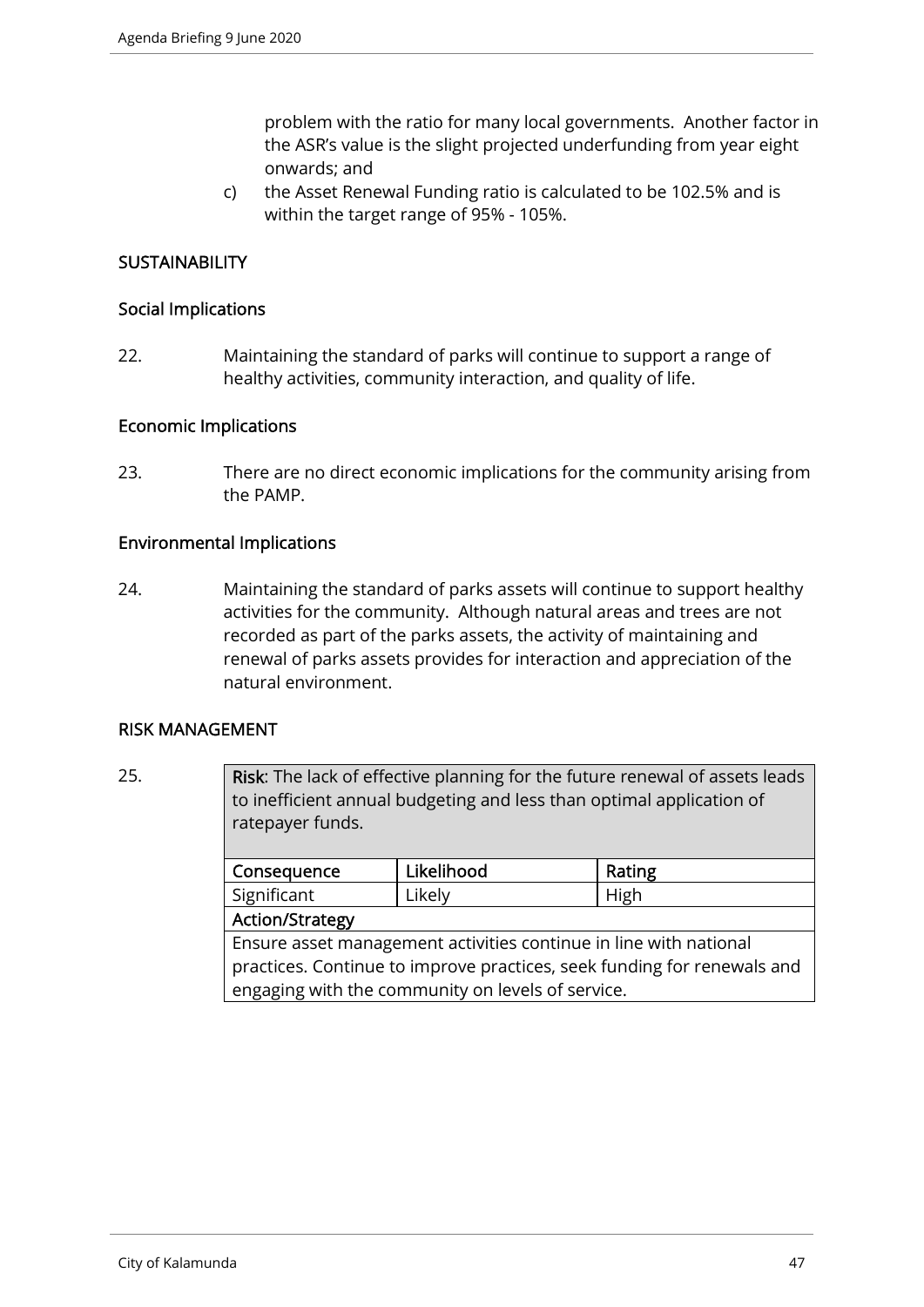# **CONCLUSION**

26. The PAMP has identified the quantum, condition and service of park assets. The financial modelling of existing assets and comparison with the 15 year capital works program has shown that there is sufficient funding being planned to renew the assets for the next seven years, with a deficit in the later years.

## Voting Requirements: Simple Majority

## RECOMMENDATION

That Council:

- 1. ENDORSE the Parks Asset Management Plan 2020.
- 2. NOTE that no increase in renewal funding is required for existing parks assets, arising from the Parks Asset Management Plan.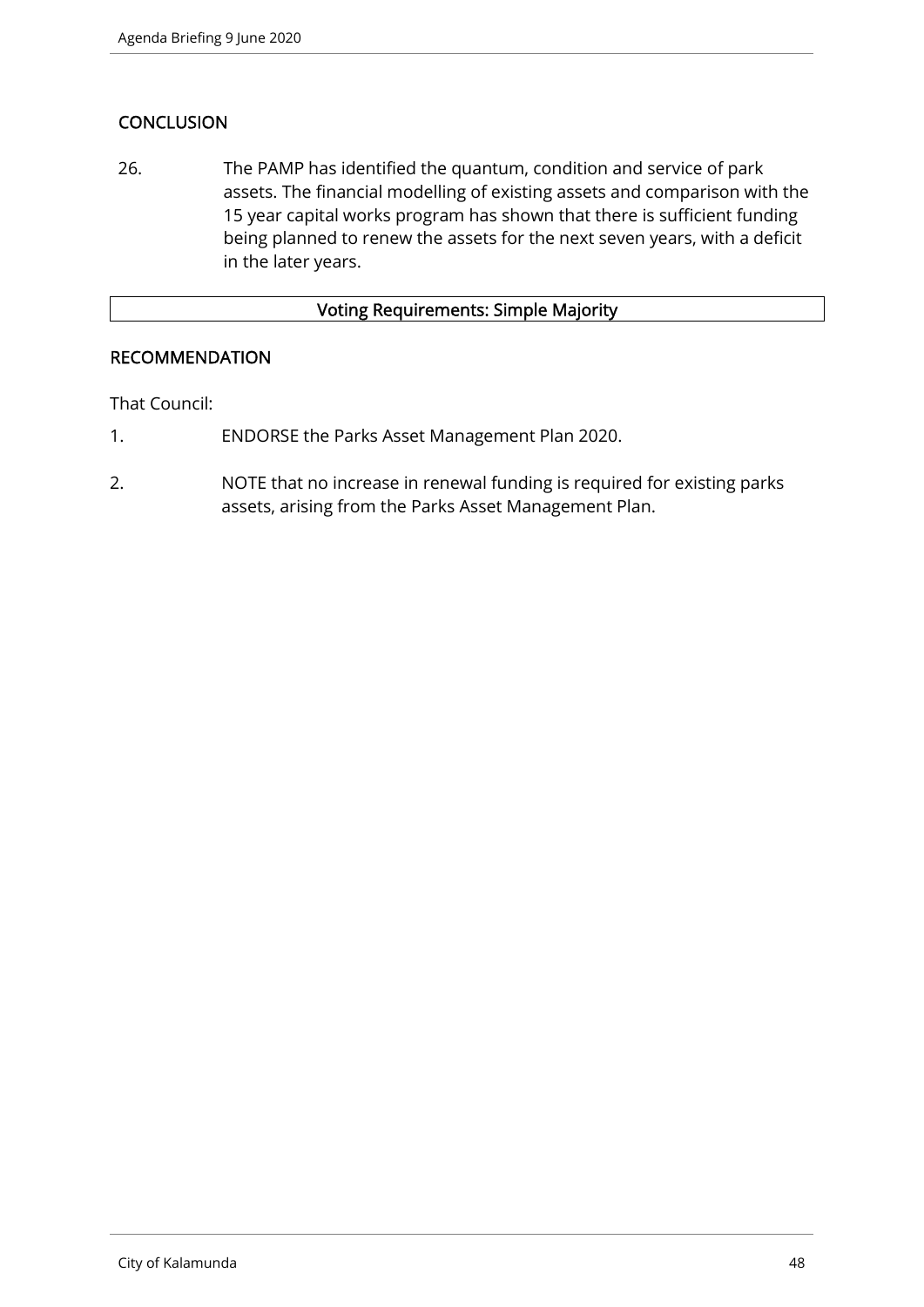# **10.2.4. Draft Non-Potable Water Action Plan**

Declaration of financial / conflict of interests to be recorded prior to dealing with each item.

| Previous                     | N/A                   |
|------------------------------|-----------------------|
| Items                        |                       |
| Directorate                  | <b>Asset Services</b> |
| Business Unit Asset Delivery |                       |
| File Reference EV-STU-001    |                       |
| Applicant                    | N/A                   |
| Owner                        | City of Kalamunda     |
|                              |                       |

Attachments 1. Non- Potable Water Action Plan [**10.2.4.1** - 40 pages]

## TYPE OF REPORT

|   | Advocacy    | When Council is advocating on behalf of the community to<br>another level of government/body/agency                                                                                                                                                                                                                                                                                                                                |
|---|-------------|------------------------------------------------------------------------------------------------------------------------------------------------------------------------------------------------------------------------------------------------------------------------------------------------------------------------------------------------------------------------------------------------------------------------------------|
| ⊠ | Executive   | When Council is undertaking is substantive role of direction<br>setting and oversight (e.g. accepting tenders, adopting plans<br>and budgets                                                                                                                                                                                                                                                                                       |
|   | Information | For Council to note                                                                                                                                                                                                                                                                                                                                                                                                                |
|   | Legislative | Includes adopting Local Laws, Town Planning Schemes and<br>Policies. When Council determines a matter that directly<br>impacts a person's rights and interests where the principles of<br>natural justice apply. Examples include town planning<br>applications, building licences, other permits or licences<br>issued under other Legislation or matters that could be<br>subject to appeal to the State Administrative Tribunal |

#### STRATEGIC PLANNING ALIGNMENT

Kalamunda Advancing Strategic Community Plan to 2027

#### Priority 2: Kalamunda Clean and Green

Objective 2.1 - To protect and enhance the environmental values of the City.

Strategy 2.1.1 - Enhance our bushland, natural areas, waterways and reserves.

#### Priority 2: Kalamunda Clean and Green

Objective 2.2 - To achieve environmental sustainability through effective natural resource management.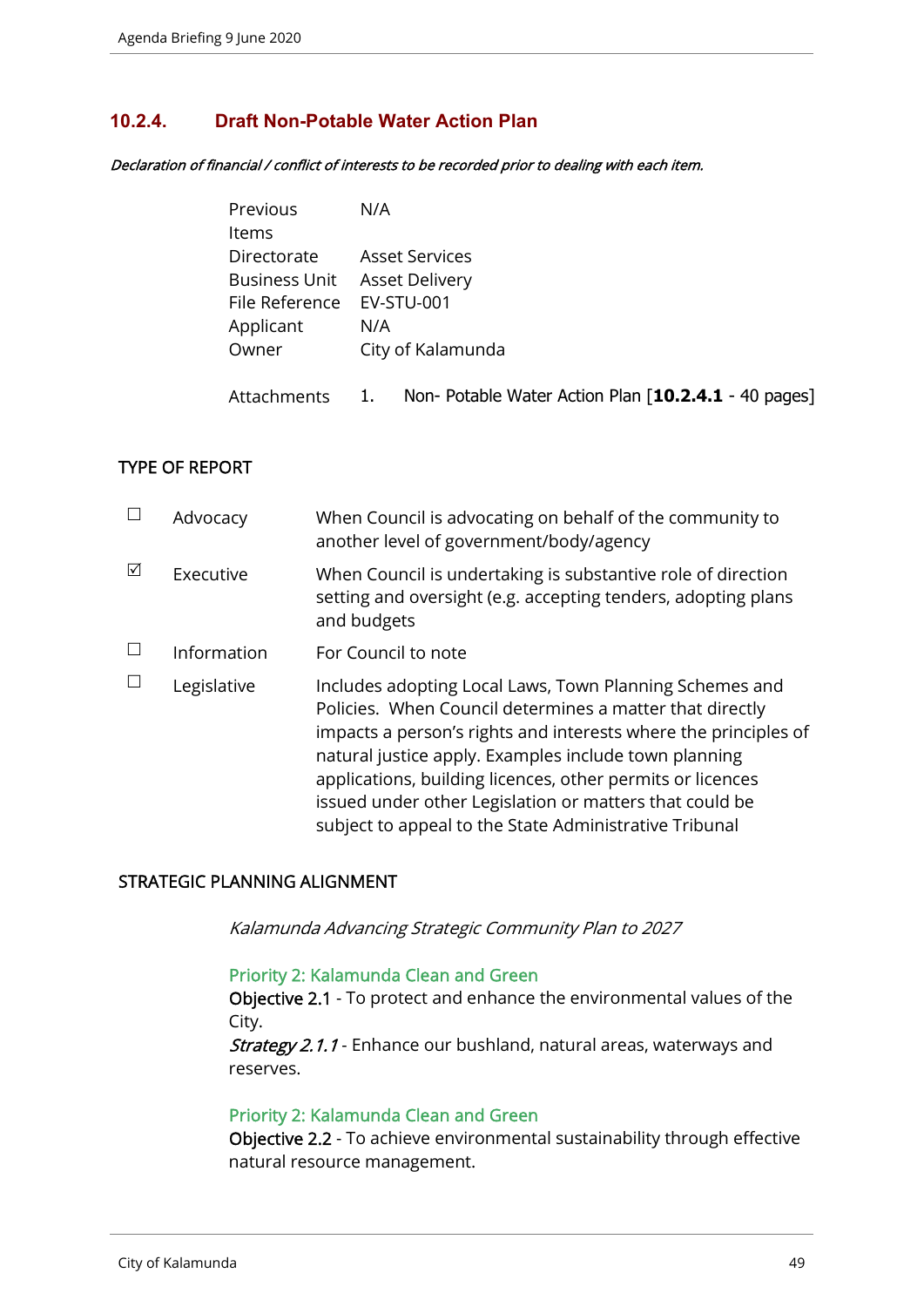**Strategy 2.2.1** - Facilitate the appropriate use of water and energy supplies for the City. **Strategy 2.2.2** - Use technology to produce innovative solutions to reduce power and water usage.

Priority 3: Kalamunda Develops Objective 3.2 - To connect community to quality amenities. **Strategy 3.2.1** - Optimal management of all assets.

## EXECUTIVE SUMMARY

- 1. The purpose of this report is for Council to endorse the Draft Non-Potable Water Action Plan (Plan) for the purposes of developing future actions and budgets in line with the Plan.
- 2. This Plan seeks to provide potential mitigation solutions for the risks associated with not securing a long term non-potable water, (non-drinking water) source to sustain the forecasted growth and changing climate in the City of Kalamunda (the City).
- 3. It is recommended that the Draft Plan is received by Council and referred to the Kalamunda Environmental Advisory Committee for comment as a precursor to final adoption of the Plan.

# BACKGROUND

- 4. The City's Corporate Business Plan 2019-2023 has identified that a Non-Potable Water Action Plan be developed and endorsed by 30 June 2020.
- 5. This initiative is in response to the emerging risk of new and existing Public Open Spaces having insufficient water to maintain their amenity.

# DETAILS AND ANALYSIS

- 6. Public Open Spaces (POS) include parks, sports fields, gardens, and other landscaped areas of the City. Ideally, both from a cost and environmental stewardship perspective, potable (scheme) water should not be used to irrigate these areas, however in some circumstances (especially on the escarpment and hinterland) it is currently in use. Alternative water sources (non-potable water) need to be explored.
- 7. With the likely growth in population and new areas developed for residential purposes, it is also expected that there will be a growth in the area of POS which in turn generates a need for increased water demand.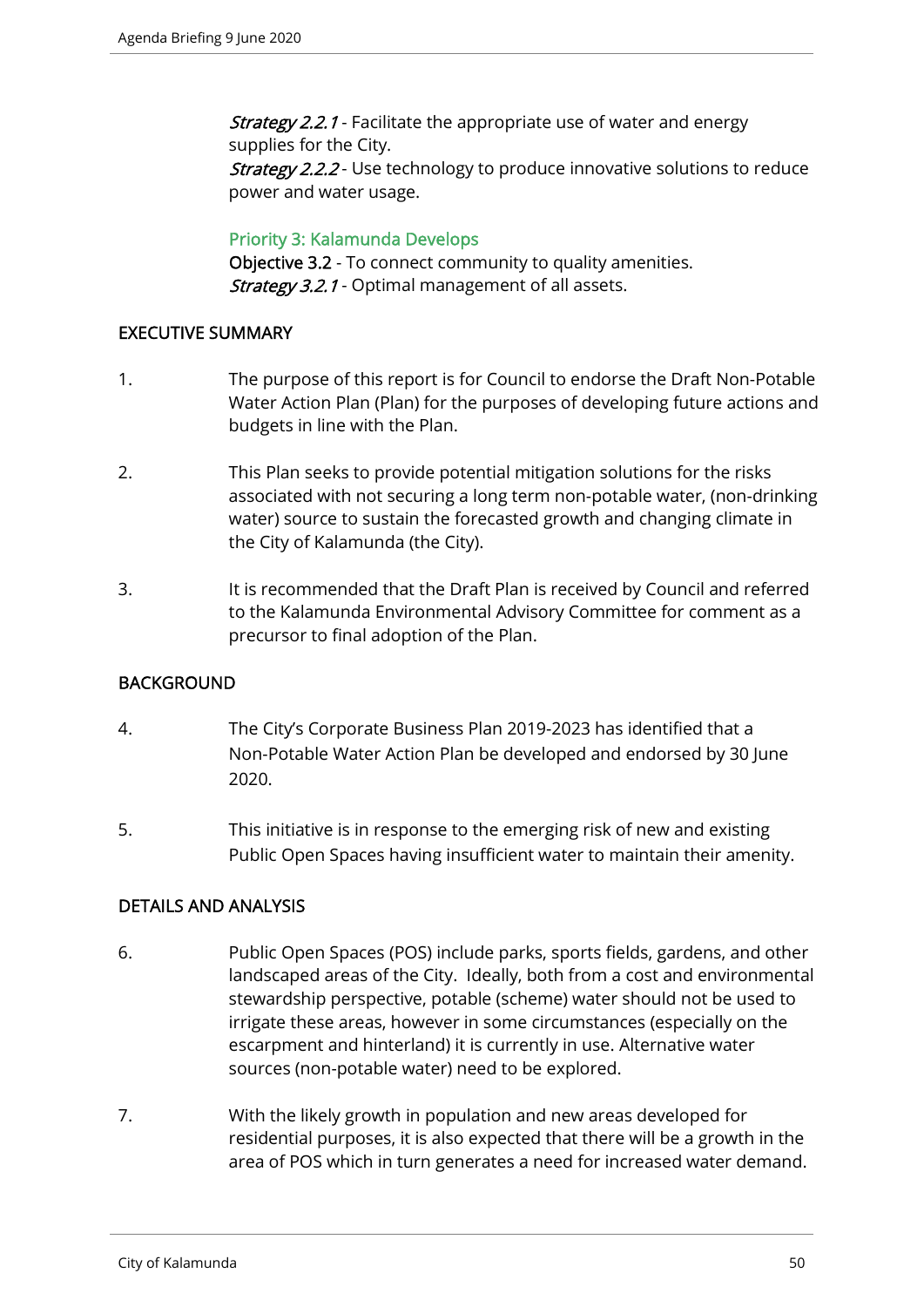- 8. Irrigation water has been traditionally sourced using ground water via bores. These bores must be used in accordance with licence conditions including volume extracted. The Department of Water and Environmental Regulation (DWER) is actively seeking to reduce aquifer use as this resource is currently under threat.
- 9. The State Government is actively pursuing an action plan to reduce existing water allocations by 10% by 2030. This reduction puts not only existing POS irrigated areas under threat but also constrains ability to provide new irrigated POS areas as growth dictates.
- 10. City officers delivered a presentation on the proposed development of a draft Non-Potable Action Plan at its Council retreat held 23 and 24 February 2019, with Council providing in principle support to progress with a draft Action Plan (Attachment 1 to this report).
- 11. Significant research was undertaken into the planned strategic future direction of DWER to ensure the Plan aligns and responses to this direction. Climate modelling data was utilised from DWER, Water Corporation and the Bureau of Meteorology to inform the report of the localised climate change implications.
- 12. Desktop projections were undertaken on the future growth areas for the City, with this data serving to establish the future supply demand gap for non-potable water using a risk assessment approach.
- 13. The selection and use of waterwise and native plantings will provide for reduced water usage, however the demand and need for irrigated playing fields necessitates a new approach to providing water to these areas.
- 14. Recommended draft actions were developed to provide mitigating solutions to close the estimated supply demand gap. The proposed draft actions take into consideration industry best practise and innovation.
- 15. It would be appropriate that the Draft Plan is referred to the Kalamunda Environmental Advisory Committee (KEAC) such that they can offer advice regarding any improvements prior to the Draft Plan presented for community comment.

# APPLICABLE LAW

16. Rights in Water and Irrigation Act 1914 (RIWI).

# APPLICABLE POLICY

17. Nil.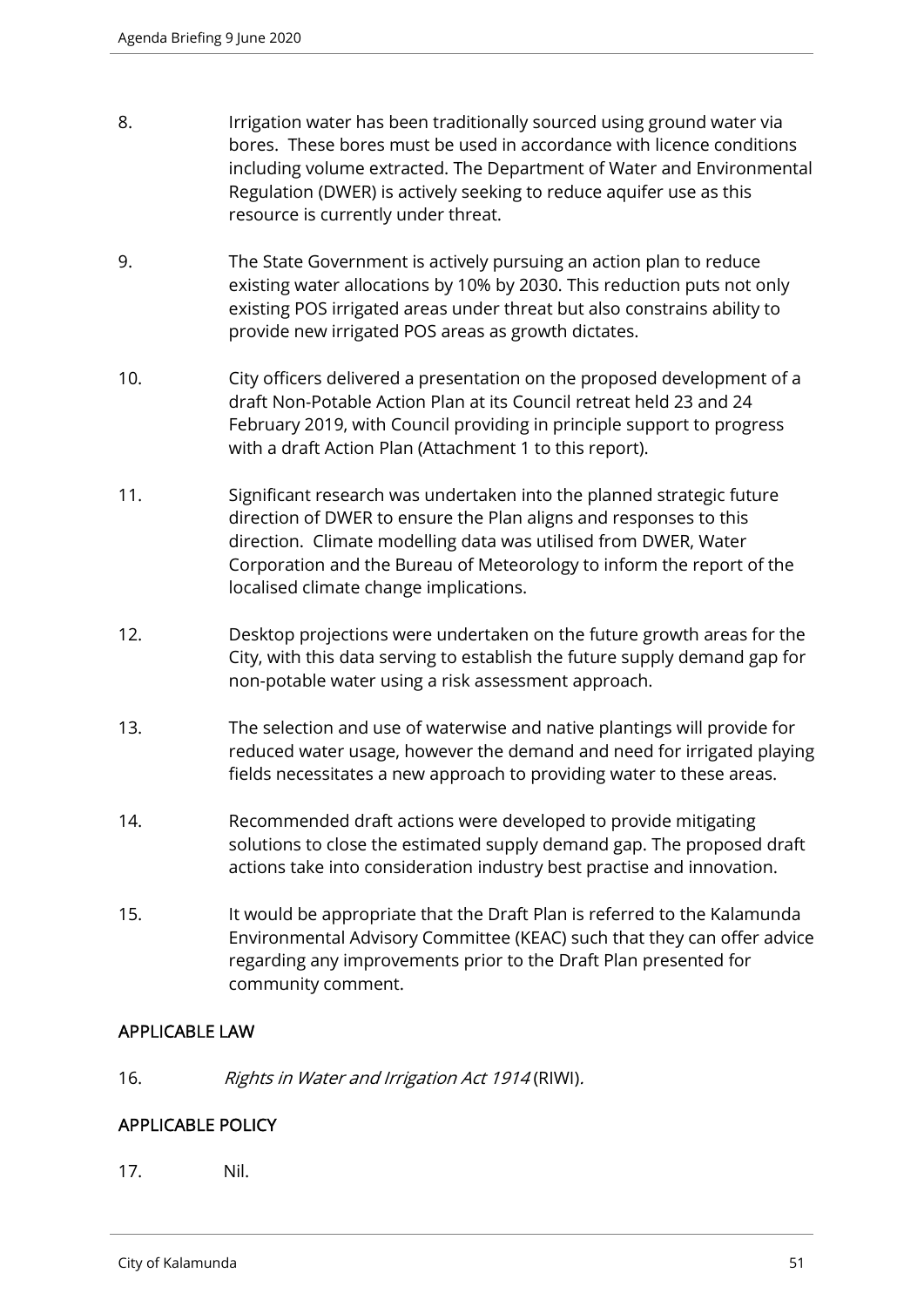## STAKEHOLDER ENGAGEMENT

18. Upon endorsement of this Plan and KEAC review, the City will seek community feedback prior to final adoption of the Plan.

#### FINANCIAL CONSIDERATIONS

19. As noted in the Plan, capital investments of \$3.9m with ensuing new operational expenses of \$124,000 pa may be able to achieve savings in existing operational expenses of \$1.4m pa. There is a very short return on investment period.

## **SUSTAINABILITY**

#### Social Implications

20. Any long-term constraints or inability to irrigate playing fields will compromise sports within the City leading to poor social outcomes.

#### Economic Implications

21. A long-term objective will be to eliminate the high volume of potable water being used for irrigation where possible which will result in savings in costs to the City.

## Environmental Implications

22. Reductions in the use of potable water for irrigation conserve this precious resource and innovative projects such as Managed Aquifer Recharge schemes also help reduce impacts of drawdowns from the aquifer systems.

#### RISK MANAGEMENT

23. **Risk:** Without long term action plans, the risk of not having viable irrigated Public Open Spaces (mainly sports fields) will reduce City's capability to facilitate Community needs.

| Consequence                                                          | Likelihood | Rating  |  |
|----------------------------------------------------------------------|------------|---------|--|
| Major                                                                | Likely     | Extreme |  |
| <b>Action/Strategy</b>                                               |            |         |  |
| Each new or existing POS area is addressed with a plan for long term |            |         |  |
| irrigation needs stemming from the Non-Potable Water Action Plan.    |            |         |  |
|                                                                      |            |         |  |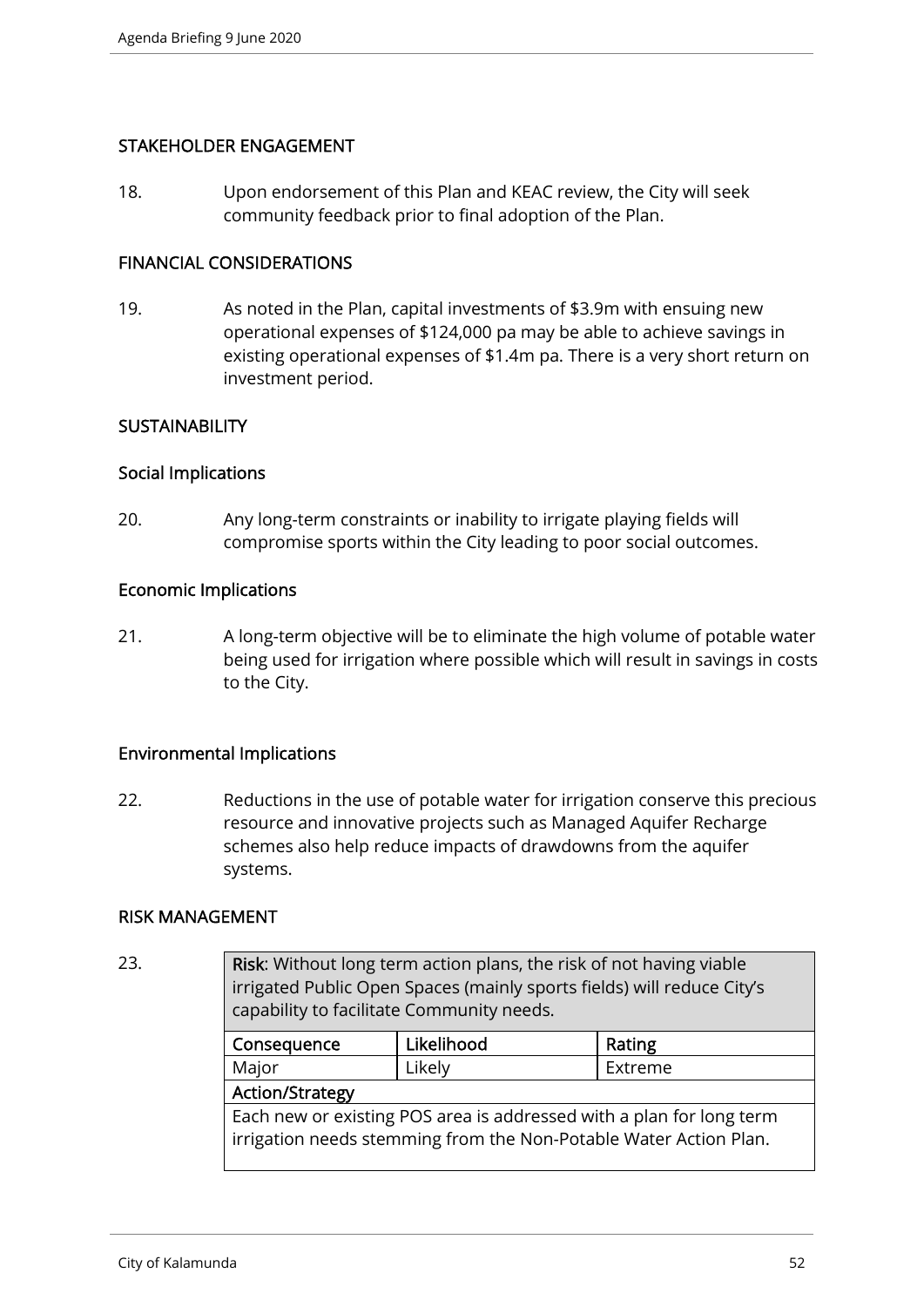# **CONCLUSION**

24. This Plan has been developed with available City and State Government data to determine the future irrigation water supply demand gap. Draft actions have been developed using a risk mitigation methodology to accommodate the City's current licence to take water and future demand as the City grows.

# Voting Requirements: Simple Majority

#### RECOMMENDATION

That Council:

- 1. NOTE the Draft Non-Potable Water Action Plan.
- 2. REFER the Draft Non-Potable Water Action Plan to the Kalamunda Environmental Advisory Committee for comment and subject to necessary amendments undertake community consultation on the Draft Plan.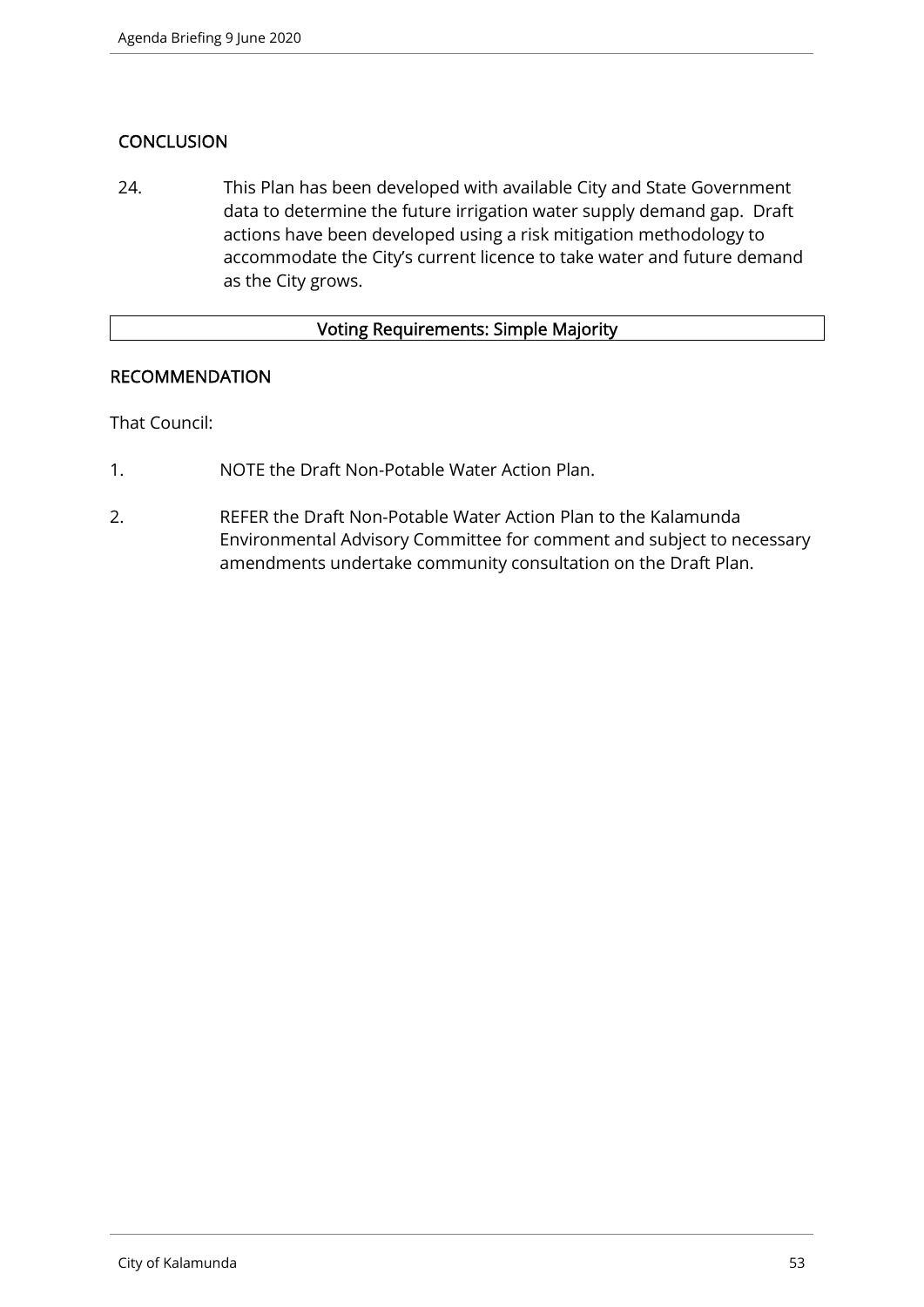## **10.2.5. Priory Road - Further Review of Traffic and Speeding**

Declaration of financial / conflict of interests to be recorded prior to dealing with each item.

| Previous             | OCM 184/2019; OCM 189/2019                                                                            |
|----------------------|-------------------------------------------------------------------------------------------------------|
| Items                |                                                                                                       |
| Directorate          | <b>Asset Services</b>                                                                                 |
| <b>Business Unit</b> | <b>Asset Planning</b>                                                                                 |
| File Reference       | IN20/5887AAE7                                                                                         |
| Applicant            | N/A                                                                                                   |
| Owner                | N/A                                                                                                   |
| Attachments          | Priory Road Resident petition I N 20-5887 AA E 7<br>1.<br>$\lceil 10.2.5.1 - 17 \text{ pages} \rceil$ |

## TYPE OF REPORT

|   | Advocacy    | When Council is advocating on behalf of the community to<br>another level of government/body/agency                                                                                                                                                                                                                                                                                                                                |
|---|-------------|------------------------------------------------------------------------------------------------------------------------------------------------------------------------------------------------------------------------------------------------------------------------------------------------------------------------------------------------------------------------------------------------------------------------------------|
| ⊠ | Executive   | When Council is undertaking is substantive role of direction<br>setting and oversight (e.g. accepting tenders, adopting plans<br>and budgets                                                                                                                                                                                                                                                                                       |
|   | Information | For Council to note                                                                                                                                                                                                                                                                                                                                                                                                                |
|   | Legislative | Includes adopting Local Laws, Town Planning Schemes and<br>Policies. When Council determines a matter that directly<br>impacts a person's rights and interests where the principles of<br>natural justice apply. Examples include town planning<br>applications, building licences, other permits or licences<br>issued under other Legislation or matters that could be<br>subject to appeal to the State Administrative Tribunal |

## STRATEGIC PLANNING ALIGNMENT

Kalamunda Advancing Strategic Community Plan to 2027

#### Priority 1: Kalamunda Cares and Interacts

Objective 1.2 - To provide a safe and healthy environment for community to enjoy.

Strategy - 1.2.1 Facilitate a safe community environment.

#### Priority 3: Kalamunda Develops

Objective 3.2 - To connect community to quality amenities. Strategy 3.2.1 - Optimal management of all assets. **Strategy 3.2.2** - Provide and advocate for improved transport solutions and better connectivity through integrated transport planning.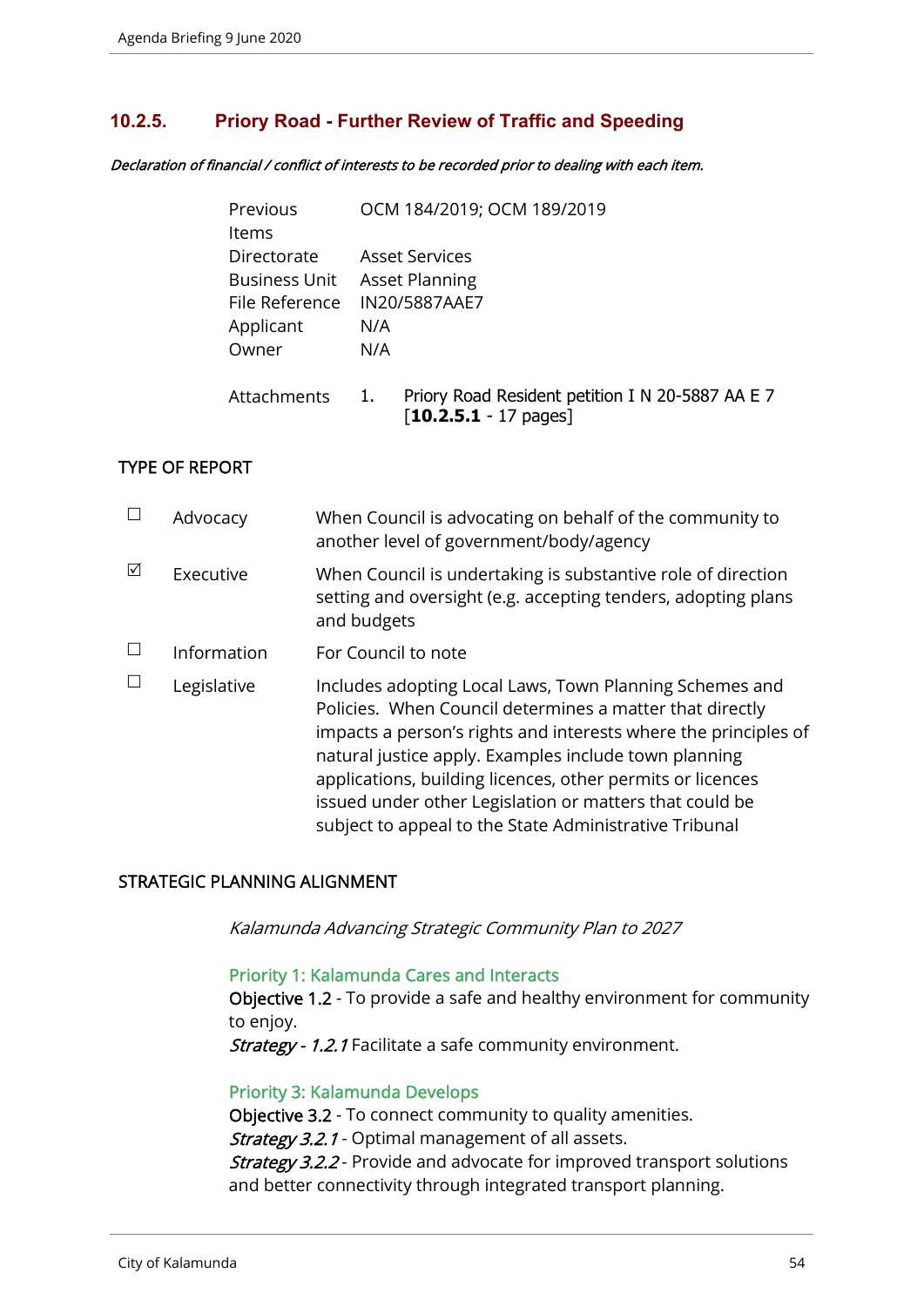# EXECUTIVE SUMMARY

- 1. The purpose of this report is to respond to a letter signed by residents of 14 properties tabled at the 24 March 2020 Ordinary Council Meeting, detailing concerns with traffic and parking in Priory Road and requesting reconsideration by Council of the decisions made regarding the Priory Road / Kalamunda Road Intersection at the 17 December 2019 OCM. Whilst not being provided in the required format as a petition to Council, it is being dealt with as if it was a petition.
- 2. These concerns raised range from congestion, school parking, speed and preference for the intersection treatment at Priory Road and Kalamunda Road.
- 3. It is recommended that Council note the issues in the letter and that actions are taken to seek approval to reduce the sign posted speed limit in Priory Road.

# **BACKGROUND**

- 4. At the December 2019 OCM, Council received a report recommending that Black Spot funding be sought in 2020/21 to close the right turn capability from Priory Road into Kalamunda Road as a means of reducing accidents.
- 5. Council deliberated the issue and resolved: (OCM 300/2019):

That Council request the Chief Executive Officer to:

- 1. DEVELOP concept designs to provide a designated acceleration lane for vehicles turning right from Priory Road onto Kalamunda Road, in line with option 1 of the report.
- 2. ADVERTISE the concept designs for public comment.
- 3. LIST for consideration the provision of \$175,000 in the draft 2020/21 budget.
- 6. At the 24 March OCM, a letter to all Councillors was tabled from residents from 14 of the 24 properties that front Priory Road expressing their concerns with traffic and parking in the area. Whilst not in the required format to be considered as a Petition to Council (in accordance with the Standing Orders), the matter is being dealt with in that regard. Attachment 1 refers.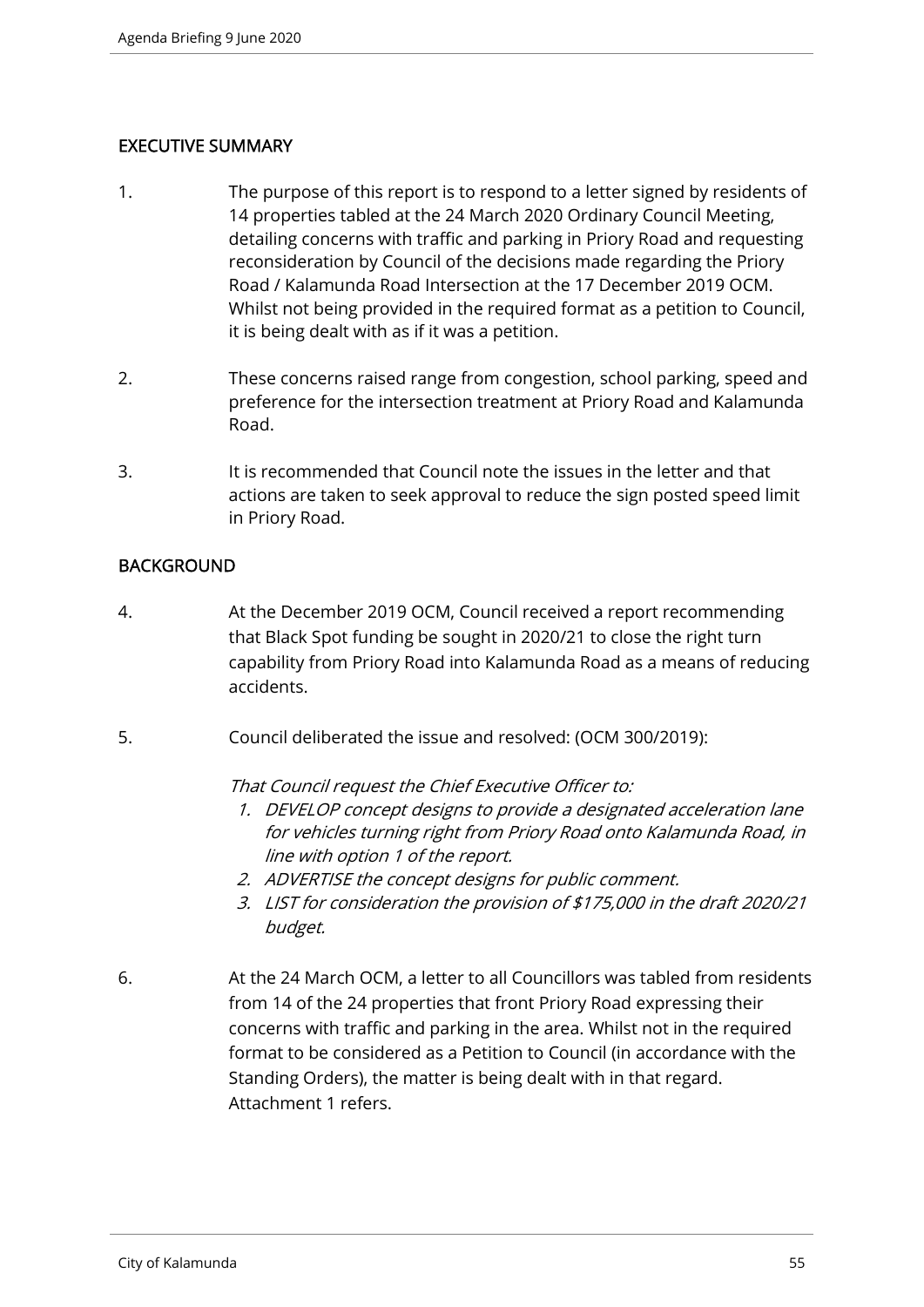# DETAILS AND ANALYSIS

7. The matters raised in the residents' submission can be summarised as:

- a) the volume of cars during Maida Vale primary school pick up and drop off in terms of congestion along Priory Road and school parents parking on verges in Priory Road;
- b) concerns why the City didn't enact a resolution taken in 1998-99 to cul-de-sac Priory Road at Maida Vale Road;
- c) requests to reduce the speed limit to 50 km/h;
- d) geometry of the Maida Vale Road/Priory Road roundabout;
- e) objection to the proposal for an acceleration lane facilitating right hand turn movements from Priory Road to Kalamunda Road;
- f) safety of school children in the area; and
- g) seeking to either implement the cul-de-sac or remove right hand turns.
- 8. These matters were examined, and the report responds to the issues.
- 9. Priory Road is classified as a Local Distributor within the Main Roads hierarchy. Key characteristics within this classification include:
	- a) District Distributor roads should carry through traffic and where possible the Local Distributor should only serve the cell bounded by the District Distributor roads;
	- b) A maximum desirable volume of 6,000 vehicles per day;
	- c) A posted speed limit between 50 and 60 km/h; and
	- d) Catering for buses but discouraging trucks unless they are servicing properties on the road.
- 10. Two separate traffic counts conducted in November 2019 indicated that between 5,900 and 6,032 vehicles per day use Priory Road. As such it is considered that the view of residents that the road is congested is apparent. The most appropriate response may be to undertake actions to reduce the volume of traffic on this road rather than upgrade the road to cater for additional traffic volume.
- 11. In regard to vehicles parking on verges during school pick up and drop off periods, this is a vexing issue that is common throughout Perth where growth in school cohort numbers and the increase in vehicle pick up and drop off present localised issues for residents near schools. The Administration is preparing for Council discussion a report outlining parking issues at schools within our District.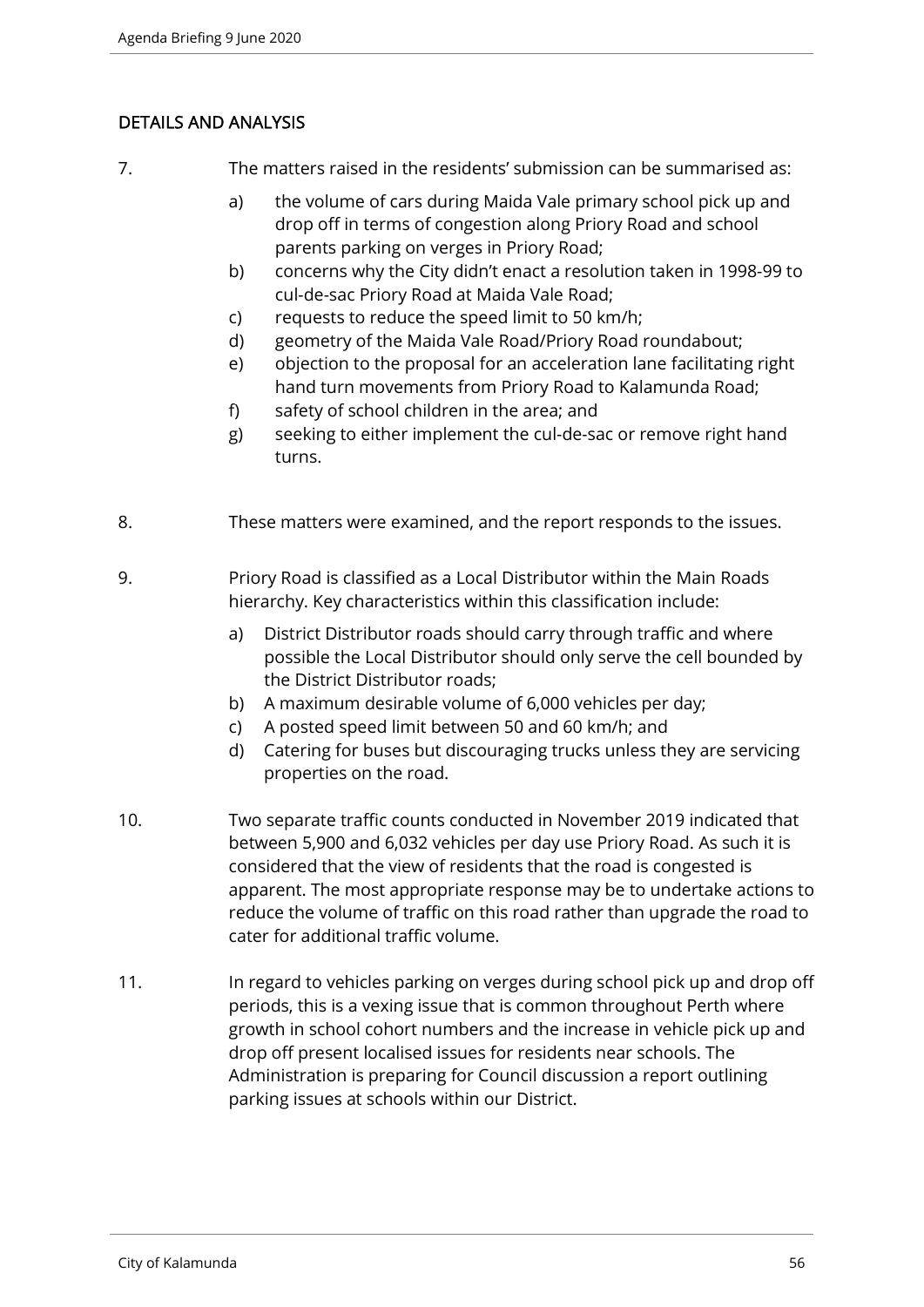- 12. In regards to the claim that Council has not enacted a previous decision to close Priory Road, analysis shows that at the December 1998 General Services meeting Council determined that Priory Road be closed at Maida Vale Road (GS 143/98) which was subsequently superseded by a decision at the September 2003 General Services meeting in which a roundabout was to be constructed at the intersection of Maida Vale Road and Priory Road (GS 88/2003). This roundabout has since been constructed.
- 13. In addressing the request that the posted speed limit be reduced to 50 km/h, the most recent traffic counts shows an 85<sup>th</sup> percentile speed of 49.3 km/h for vehicles with the average speed being 44.1 km/hr. This would satisfy criteria for the City to seek Main Roads WA approval to reduce the speed limit to 50 km/hr. It is noted however, that if the roundabout pre-deflection and pedestrian works noted below are carried out, this would further support the case for a reduction in the speed limit.
- 14. The geometry of the roundabout at Maida Vale Road and Priory Road has been examined. The draft 2020/21 Capital Works program includes a project to install pre-deflection treatments at this roundabout to improve vehicle safety. This project is valued at \$120,000 plus overheads.
- 15. A pedestrian safety project is included in the draft 2020/21 Capital works program to provide pedestrian refuge points as they cross the road. This project is valued at \$100,000 plus overheads.
- 16. In respect of the proposed acceleration lane on Kalamunda Road, whilst the decision by Council at the December 2019 was to list this project in the draft 2020/21 Capital Works Program, after Council strategy sessions in April and May 2020 to determine a draft Capital Works Program it does not form part of the draft 2020/21 Capital Works program at this time.
- 17. For the information of Residents, the City addresses concerns regarding speeding and hooning by undertaking a Traffic Treatments Assessment (TTA). The assessment applies a score after considering the  $85<sup>th</sup>$  percentile speed, traffic volume, crashes, road geometry, activity generators and the number of heavy vehicles. The score leads to a recommendation for a level of treatment. Scores above 50 identify the need for traffic treatments, scores between 35 and 50 require low cost capital works solutions and for a score below 35, no action is recommended.
- 18. The City completed a TTA for Priory Road, resulting in a score of 47. The recommended action is to review the signage and line marking. Given that a project has already been proposed to improve pedestrian crossings on Priory Road, it is considered that these crossings will improve the road environment sufficiently to address the TTA score.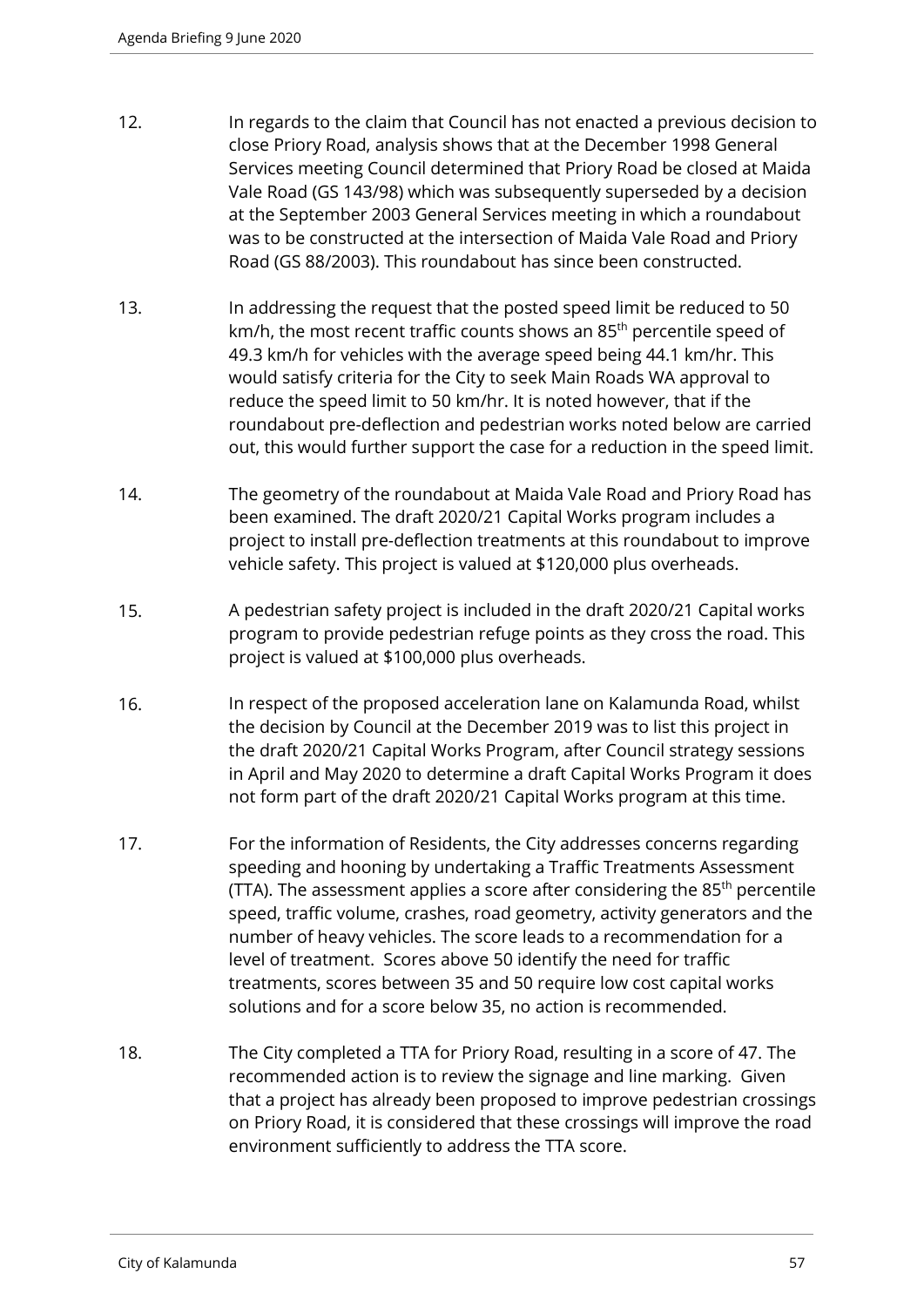- 19. With regards to the school crossings of Kalamunda Road in the vicinity of Priory Road, the school crossings are managed by the WA Police and reviewed by the Children's Crossings and Road Safety Committee (the Committee), a service provided by the Department of Education, WA Police and Main Roads WA. The City does not have any current concerns raised from the Committee in this regard.
- 20. Priory Road is not a local access road where if these issues existed, an irrefutable argument would exist to take actions to reduce vehicle movements through intersection treatments, cul-de-sacs and the like. Priory Road is part of a broader network of road connectivity in and around the area, noting that once the new (Forrestfield) Train Station opens as well as the Roe Highway / Kalamunda Road interchange, vehicle traffic will change traffic flows on all major roads in the area (Maida Vale Road, Hawtin Road, Kalamunda Road and Priory Road) and that further analysis and proposed actions will be necessary.
- 21. It is considered that the broader road network issues be matters that are considered as part of the Kalamunda Moving project initiated by the City to examine and develop a transport and road safety strategy for the City.

# APPLICABLE LAW

22. Main Roads Act (1930) and Local Government Act (1995).

# APPLICABLE POLICY

23. Nil.

## STAKEHOLDER ENGAGEMENT

24. The present report has not been consulted with the community.

## FINANCIAL CONSIDERATIONS

25. The proposed works listed in the draft 2020/21 Capital Works program are detailed in the report. These works would be funded from Municipal Rates.

## **SUSTAINABILITY**

#### Social Implications

26. Reductions in traffic volumes in streets does improve amenity for residents.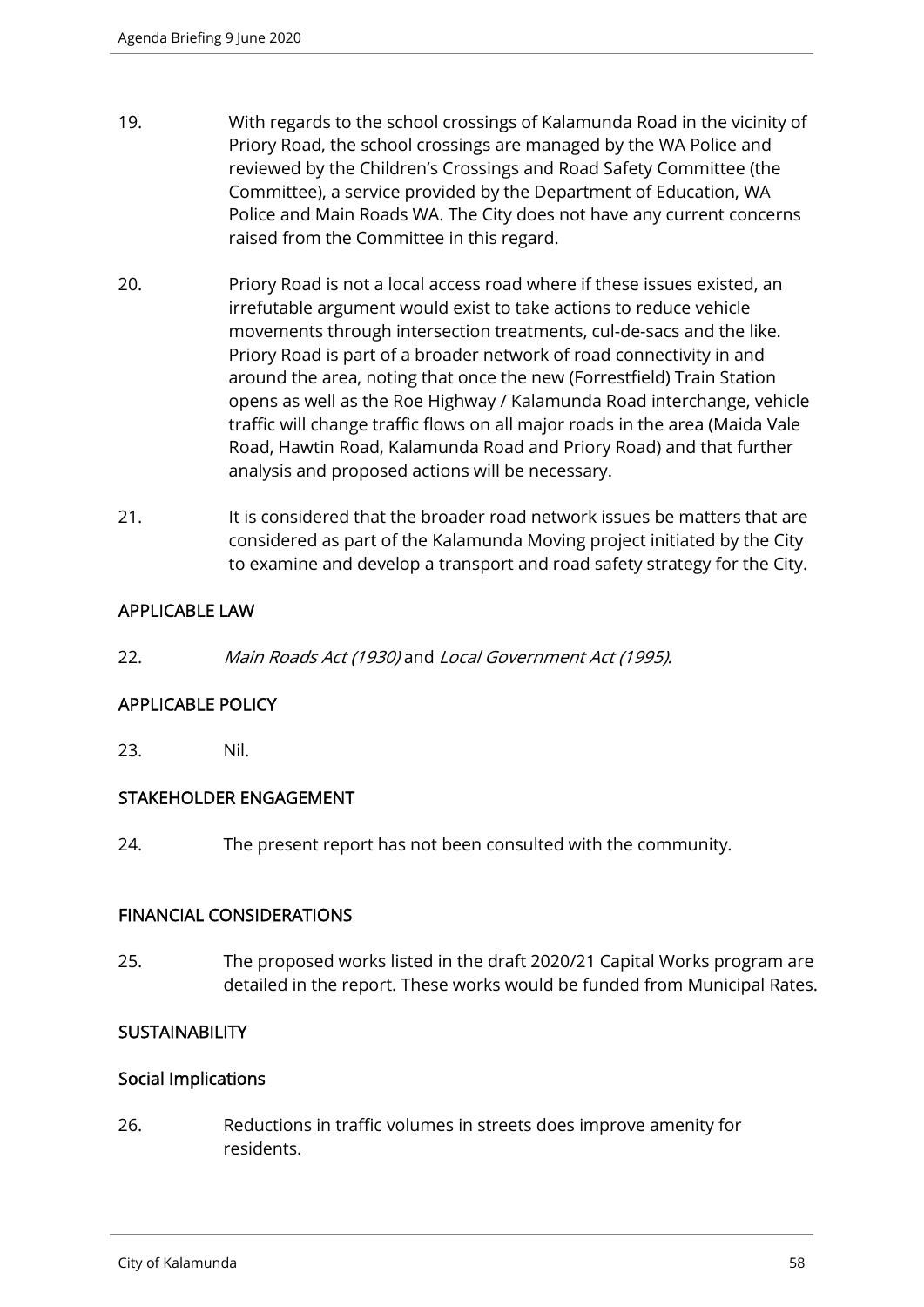# Economic Implications

27. Crashes and excessive road traffic have been identified as a road user cost which impacts individuals and the general community through insurance premiums, cost of services, and loss in efficiency from the road network.

#### Environmental Implications

28. There are no direct environmental implications arising from this project.

#### RISK MANAGEMENT

Risk: Further resident dissatisfaction with Council decisions regarding Priory Road continue to have reputational impacts.

| Consequence                                                       | Likelihood     | Rating |  |  |
|-------------------------------------------------------------------|----------------|--------|--|--|
| Insignificant                                                     | Almost Certain | Medium |  |  |
| <b>Action/Strategy</b>                                            |                |        |  |  |
| Recommendations and decisions by Council are clearly communicated |                |        |  |  |
| to residents.                                                     |                |        |  |  |
|                                                                   |                |        |  |  |

Risk: Measures are not implemented to address road safety issues in Priory Rd leading to adverse reputational impacts.

| Consequence                                                        | Likelihood | Rating |  |  |
|--------------------------------------------------------------------|------------|--------|--|--|
| Significant                                                        | Possible   | High   |  |  |
| <b>Action/Strategy</b>                                             |            |        |  |  |
| Prioritisation of proposed traffic calming measures within funding |            |        |  |  |
| programs.                                                          |            |        |  |  |
|                                                                    |            |        |  |  |

Risk: Decisions are made regarding the future of Priory Rd before the implications are understood around the broader context in the district level road network leading to potentially worse outcomes.

| Consequence                                                           | Likelihood | Rating |  |  |
|-----------------------------------------------------------------------|------------|--------|--|--|
| Significant                                                           | Possible   | High   |  |  |
| <b>Action/Strategy</b>                                                |            |        |  |  |
| The impacts upon the road network of the opening of new projects such |            |        |  |  |
| as the train station and Roe Highway / Kalamunda Road interchange are |            |        |  |  |
| measured and assessed prior to further substantive changes.           |            |        |  |  |
|                                                                       |            |        |  |  |

<sup>29.</sup>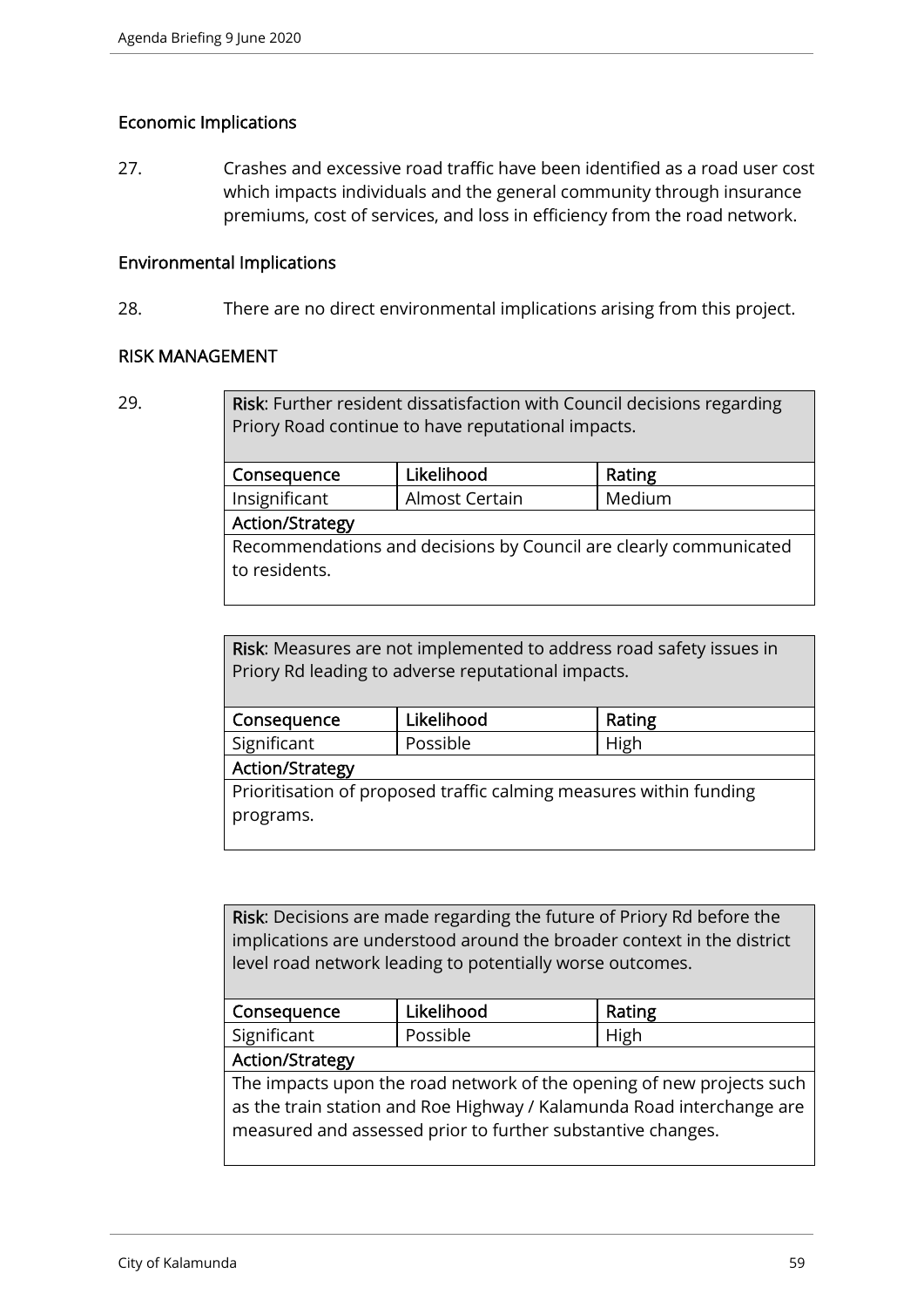# **CONCLUSION**

30. The issues raised in this letter have a large underlying cause which is that the volume of traffic on Priory Road is at recommended capacity for a Local Distributor and it would be prudent to examine acceptable means to reduce traffic volumes or accept this situation as a necessary requirement for traffic movements in and around Maida Vale.

## Voting Requirements: Simple Majority

## RECOMMENDATION

That Council:

- 1. NOTE the analysis of the issues raised in the letter from residents on Priory Road tabled at the 24 March 2020 Ordinary Council Meeting.
- 2. NOTE the proposed works in the Draft 2020/21 Capital Works budget aimed at improving road safety in the area.
- 3. ENDORSE a recommendation that the City of Kalamunda seek Main Roads WA approval to reduce the posted speed limit in Priory Road from 60 km/h to 50 km/h once works planned for 2020/21 are undertaken.
- 4. DETERMINE that closure of Priory Rd connectivity to either Maida Vale Rd or Kalamunda Rd be reviewed as part of the Kalamunda Moving strategy project and after changes in traffic patterns become apparent as a result of significant upcoming projects such as the Train Station and Roe Highway/Kalamunda Rd interchange are known.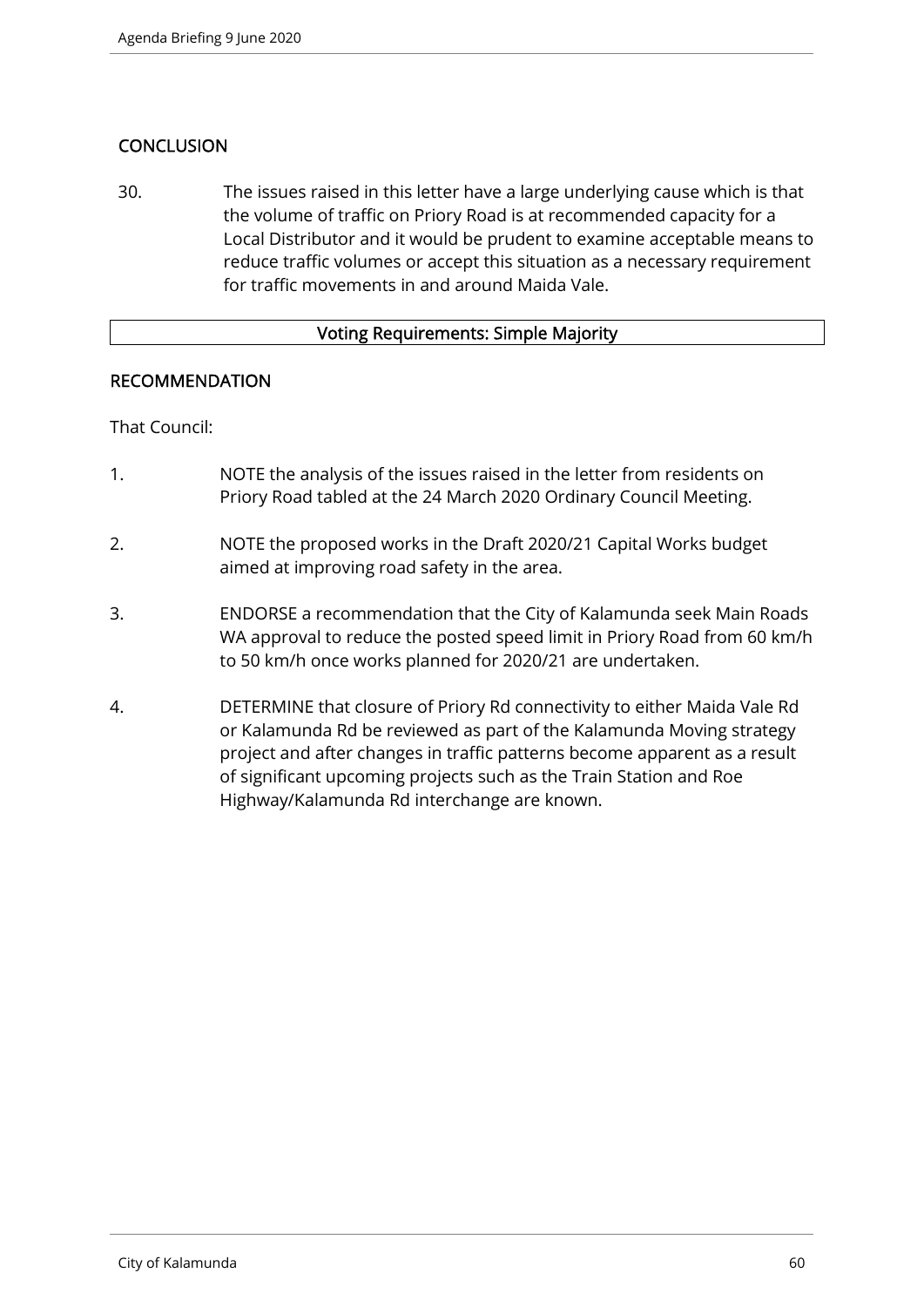#### **10.3. Corporate Services Reports**

No report presented.

## **10.4. Office of the CEO Reports**

## **10.4.1. Draft Scott Reserve Master Plan - Results of Public Comment Period**

#### Declaration of financial / conflict of interests to be recorded prior to dealing with each item.

| Previous                               | 16/2020     |                                                                                          |
|----------------------------------------|-------------|------------------------------------------------------------------------------------------|
| ltems                                  |             |                                                                                          |
| Directorate                            |             | Office of the CEO                                                                        |
| <b>Business Unit</b><br>File Reference |             | Leisure Planning                                                                         |
| Applicant                              |             | City of Kalamunda                                                                        |
| Owner                                  |             | City of Kalamunda                                                                        |
| Attachments                            | 1.          | Attachment One - Scott Reserve Master Plan - Final<br>Draft Report [10.4.1.1 - 97 pages] |
| Confidential                           | $1_{\cdot}$ | Draft Scott Reserve Master Plan – Results of Public                                      |
| Attachment                             |             | Comment Period                                                                           |
|                                        |             | Reason for confidentiality: Local Government Act                                         |
|                                        |             | 1995 (WA) Section 5.23 (2) (b) - "the personal                                           |
|                                        |             | affairs of any person".                                                                  |

## TYPE OF REPORT

| Advocacy    | When Council is advocating on behalf of the community to<br>another level of government/body/agency                                                                                                                                                                                                                                                                                                                                |
|-------------|------------------------------------------------------------------------------------------------------------------------------------------------------------------------------------------------------------------------------------------------------------------------------------------------------------------------------------------------------------------------------------------------------------------------------------|
| Executive   | When Council is undertaking is substantive role of direction<br>setting and oversight (eg accepting tenders, adopting plans<br>and budgets                                                                                                                                                                                                                                                                                         |
| Information | For Council to note                                                                                                                                                                                                                                                                                                                                                                                                                |
| Legislative | Includes adopting Local Laws, Town Planning Schemes and<br>Policies. When Council determines a matter that directly<br>impacts a person's rights and interests where the principles of<br>natural justice apply. Examples include town planning<br>applications, building licences, other permits or licences<br>issued under other Legislation or matters that could be<br>subject to appeal to the State Administrative Tribunal |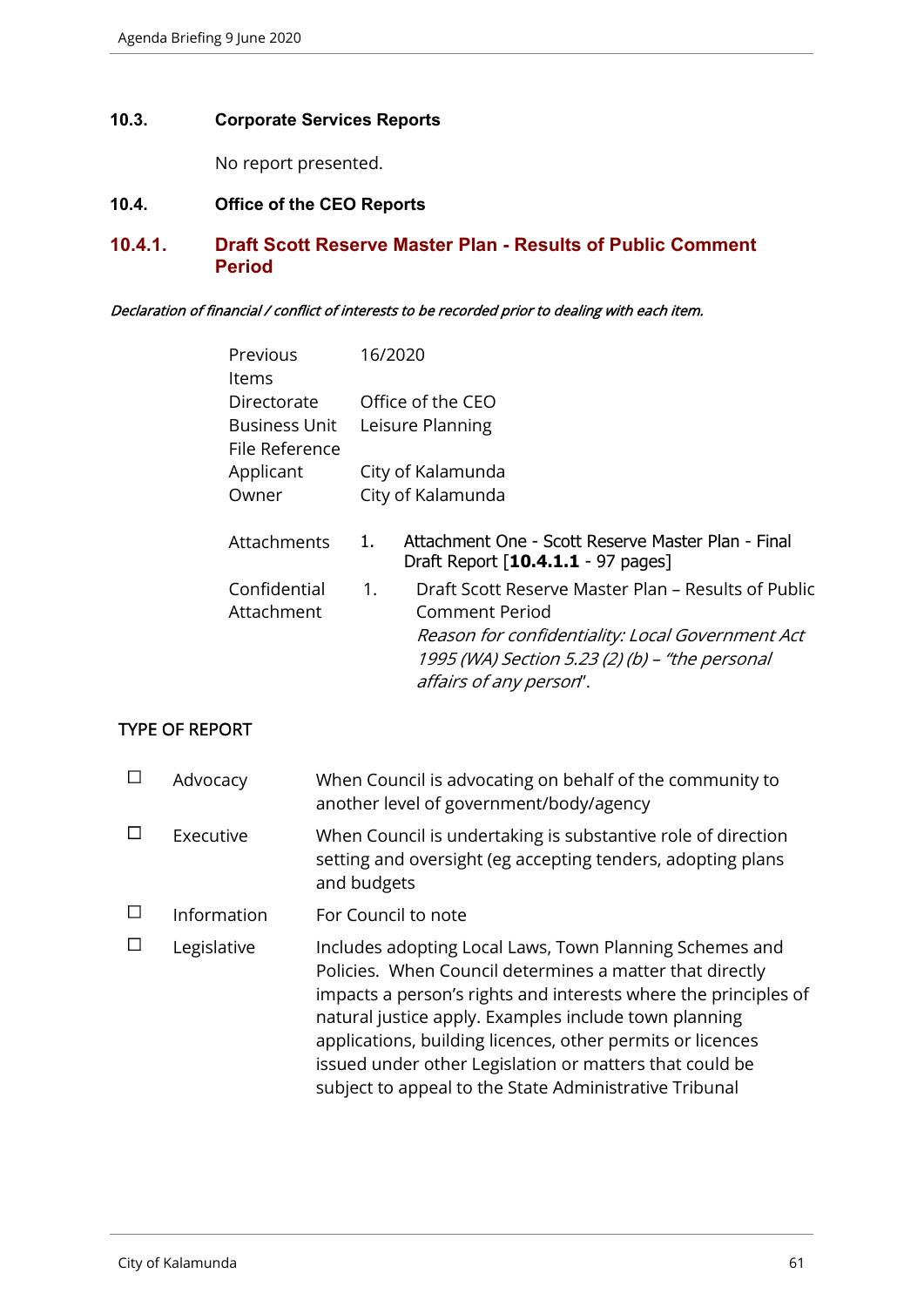## STRATEGIC PLANNING ALIGNMENT

Kalamunda Advancing Strategic Community Plan to 2027

#### Priority 1: Kalamunda Cares and Interacts

Objective 1.2 - To provide a safe and healthy environment for community to enjoy.

**Strategy** - 1.2.3 Provide high quality and accessible recreational and social spaces and facilities.

**Strategy 1.2.2** - Advocate and promote healthy lifestyle choices by encouraging the community to become more physically active. Strategy - 1.2.1 Facilitate a safe community environment.

#### Priority 1: Kalamunda Cares and Interacts

Objective 1.3 - To support the active participation of local communities. **Strategy 1.3.1** - Support local communities to connect, grow and shape the future of Kalamunda.

**Strategy 1.3.2** - Encourage and promote the active participation in social and cultural events.

## Priority 2: Kalamunda Clean and Green

Objective 2.2 - To achieve environmental sustainability through effective natural resource management.

**Strategy 2.2.1** - Facilitate the appropriate use of water and energy supplies for the City.

**Strategy 2.2.2** - Use technology to produce innovative solutions to reduce power and water usage.

## Priority 3: Kalamunda Develops

Objective 3.1 - To plan for sustainable population growth. **Strategy 3.1.1** - Plan for diverse and sustainable housing, community facilities and industrial development to meet changing social and economic needs.

#### Priority 3: Kalamunda Develops

Objective 3.2 - To connect community to quality amenities. **Strategy 3.2.1** - Optimal management of all assets.

## EXECUTIVE SUMMARY

1. The purpose of this report is to inform Council of the feedback received on the Draft Scott Reserve Master Plan (the Plan) during the public comment period.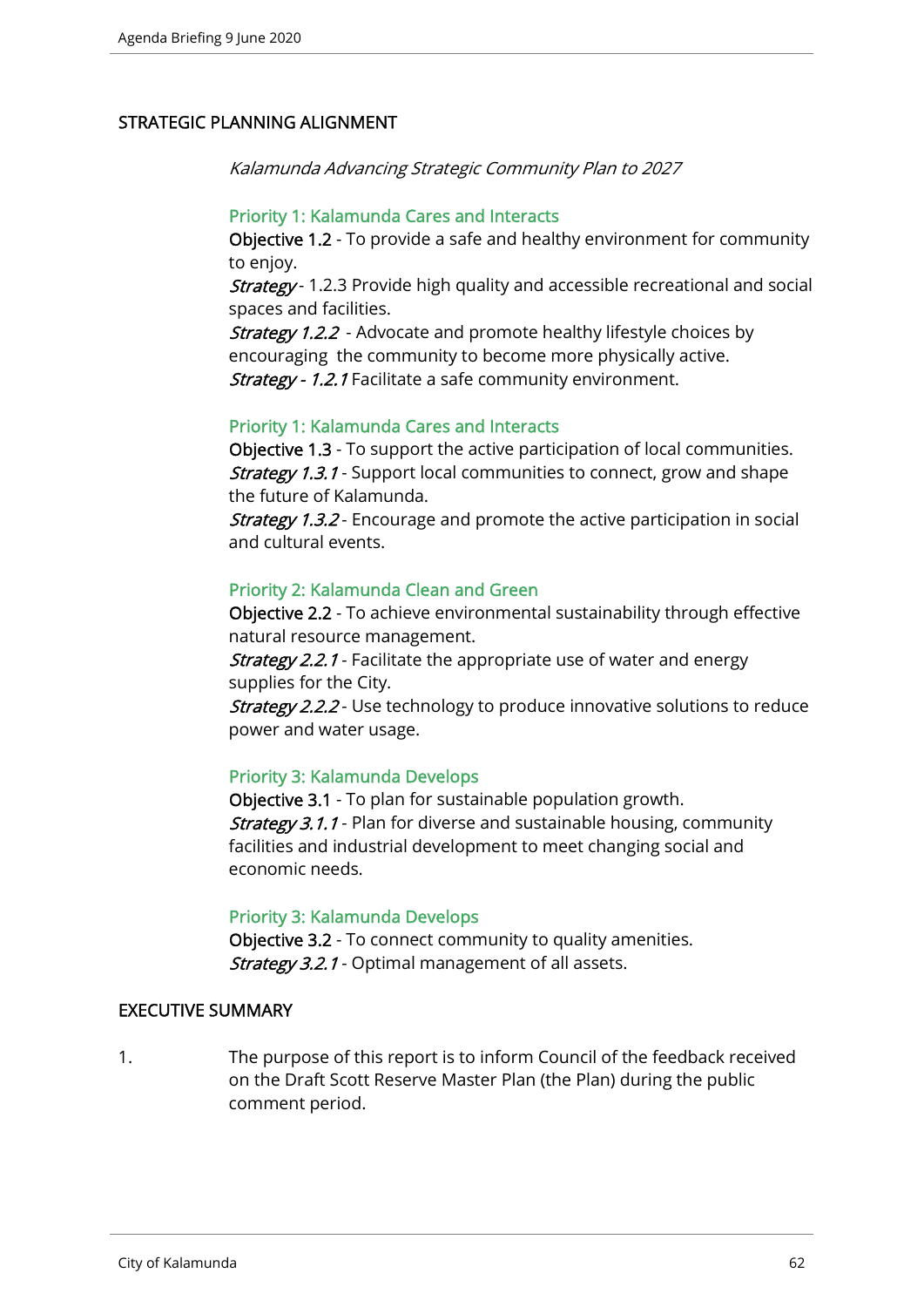- 2. The Plan was advertised to the public for comment for a period of 34 days concluding on 31 March 2020. 83 survey responses and four written submissions were received with 15 persons also attending the community drop-in session. The public and key stakeholders were highly supportive of the Plan.
- 3. This report recommends that Council adopts the final draft Scott Reserve Master Plan (Attachment 1).

## **BACKGROUND**

- 4. A Balanced View (ABV) Leisure Consultants were engaged in July 2018 to develop the Plan which aims to provide a clear framework and objectives to assist the City of Kalamunda (City) in planning, developing and implementing sustainable sport and recreation improvements at Scott Reserve. The site although located within the wider registered Aboriginal Heritage site, known as the Poison Gully Creek, is not protected.
- 5. The Plan was presented to Council at the February 2020 Council meeting, where the following resolution (OCM16/2020) was carried:

## That Council:

1. ENDORSES the Draft Scott Reserve Master Plan (Attachment One) for the purposes of public advertising.

2. NOTES the community engagement process and strategy.

- 6. The key recommendations outlined in the Plan include:
	- a) Construction of a new sports pavilion and community centre.
	- b) Relocation and extension of cricket practice nets.
	- c) Expansion of car parking.
	- d) Improved youth and play spaces.
	- e) Upgrades sports floodlighting.
	- f) Refurbishment of playing fields.

## DETAILS AND ANALYSIS

7. The community consultation process concluded on 31 March 2020, with a good response from the community. There were 683 visitors to the project's engagement portal, 83 survey responses and four written submissions, as well as direct input from the sporting clubs, community groups, High Wycombe Community Recreation Centre (HWCRC) members and residents during the comment period.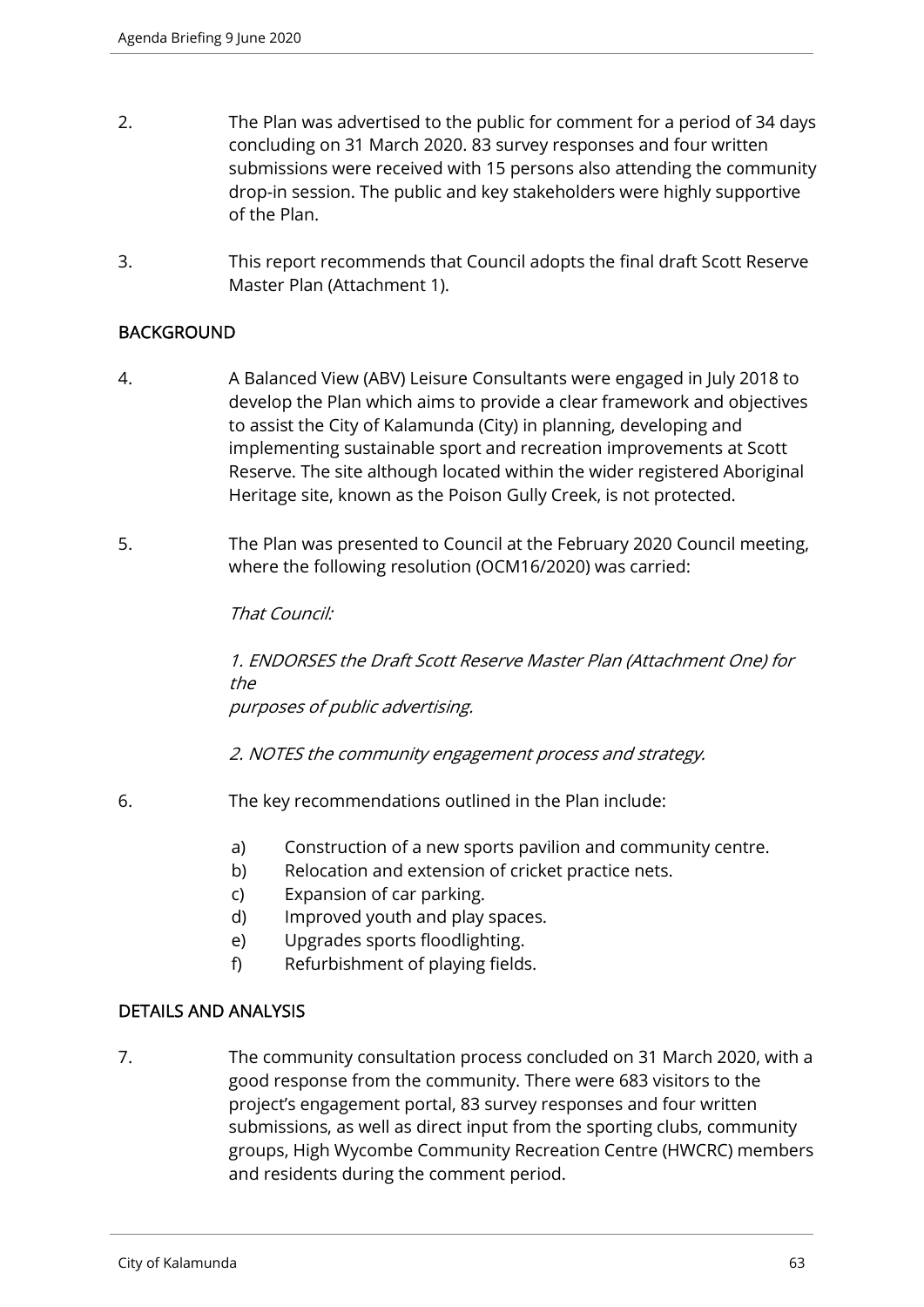- 8. A total of 15 members of the community attended the drop-in session that was held on the 14<sup>th</sup> March 2020 at HWCRC. Attendees were a mixture of interested residents, sporting club members, HWCRC gymnasium members and users.
- 9. A total of 85% of those that completed the survey were either 'very satisfied' or 'satisfied' with the Plan, no respondents were 'very dissatisfied'. All individual project components of the Plan were supported.
- 10. Four written submissions endorsing the Plan were received from the High Wycombe Cricket Club (HWCC), High Wycombe Amateur Football Club (HWAFC), High Wycombe Junior Football Club and Foothills Learning Centre.
- 11. The key theme arising through the community consultation period, and stated within the written submissions received, is that the existing infrastructure across the site lacks functionality, is ageing, is in poor condition and does not meet current or future growth expectations. As a result, there is a need to undertake the redevelopment of Scott Reserve to ensure adequate community infrastructure is provided, that meets the users current and future growth projections.
- 12. Whilst the sporting clubs endorsed the Plan, a few queries were received from their members in relation to the proposed layout of various components within the proposed new sports pavilion and Reserve. These queries will be further refined with the sporting club users during the detailed design stage.
- 13. The following specific requests for inclusion within the Plan were noted through the consultation process:
	- a) Incorporation of a gymnasium into the new community centre.
		- i) Eight respondents, predominately HWCRC gymnasium members, requested that the Plan incorporate a new gymnasium into the proposed new community centre. The respondents noted that they liked the existing HWCRC gymnasium as it is quiet, has a good social atmosphere, is very affordable and located within walking distance.
		- ii) ABV Leisure Consultants have undertaken a detailed analysis of the gymnasium market in High Wycombe and surrounding areas. The analysis concluded that the gymnasium market in the area is over saturated; the HWCRC gymnasium has low utilisation levels and currently only caters to a niche market, made up of predominately seniors. Incorporating a new gymnasium facility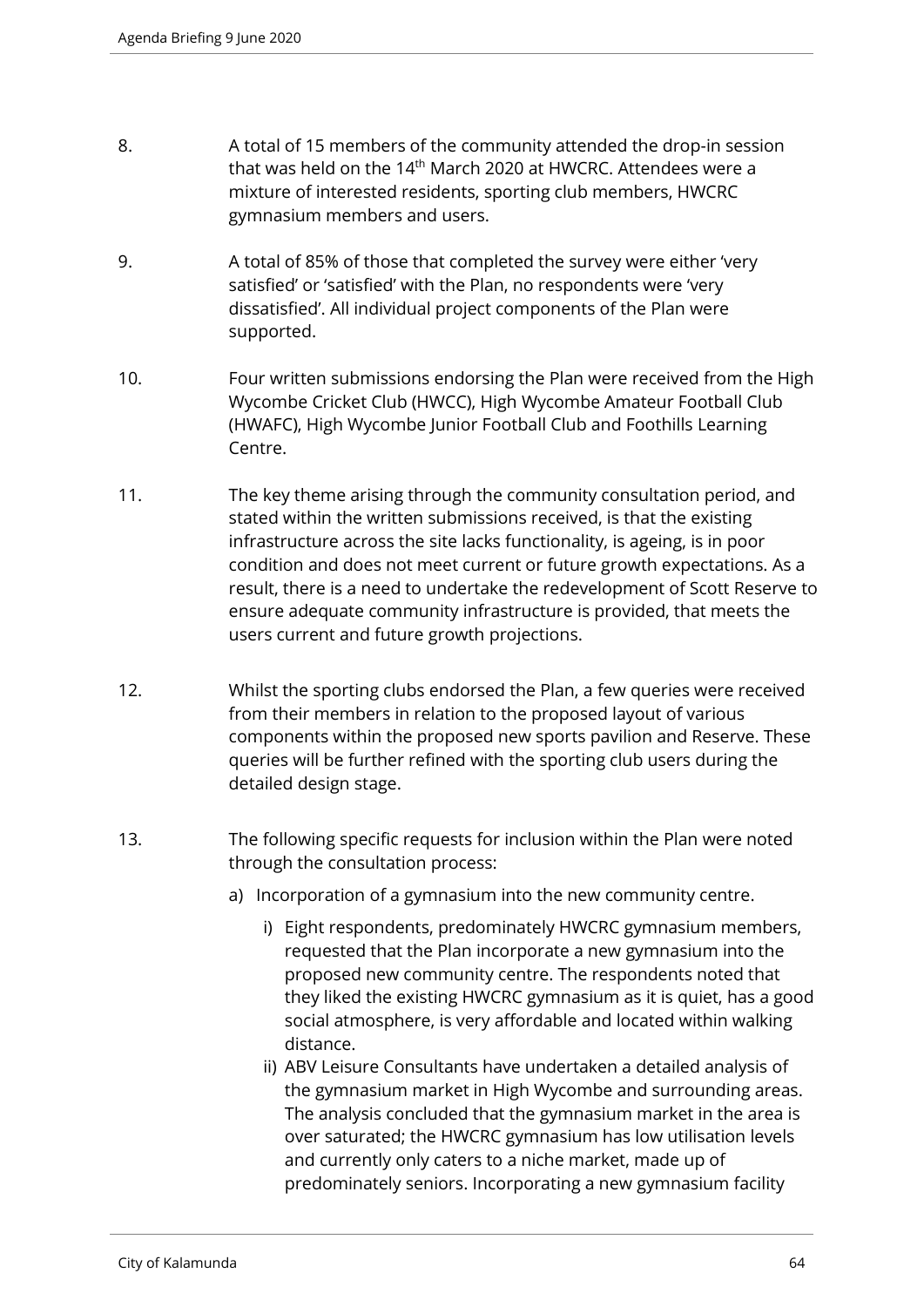into the proposed new community centre will prove costly and will unlikely increase utilisation levels.

- iii) In order to meet the physical activity and socialisation needs of this market, the Plan will provide an expanded group fitness program with specific classes tailored to the markets needs at the new community centre. For example, the expanded program may include the Living Longer Living Stronger Program as it offers both physical activity and socialisation opportunities to seniors.
- iv) Complimenting this approach in the Plan is the provision of outdoor fitness equipment and a new pathway network to support the popular seniors activities of walking and cycling. These components provide a wider benefit to the community.
- v) The Foothills Learning Centre will continue to provide various alternative seniors' activities at the proposed new community centre. Other alternative seniors activities are provided within High Wycombe including programs and events at the High Wycombe Library, programs through the High Wycombe Over 55s Leisure Group, who utilise Cyril Road Hall, and through external service providers such as Perth Diabetes Care.
- b) The provision of a second turf cricket wicket.
	- i) The provision of a second turf cricket wicket is considered to be above community level provision and would increase operational expenses to HWCC and the City.
	- ii) Its inclusion may restrict the space and/or reduce the quality of the playing field surface available for other users of the Reserve.
	- iii) HWCC did not indicate the need for a second turf cricket wicket during the consultation phase of the Plan.
	- iv) Should a second turf cricket wicket be required in the future a separate business case will need to be developed by HWCC to justify the need and prove its ongoing viability.
- c) The provision of a larger social area and storage within the proposed new sports pavilion.
	- i) The HWAFC requested an increased size to the social and storage area within the proposed new sports pavilion.
	- ii) The proposed size of the social and storage area is based on AFL and Cricket Australia facility guidelines and the need of each stakeholder.
	- iii) The existing sports pavilion has a social area of 150sqm while the proposed new sports pavilions social area is 200 sqm, which is in line with the relevant facility guidelines.
	- iv) A further increase in size to either the social or storage area is not supported.
- 14. A summary of the public comments received in relation to the Plan have been included in this report as a confidential attachment (Attachment 2).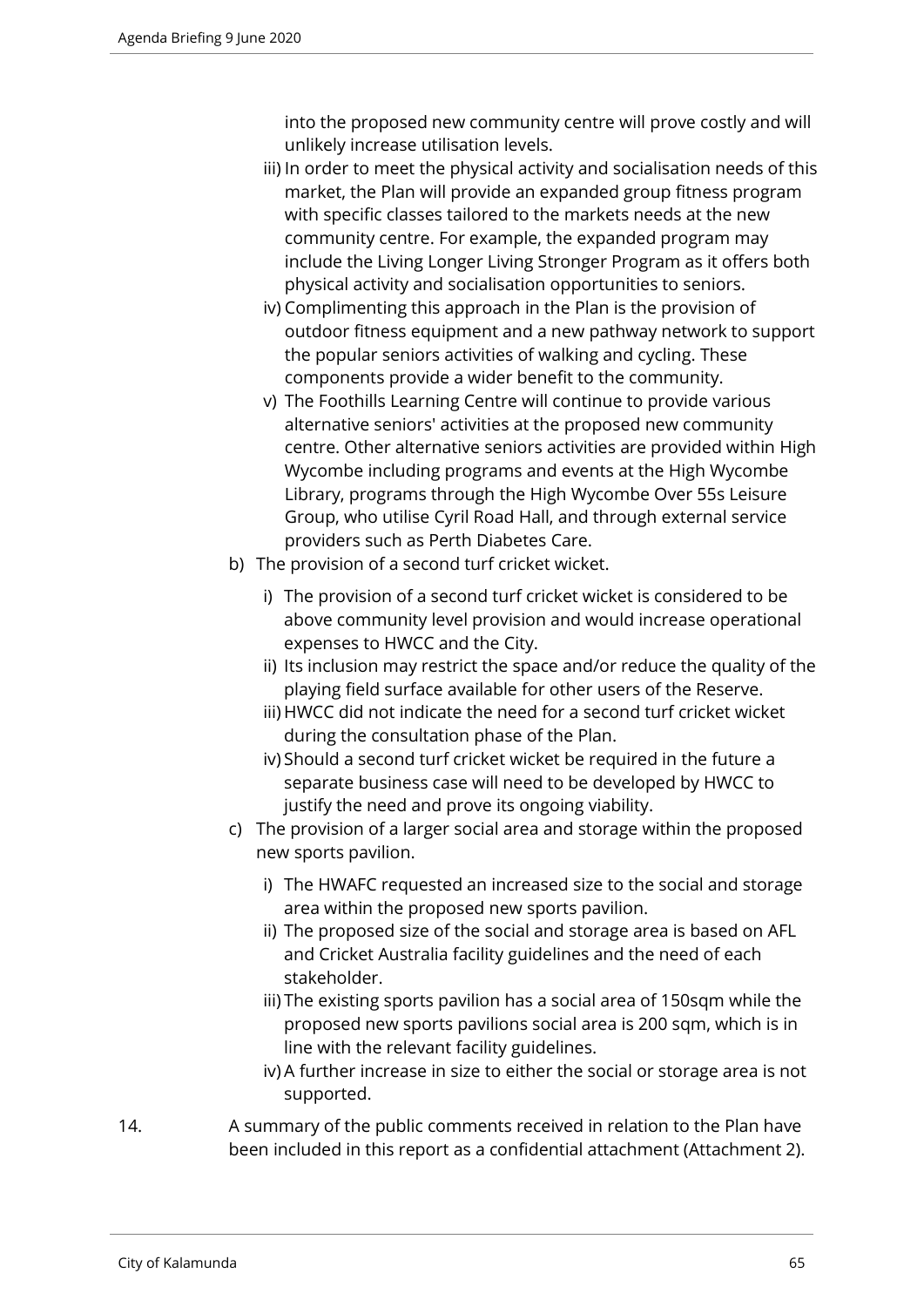- 15. It is further noted that the following studies may also be required as part of the Plan's implementation:
	- a) a detailed car park and traffic management study. This will be required in an effort to maximise car parking available and reduce the impact on neighbouring residents.
	- b) an environmental impact assessment. This will be required to ensure there is a minimum environmental impact at the Reserve.

# APPLICABLE LAW

16. Local Government Act 1995 Section 3.18 (c) - Effective Management of Local Government Services and Facilities.

# APPLICABLE POLICY

- 17. Cash-in-lieu Assessment Criteria (FAC22) provides strategic direction to Council's decision-making on proposed cash-in-lieu projects for which Scott Reserve may be eligible.
- 18. Capital Grants Clubs and Community Groups (COMR 21) provides strategic direction to Council's decision-making on sport, recreation and community infrastructure by aligning them to key principles, priorities and City strategic objectives. The Plan identifies a range of projects that align to this policy.

## STAKEHOLDER ENGAGEMENT

- 19. The following engagement strategy and process was undertaken to promote the Plan and seek public comment:
	- a) Notices on the City's website and other social media channels including Facebook;
	- b) A media release and advertisement were placed in the local newspaper;
	- c) Community feedback survey on *Engage Kalamunda;*
	- d) Contact with people who participated in the consultation process and all users of Scott Reserve;
	- e) A copy of the Plan was located at key City of Kalamunda locations;
	- f) Letters were sent to residents within a 400m radius of the Reserve;
	- g) A letter and a copy of the Plan was provided to all affected user groups and stakeholders including HWCRC user groups, gymnasium and group fitness members and sporting club representatives;
	- h) HWCRC Gymnasium members were offered 'one on one' consultations; and
	- i) The City held one community drop-in session with ABV at the Reserve. This session provided the community and user groups with an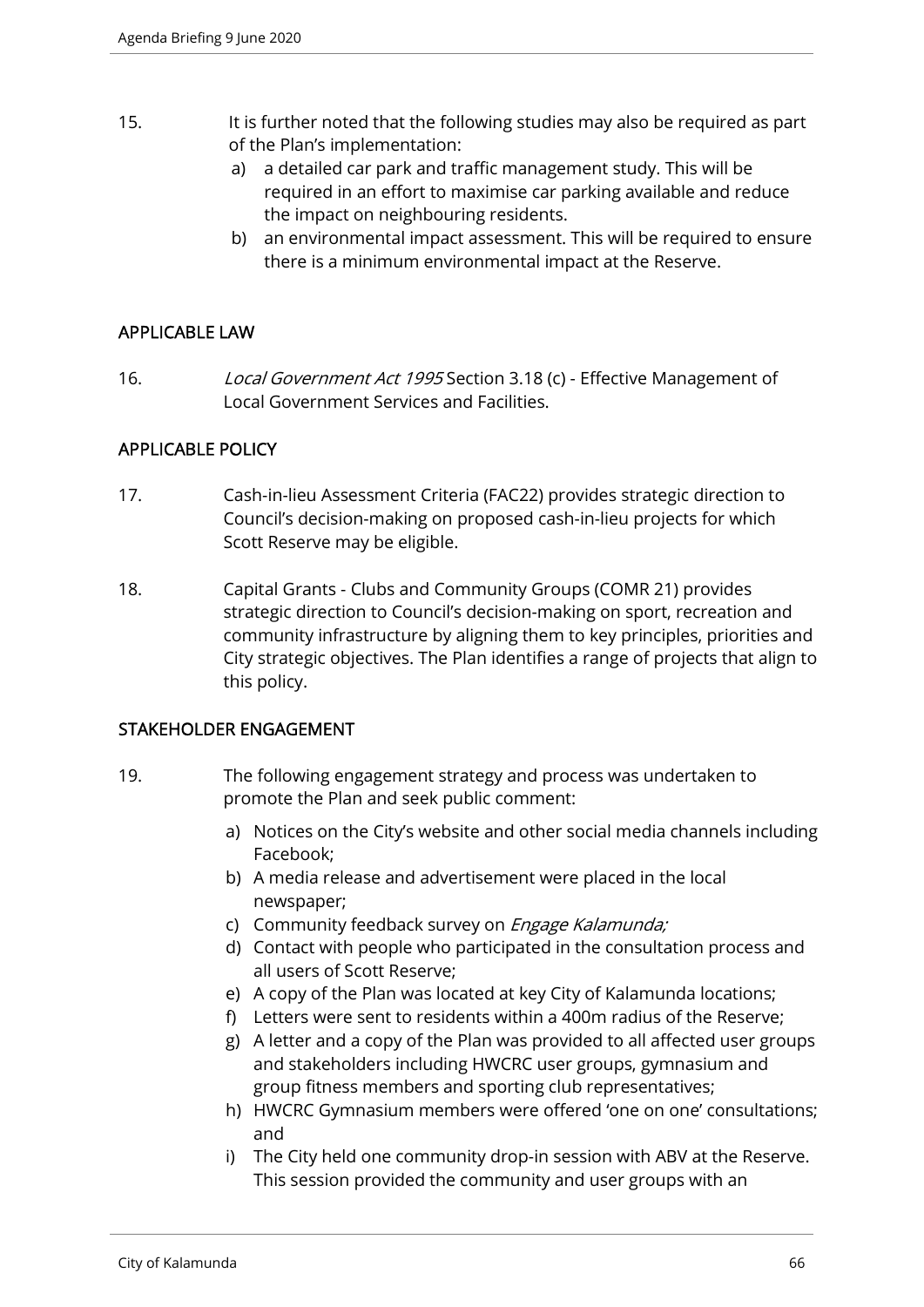opportunity to meet in person with the consultant and Administration in a casual setting to gain feedback on the Plan.

20. The City will continue to liaise with the HWCRC gymnasium members regarding the effect of the Plan on their existing memberships and the future transition strategy.

## FINANCIAL CONSIDERATIONS

- 21. The overall cost of implementing the recommendations outlined within the Plan is estimated at \$10.74 million. It should be noted that at this stage these figures are high level indicative costs only, inclusive of preliminaries, contingencies and professional fees. Detailed capital and whole of life costings will be developed prior to the implementation of each project identified within the Plan.
- 22. Implementation of components of the Plan will be considered as part of Council's Long-Term Financial Plan and will continue to be subject to annual budget deliberation processes and competing priorities.
- 23. In order to implement the Plan an advocacy campaign will be developed in consultation with the user groups to help attract significant external funding.
- 24. It is reasonable to expect that a 15-20 year timeframe may be required to complete the implementation of the Plan, with the schedule of works being staged in such a manner that will ensure maximum opportunity for the City to leverage external funding through such sources as:
	- a) Lotterywest grants;
	- b) Department of Local Government, Sport and Cultural Industries CSRFF;
	- c) Department of Planning, Lands and Heritage Cash in Lieu funding;
	- d) Sport Australia Community Sport Infrastructure Grants; and
	- e) Other State/Federal Government Advocacy, potential contribution from user groups of the reserve.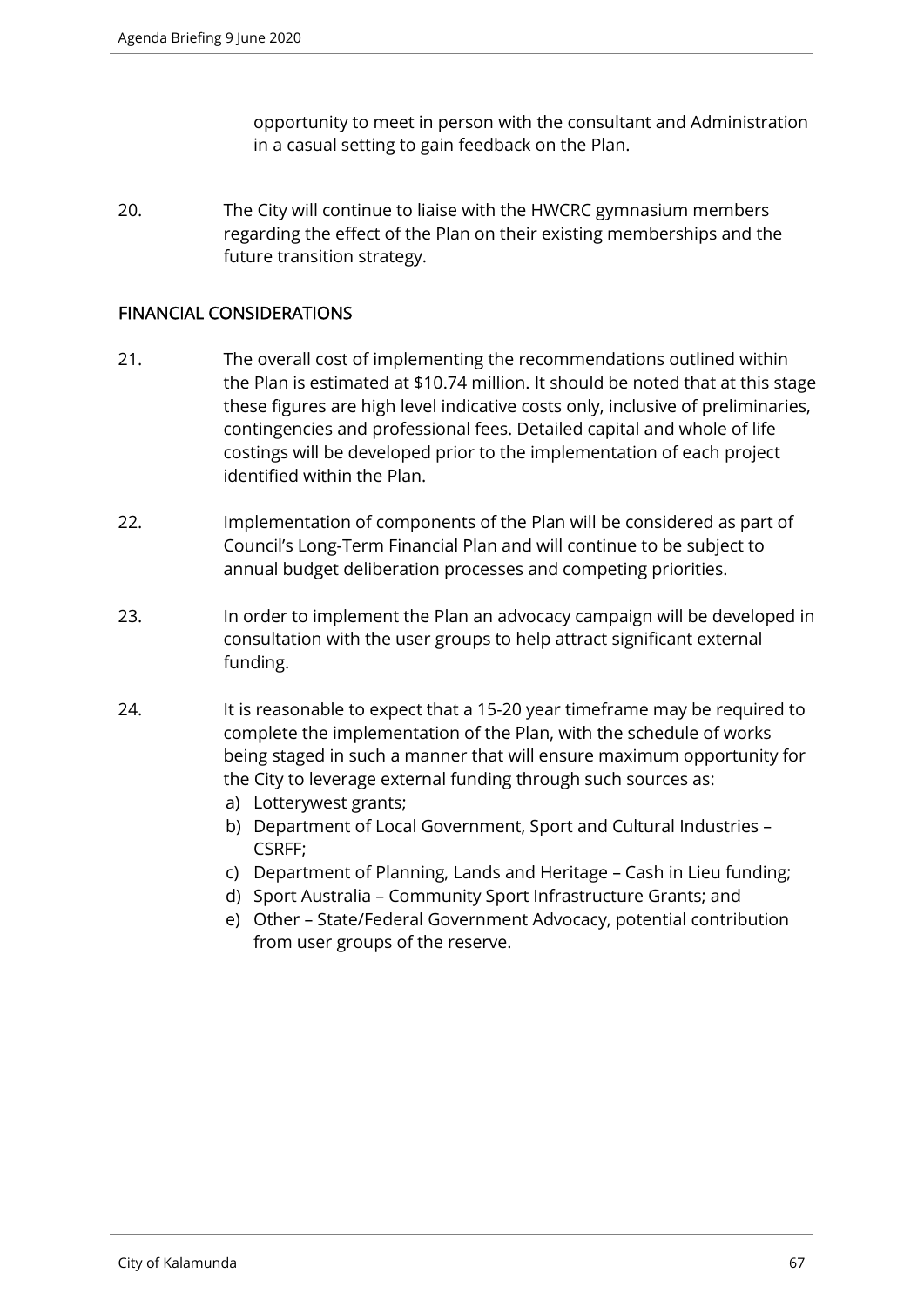# **SUSTAINABILITY**

# Social Implications

- 25. The Plan has identified current and future community needs in respect to sport and recreation infrastructure based on sport participation data and a community demographic analysis. The Plan will provide strategic direction, guidance and a long-term sustainable approach to the provision of sport and recreation facilities within the region.
- 26. Investment in Scott Reserve with updated sport and recreation facilities increases the value of the City's assets, provides benefits to the local community, improves community safety and enhances the user and player experiences for their training and competitions.

## Economic Implications

27. The implementation of the Plan may assist in providing local job opportunities and provide increased economic activity to the High Wycombe community during the construction phase.

## Environmental Implications

- 28. Whilst Scott Reserve is not a Bush Forever site, careful planning is required in order to ensure the protection of existing mature vegetation on the site.
- 29. Any new developments will need to ensure that any significant trees are identified through a detailed environmental assessment and, where appropriate, retained and protected.
- 30. The Plan identified that the site is also subject to high wind conditions and that the local community value the local environment, therefore additional tree planting has been recommended. This approach will help offset the removal of any trees identified through the detailed design stage.
- 31. The proposed new sports pavilion and community centre will be connected to the sewerage system.

## RISK MANAGEMENT

32. **Risk:** Without the Plan, the City's approach to future upgrades at Scott Reserve would be adhoc and nor would it be able to advocate effectively for external funding. Consequence | Likelihood | Rating Possible Moderate Medium Action/Strategy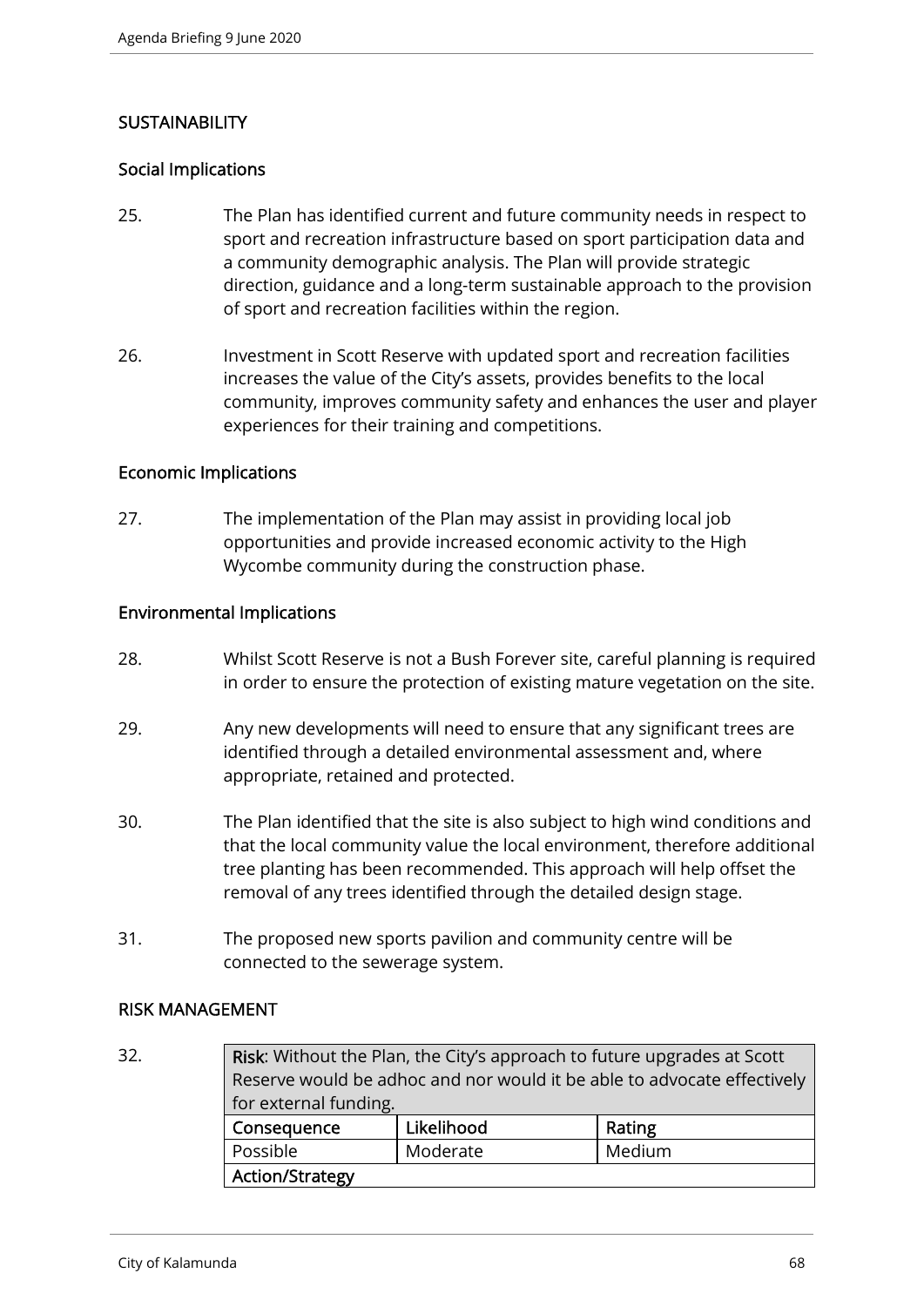To adopt the Plan to ensure future upgrades are planned effectively and advocacy opportunities are maximised.

33. **Risk:** The Plan may raise community expectations for improvements that may not be affordable in the near future.

| Consequence                                                        | Likelihood | Rating |  |  |  |
|--------------------------------------------------------------------|------------|--------|--|--|--|
| Possible                                                           | Moderate   | Medium |  |  |  |
| <b>Action/Strategy</b>                                             |            |        |  |  |  |
| Ensure community is informed as part of the communications process |            |        |  |  |  |
| that improvements are subject to external funding and budget       |            |        |  |  |  |
| availability.                                                      |            |        |  |  |  |
|                                                                    |            |        |  |  |  |

# **CONCLUSION**

- 34. The Plan is a strategic planning tool that can be integrated with Council's other related plans and documents, providing clear direction for future developments on the Reserve.
- 35. The Plan has been developed in a manner that endeavours to prioritise and stage components of any future developments.
- 36. The main outcomes for the community will be increased opportunities to participate in recreational activities and improved provision of community facilities and services.
- 37. The Plan was advertised to the public for comment for a period of 34 days concluding on 31 March 2020. 83 survey responses and four written submissions were received with 15 persons also attending the community workshop.
- 38. In summary, considering the strong support received for the Plan, it is recommended that Council receives the public comment and adopts the final Draft Scott Reserve Master Plan.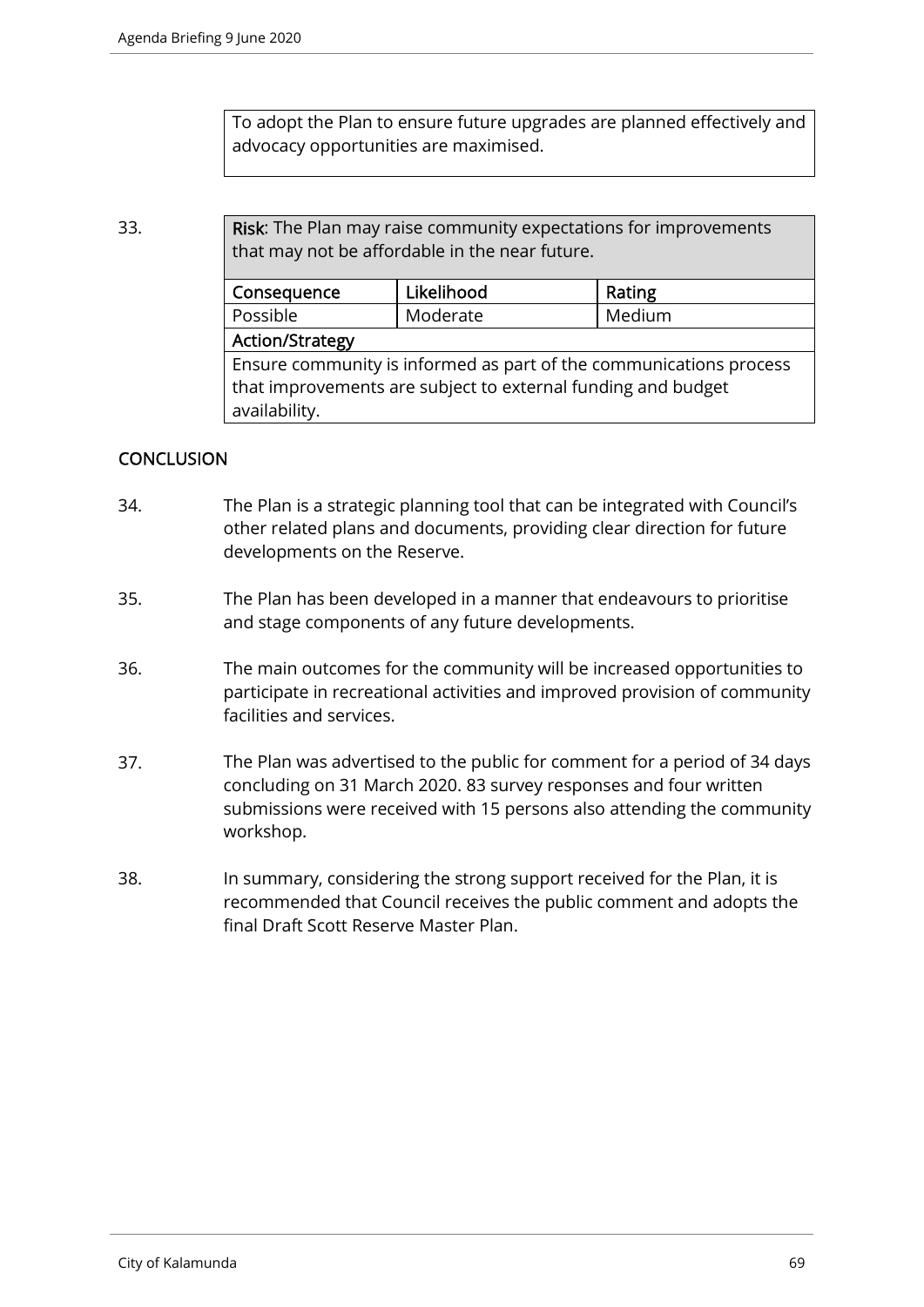## Voting Requirements: Simple Majority

## RECOMMENDATION

That Council:

- 1. RECEIVE the public comment on the Draft Scott Reserve Master Plan (Attachment Two).
- 2. ADOPT the Scott Reserve Master Plan (Attachment One).
- 3. NOTE that all the capital projects identified within the Scott Reserve Master Plan shall be considered by Council for inclusion within future City of Kalamunda advocacy campaigns, the Long-Term Financial Plan and subjected to annual budget deliberation processes.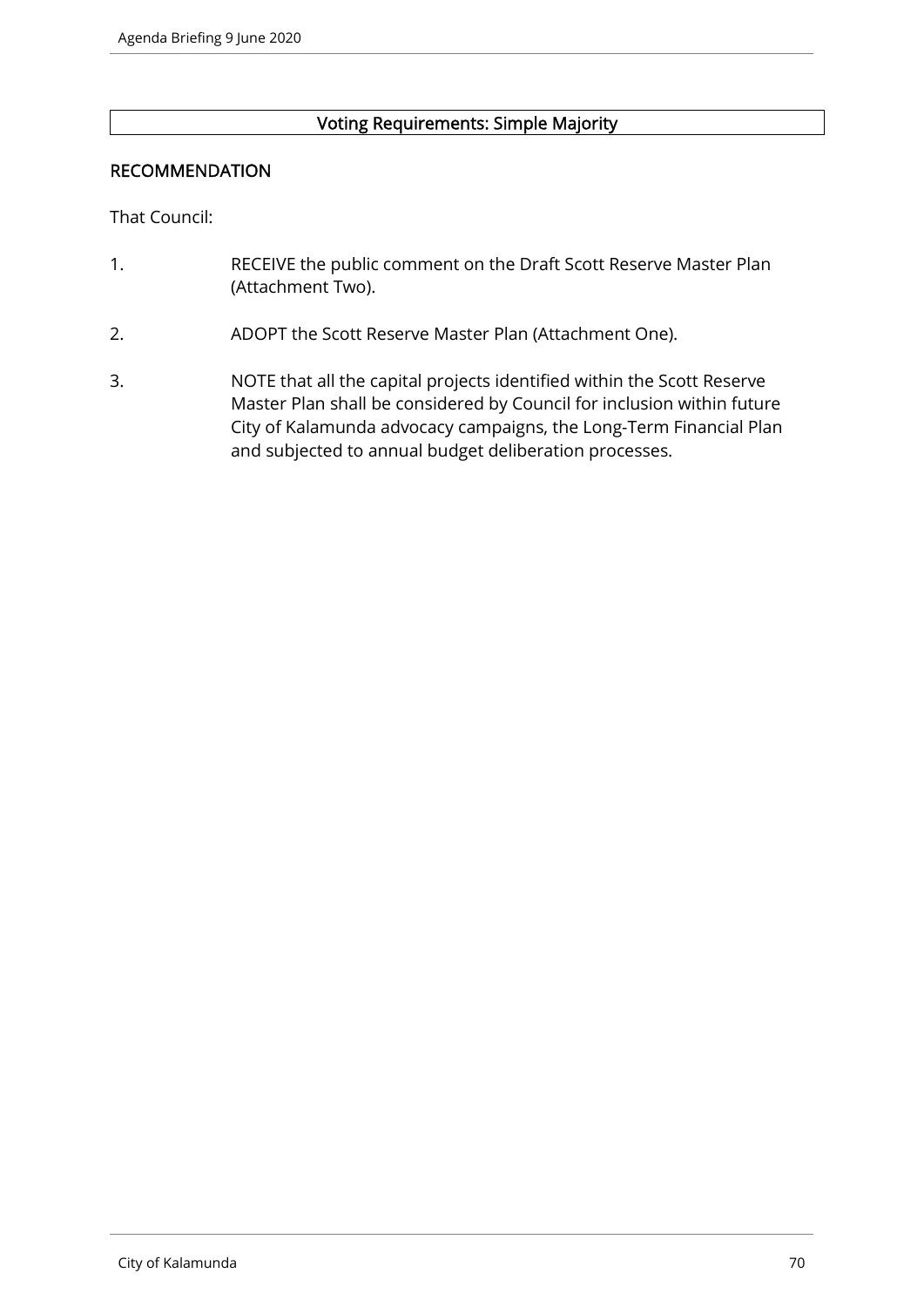## **10.4.2. Council Authorisations Review - Execution of Documents**

Declaration of financial / conflict of interests to be recorded prior to dealing with each item.

| Previous       | OCM 38/2018                                                |
|----------------|------------------------------------------------------------|
| <b>Items</b>   |                                                            |
| Directorate    | <b>Chief Executives Office</b>                             |
| Business Unit  | Governance and Legal                                       |
| File Reference |                                                            |
| Applicant      | N/A                                                        |
| Owner          | N/A                                                        |
|                |                                                            |
| Attachments    | Authorisation - C A 1- Execution of Documents - 2018<br>1. |
|                | $\lceil 10.4.2.1 - 1 \text{ page} \rceil$                  |
|                | Execution of Documents - Staff Authorisations -<br>2.      |

Advisory Notes vrs 1 [**10.4.2.2** - 2 pages]

## TYPE OF REPORT

|   | Advocacy    | When Council is advocating on behalf of the community to<br>another level of government/body/agency                                                                                                                                                                                                                                                                                                                                |
|---|-------------|------------------------------------------------------------------------------------------------------------------------------------------------------------------------------------------------------------------------------------------------------------------------------------------------------------------------------------------------------------------------------------------------------------------------------------|
|   | Executive   | When Council is undertaking its substantive role of direction<br>setting and oversight (eg accepting tenders, adopting plans<br>and budgets                                                                                                                                                                                                                                                                                        |
|   | Information | For Council to note                                                                                                                                                                                                                                                                                                                                                                                                                |
| ⊠ | Legislative | Includes adopting Local Laws, Town Planning Schemes and<br>Policies. When Council determines a matter that directly<br>impacts a person's rights and interests where the principles of<br>natural justice apply. Examples include town planning<br>applications, building licences, other permits or licences<br>issued under other Legislation or matters that could be<br>subject to appeal to the State Administrative Tribunal |

### STRATEGIC PLANNING ALIGNMENT

Kalamunda Advancing Strategic Community Plan to 2027

#### **Priority 4: Kalamunda Leads**

**Objective 4.1** - To provide leadership through transparent governance. **Strategy 4.1.1** - Provide good governance.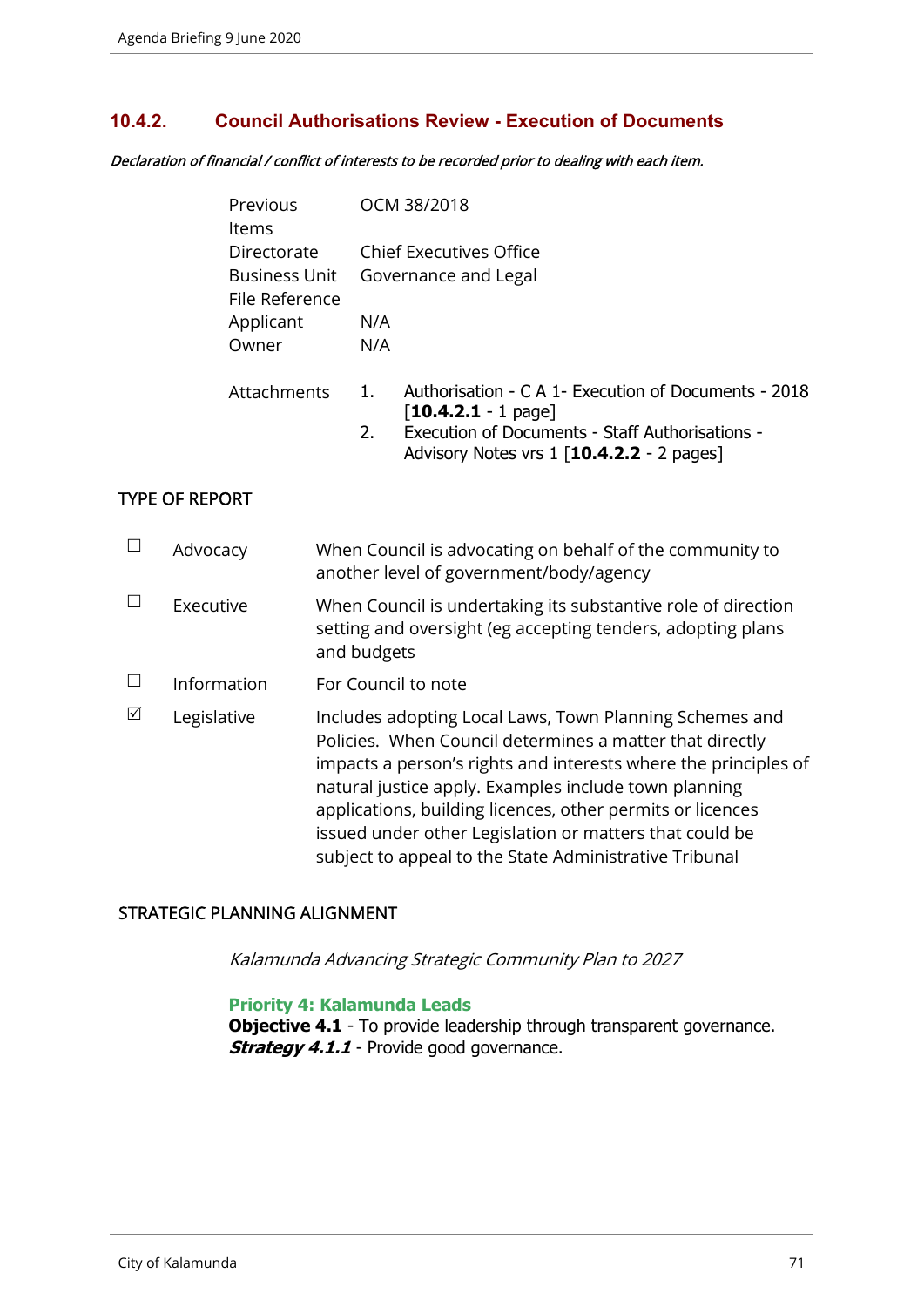# EXECUTIVE SUMMARY

- 1. The purpose of this report is to amend the authorisation provided to specified staff at the Chief Executive Officer, Director and Manager level to sign documents on behalf of the City of Kalamunda (City) that do not require the affixing of the Common Seal.
- 2. The authorisations contained in the recommendation are in accordance with the provisions of the *Local Government Act 1995* (Act) and provide the framework for continued efficient operations within the administration of the City.
- 3. The recommendation requests amendments to the current authorisation provided by Council to delete some positions and amend the title of others.

## BACKGROUND

4. The Act provides (1) in s9.49A (1) and (4):

(1)-A document is duly executed by a local government if: -

- (a) the common seal of the local government is affixed to it in accordance with subsections (2) and (3); or
- (b) it is signed on behalf of the local government by a person or persons authorised under subsection (4) to do so.

(4)-A local government may, by resolution, authorise the chief executive officer, another employee or an agent of the local government to sign documents on behalf of the local government, either generally or subject to conditions or restrictions specified in the authorisation.

- (2) in s9.49B:
- (1) Insofar as the formalities of making, varying or discharging a contract are concerned, a person acting under the authority of a local government may make, vary or discharge a contract in the name of or on behalf of the local government in the same manner as if that contract was made, varied or discharged by a natural person.
- (2) The making, variation or discharge of a contract in accordance with subsection (1) is effectual in law and binds the local government concerned and other parties to the contract.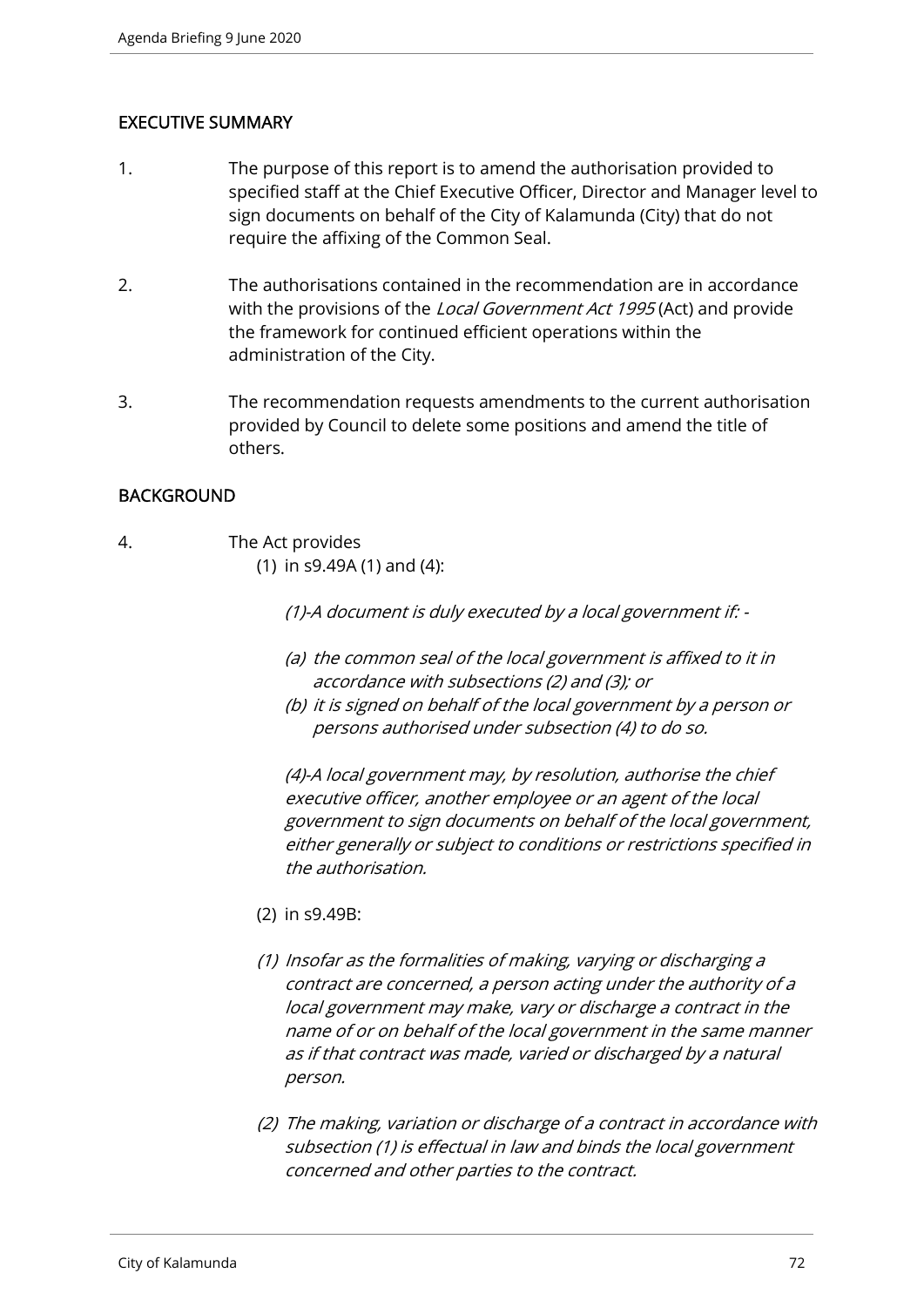- (3) Subsection (1) does not prevent a local government from making, varying or discharging a contract under its common seal.
- 5. These authorisations were first provided in 2010 and have been periodically amended to add, delete staff and amend position titles arising from new staff appointments, resignations or organisational restructures.
- 6. Authorisations were most recently considered and approved by Council at the Ordinary Council Meeting of 27 March 2018.

# DETAILS AND ANALYSIS

7. The following changes have been included in the recommendation:

#### **Deletions**

General Counsel Manager Strategic Planning Amendments to titles One Director and three Manager's positions Amendments to areas of responsibility Some matters have been transferred from the Manager Financial Services to the Manager Commercial and Cultural Services.

8. It is not proposed to change any of the authority levels that have been provided by Council. The current authorisations are detailed in (Attachment 1) and the range of documents that can be executed are detailed in (Attachment 2).

# APPLICABLE LAW

9. Local Government Act 1995.

# APPLICABLE POLICY

10. Nil.

# STAKEHOLDER ENGAGEMENT

- 11. Input has been received from all Directorates as to their requirements of authorisations which should be considered by Council.
- 12. Community consultation is not required for this issue.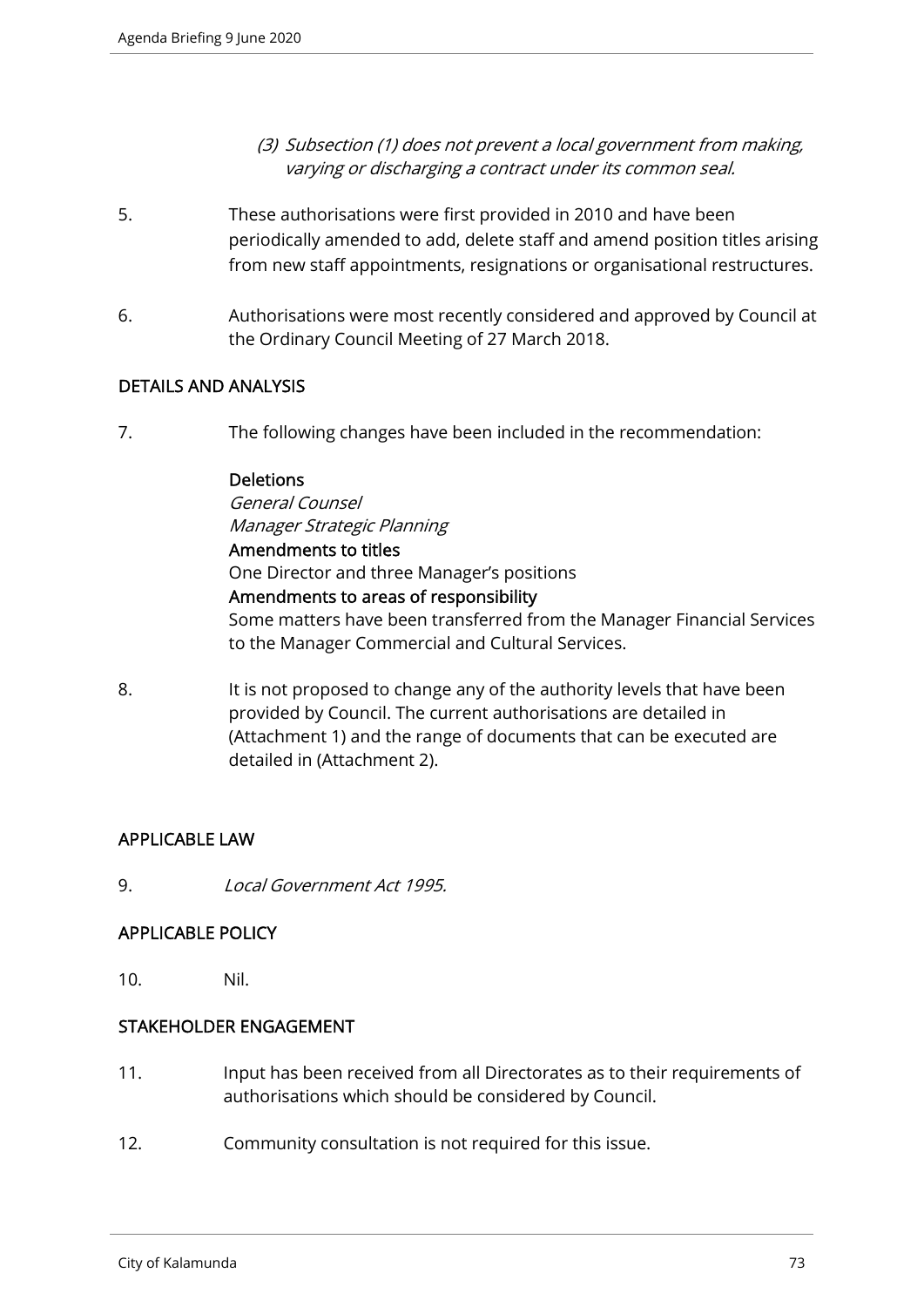# FINANCIAL CONSIDERATIONS

13. Nil.

#### **SUSTAINABILITY**

14. Nil.

## RISK MANAGEMENT

15. **Risk:** Delays to execution of documents if adequate number of appropriate staff are not authorised to carry out that function.

| Consequence                                                          | Likelihood | Rating |  |  |
|----------------------------------------------------------------------|------------|--------|--|--|
| Moderate                                                             | Possible   | Medium |  |  |
| <b>Action/Strategy</b>                                               |            |        |  |  |
| If the recommendation is not adopted then there is increased risk of |            |        |  |  |
| delay on document execution, which would require strict programming  |            |        |  |  |
| of existing authorised officer time to ensure that all documents are |            |        |  |  |
| executed as soon as practicable.                                     |            |        |  |  |
|                                                                      |            |        |  |  |

# **CONCLUSION**

16. The authorisations contained in the recommendation of this report are in accordance with the provisions of the Act and provide the framework for continued efficient operations within the City's Administration.

#### Voting Requirements: **Simple Majority**

#### RECOMMENDATION

That Council pursuant to section 9.49A of the Local Government Act 1995, AUTHORISE the following Officers of the City of Kalamunda to sign documents on behalf of the City of Kalamunda, as specified: -

- i. Chief Executive Officer
- ii. Director Asset Services
- iii. Director Corporate Services
- iv. Director Development Service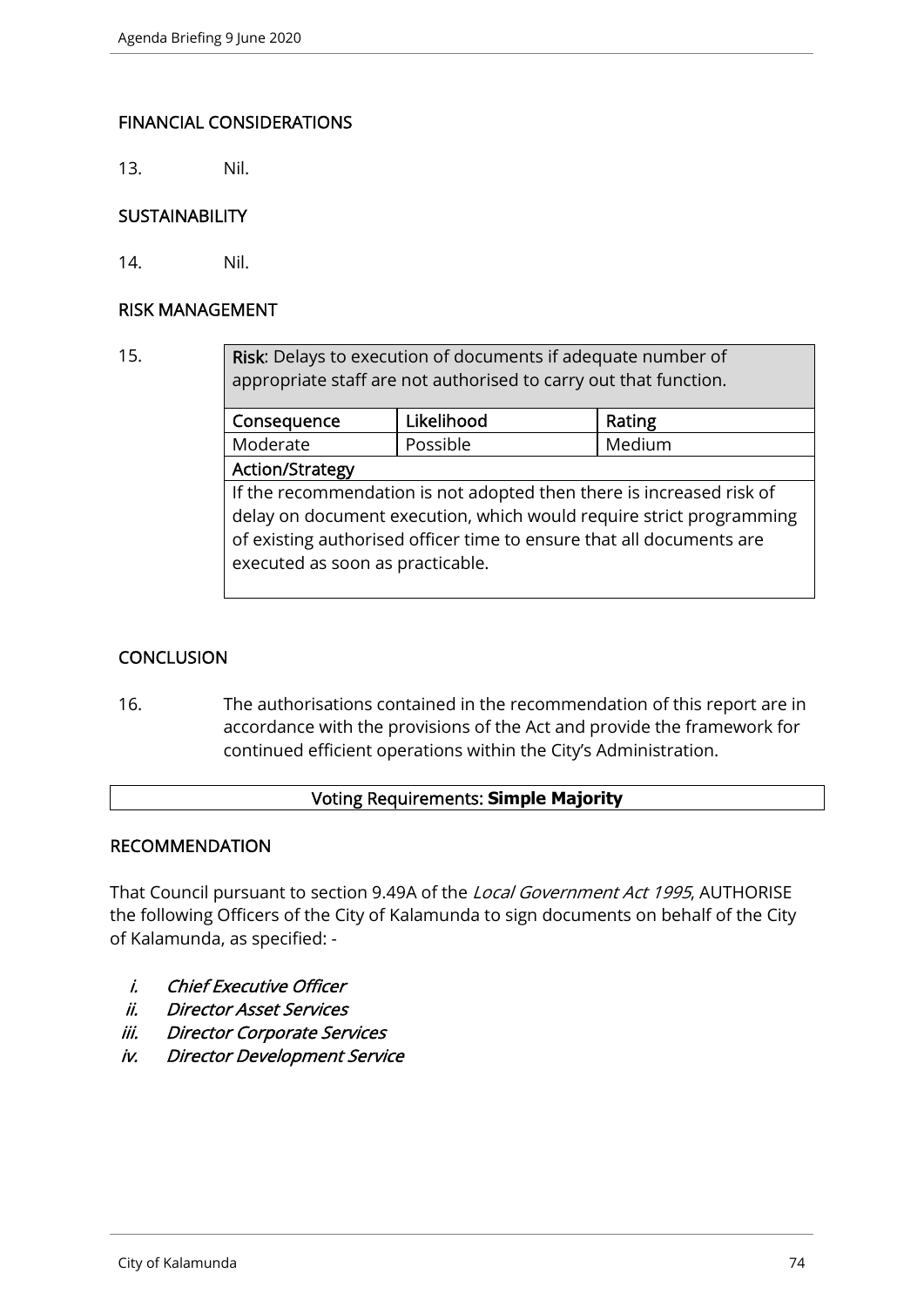any document, including a deed, that is necessary or appropriate to be signed for these Officers to carry out their functions and duties under any written law.

- i. Manager Approval Services
- ii. Manager Asset and Waste Operations
- iii. Manager Asset Delivery
- iv. Manager Asset Planning
- v. Manager Community Development
- vi. Manager Environmental Health and Community Safety
- vii. Manager Financial Services
- viii. Manager People Services

# ix. Manager Parks and Environmental Services

any document, excluding a deed, that is necessary or appropriate to be signed to carry out the Manager's functions and duties under any written law.

# i. Manager Commercial and Cultural Services

any document, excluding a deed, that is necessary or appropriate to be signed to carry out the Manager's functions and duties under any written law, and specifically:-

- a. Leases
- b. Extensions of Leases
- c. Assignments of Leases
- d. Deed of Variation of Leases
- e. Surrenders of Leases
- f. Licences
- g. Assignments and Assignments and Variations of Licences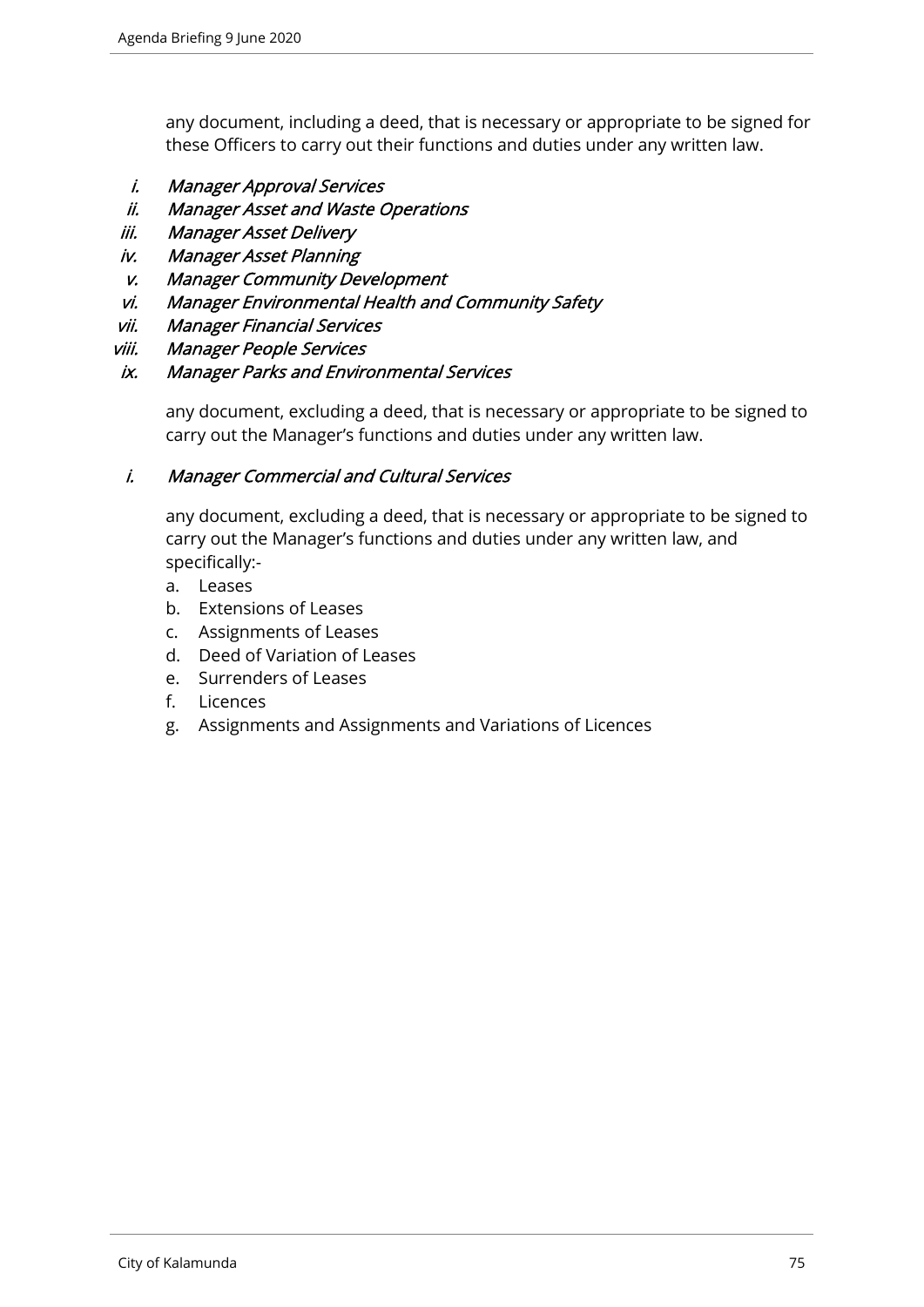# **10.4.3. Delegations from Council to the Chief Executive Officer - 2020 Review**

Declaration of financial / conflict of interests to be recorded prior to dealing with each item.

| Previous       | OCM 151/2019                                                                                            |
|----------------|---------------------------------------------------------------------------------------------------------|
| Items          |                                                                                                         |
| Directorate    | Office of the CEO                                                                                       |
|                | Business Unit Governance and Legal                                                                      |
| File Reference | LE-ACT006                                                                                               |
| Applicant      | N/A                                                                                                     |
| Owner          | N/A                                                                                                     |
| Attachments    | Register of Delegations from Council - 2020 Review<br>1.<br>$\lceil 10.4.3.1 - 69 \text{ pages} \rceil$ |

# TYPE OF REPORT

|   | Advocacy    | When Council is advocating on behalf of the community to<br>another level of government/body/agency                                                                                                                                                                                                                                                                                                                                |
|---|-------------|------------------------------------------------------------------------------------------------------------------------------------------------------------------------------------------------------------------------------------------------------------------------------------------------------------------------------------------------------------------------------------------------------------------------------------|
|   | Executive   | When Council is undertaking its substantive role of direction<br>setting and oversight (eg accepting tenders, adopting plans<br>and budgets                                                                                                                                                                                                                                                                                        |
|   | Information | For Council to note                                                                                                                                                                                                                                                                                                                                                                                                                |
| ⊠ | Legislative | Includes adopting Local Laws, Town Planning Schemes and<br>Policies. When Council determines a matter that directly<br>impacts a person's rights and interests where the principles of<br>natural justice apply. Examples include town planning<br>applications, building licences, other permits or licences<br>issued under other Legislation or matters that could be<br>subject to appeal to the State Administrative Tribunal |

# STRATEGIC PLANNING ALIGNMENT

Kalamunda Advancing Strategic Community Plan to 2027

#### **Priority 4: Kalamunda Leads**

**Objective 4.1** - To provide leadership through transparent governance. **Strategy 4.1.1** - Provide good governance.

# EXECUTIVE SUMMARY

1. To consider the annual review of delegations from Council to the Chief Executive Officer (CEO) and other employees.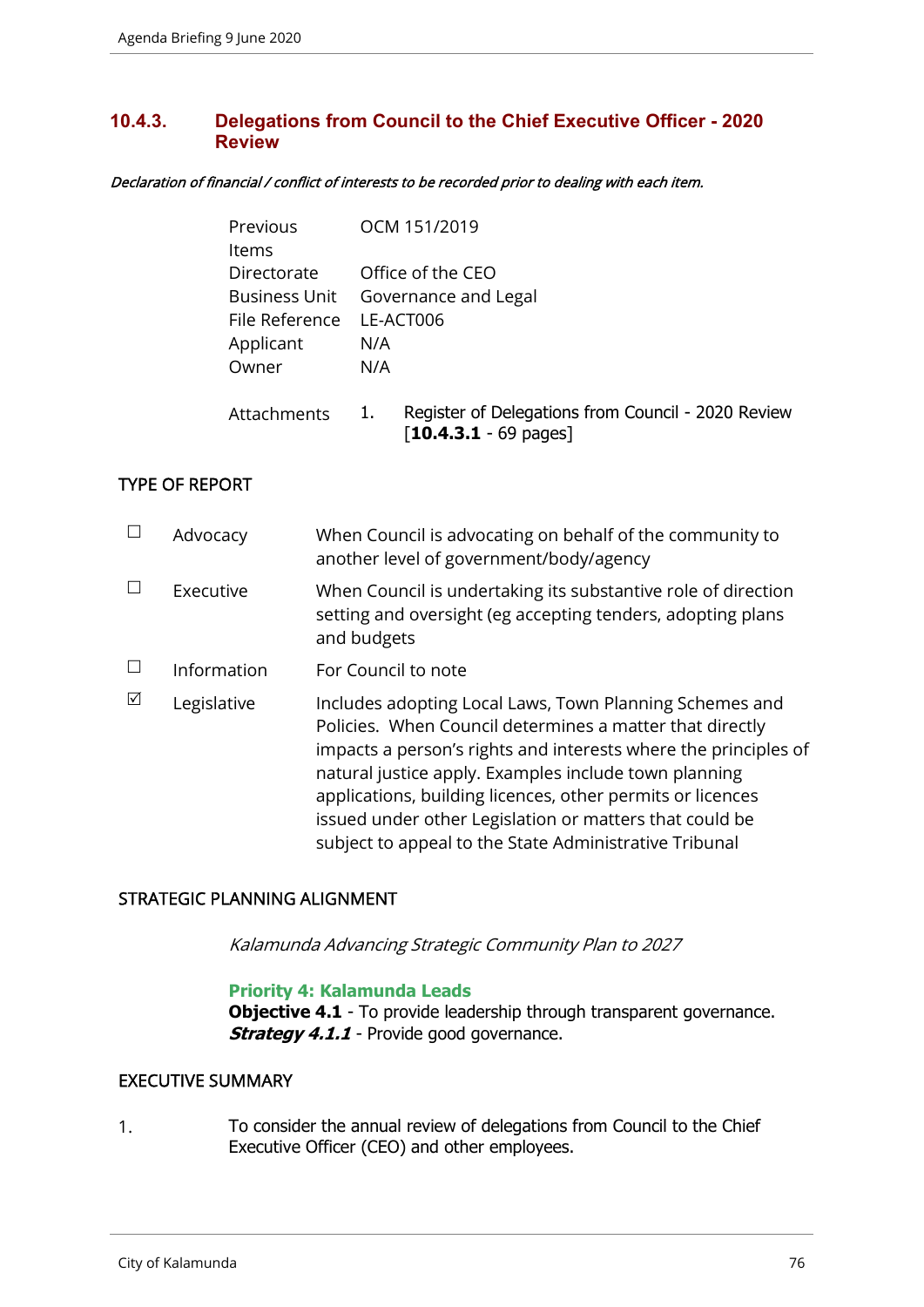- 2. In assessing the current delegations, the review has concluded the current delegation levels are appropriate, effective and provide for administrative efficiencies.
- 3. It is recommended that Council notes the review and adopts the delegations detailed in the draft Delegation Register (Attachment 1).

# **BACKGROUND**

- 4. In order to carry out its functions efficiently and effectively, Council has the ability to delegate its powers and duties to the CEO (or to another staff member, in some cases).
- 5. Section 5.46 of the Local Government Act 1995 (the Act) requires each Council to review its delegations at least once every financial year.
- 6. Council last reviewed its delegations on 25 June 2019. The current delegations must therefore be reviewed by 30 June 2020.

# DETAILS AND ANALYSIS

- 7. In assessing the current delegations, the review has concluded the current delegation levels are appropriate, effective and provide for administrative efficiencies and therefore no changes are required.
- 8. The review did identify some technical matters with respect to officer titles within the Building delegations – BLD2 Attachment. These have been corrected.
- 9. In addition, a modified penalty for a breach of Regulation 58 of the Building Regulations 2012 was omitted from BLD3 Part B and has now been included.

# APPLICABLE LAW

10. Section 5.42 of the *Local Government Act 1995* - a local government may delegate to the CEO.

Limits on delegations to CEOs – S.5.43.

Requirement for review – S.5.46

11. There are also similar delegation provisions in the *Building Act 2011*, Local Planning Scheme No 3, Health Act 1911, Dog Act 1976, Cat Act 2011 and Graffiti Vandalism Act 2016.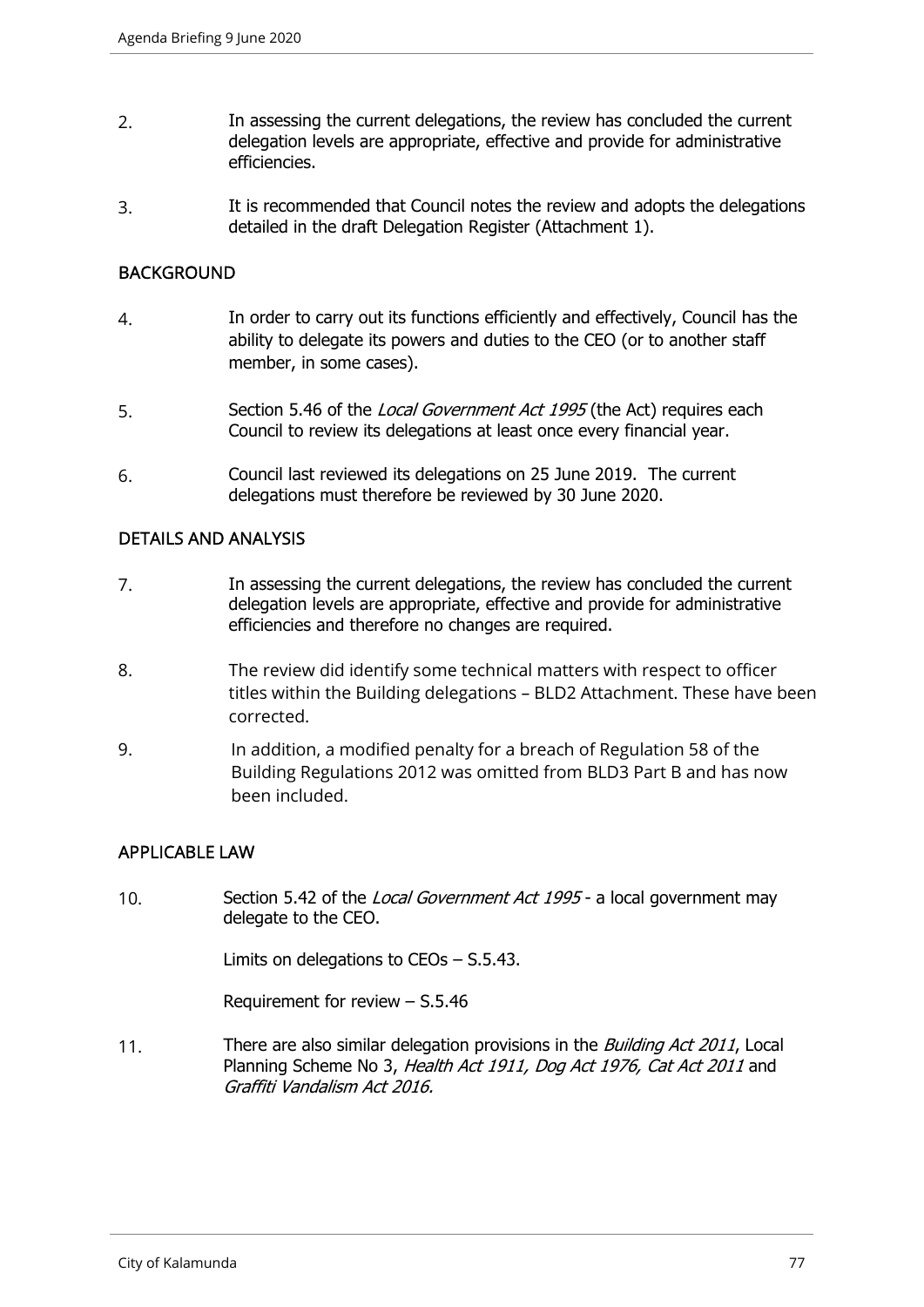# APPLICABLE POLICY

12. Where appropriate, Policies will reflect the principles and conditions included in any delegation.

# STAKEHOLDER ENGAGEMENT

- 13. All Directorates have been consulted on the appropriateness and adequacy of the current delegations. No requests for changes were sought.
- 14. Public consultation is not considered necessary with respect to this issue.

#### FINANCIAL CONSIDERATIONS

15. None directly from this report.

# **SUSTAINABILITY**

16. Nil

### RISK MANAGEMENT

| 17. | Risk: Delegated authority is not provided to the CEO and other staff                    |            |        |  |  |
|-----|-----------------------------------------------------------------------------------------|------------|--------|--|--|
|     | Consequence                                                                             | Likelihood | Rating |  |  |
|     | High                                                                                    | Unlikely   | Medium |  |  |
|     | <b>Action/Strategy</b>                                                                  |            |        |  |  |
|     | Introduce processes that would assist Council with the additional decision<br>workload. |            |        |  |  |

# **CONCLUSION**

18. The Officer recommendations reflect the outcome of the review of current delegations, and as such will continue to provide an effective framework for the efficient operation of the City through the responsible discharge of those powers and duties delegated by Council.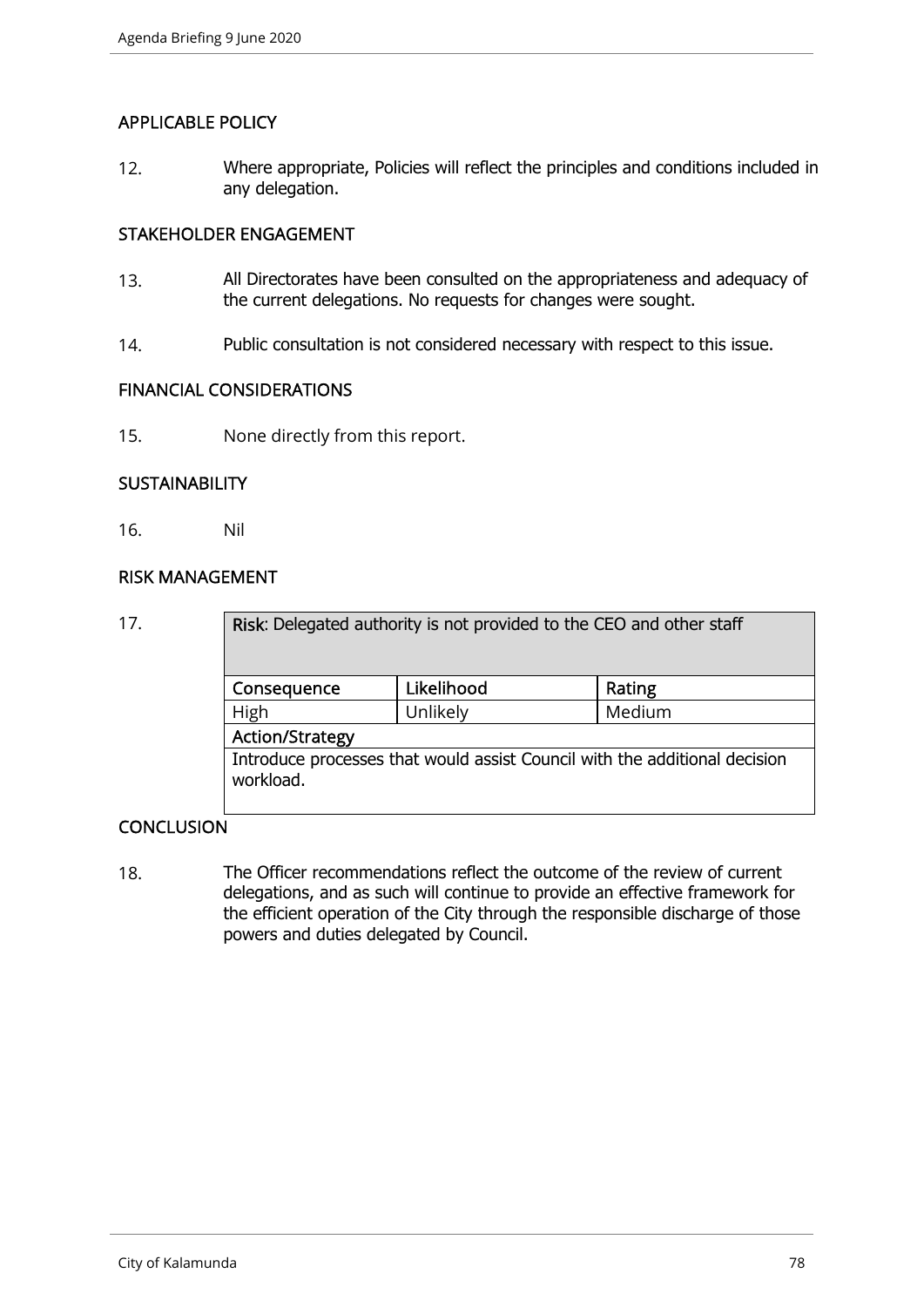# Voting Requirements: **Absolute Majority**

#### RECOMMENDATION

That Council:

- 1. NOTE the review of the delegations.
- 2. ADOPT the delegations detailed in the draft Delegations Register (Attachment 1)